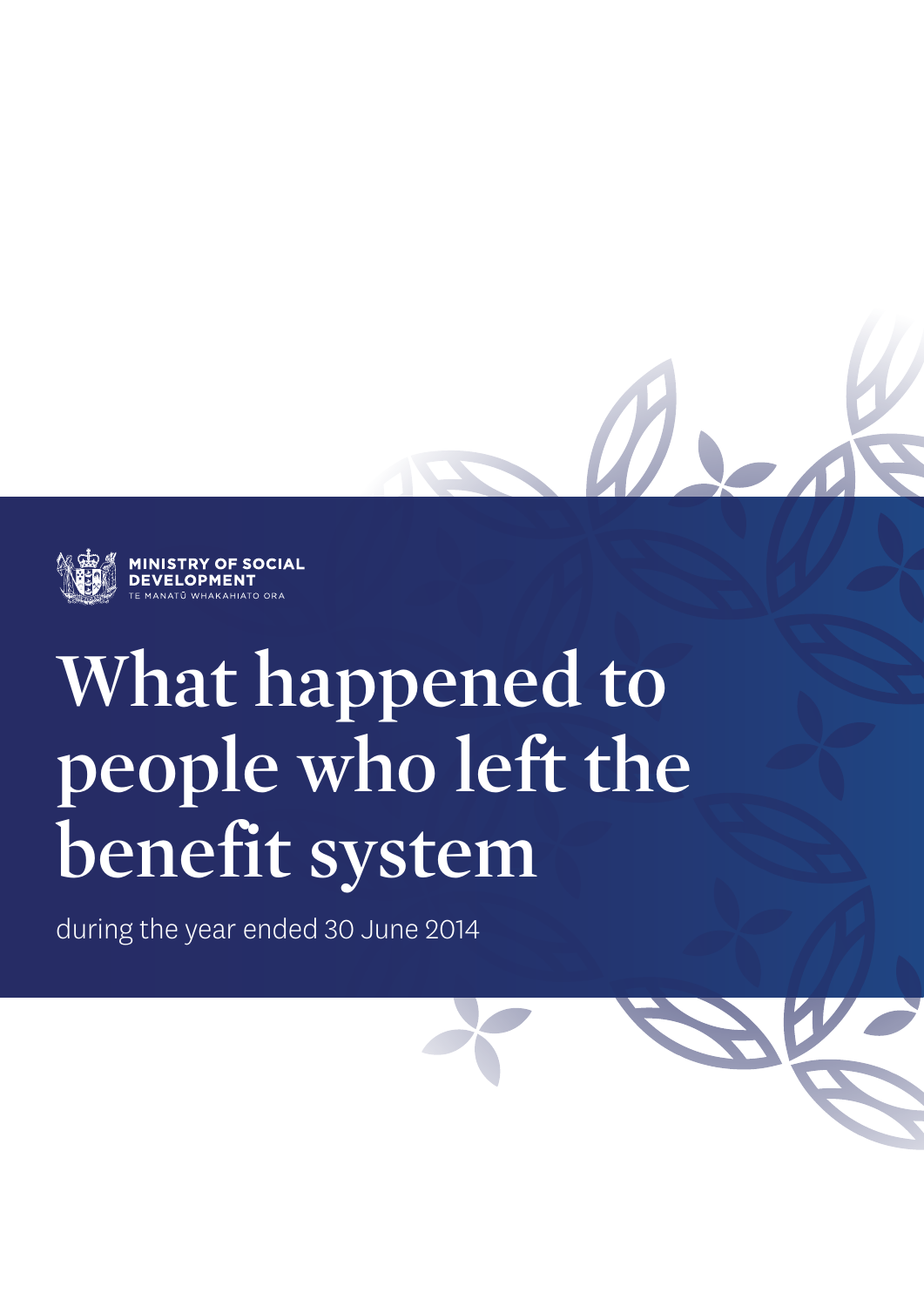#### **1. Executive summary 5**

#### **2. Introduction 7**

- 
- 2.2 Scope of this report
- 2.3 Prior related analysis
- 2.4 Welfare system
- 
- 2.6 Study population
- 2.7 Reliances and limitations

#### **3. Why people exit welfare and what happens to Why people exit welfare and what happens**

- 
- 3.2 Reasons for people exiting benefits
- 3.2.1 What we know about the 'Other: Earn < \$100's
- 3.3 Benefit exit rates
- 3.4 Exit rates into employment
- 3.5 Why exit rates have increased
- 3.6 What happens to people after they have transition
- 3.7 Off-benefit sustainability
- 3.8 How outcomes differ by people's characteristic

#### **4. Exits from benefit into employment with substantial example.**

4.2 What happens to people over the 18 months at 4.3 Sustaining substantial earnings 4.4 What people who transition off benefit into em 4.5 How has off-benefit sustainability changed bet 4.6 Characteristics of those who sustain substantial 4.7 Earnings of those who exit benefit into employ 4.8 Earnings growth for people who remain in emp 4.8.1 By initial earnings 4.8.2 By initial industry

|       | <b>Executive summary</b>                                                                   | 5  |
|-------|--------------------------------------------------------------------------------------------|----|
|       | <b>Introduction</b>                                                                        | 7  |
| 2.1   | Purpose                                                                                    | 7  |
| 2.2   | Scope of this report                                                                       | 7  |
| 2.3   | Prior related analysis                                                                     | 8  |
| 2.4   | Welfare system                                                                             | 9  |
| 2.5   | Approach                                                                                   | 10 |
| 2.6   | Study population                                                                           | 10 |
| 2.7   | Reliances and limitations                                                                  | 11 |
|       | Why people exit welfare and what happens to them                                           | 12 |
| 3.1   | Summary                                                                                    | 12 |
| 3.2   | Reasons for people exiting benefits                                                        | 12 |
| 3.2.1 | What we know about the 'Other: Earn < \$100' segment                                       | 14 |
| 3.3   | Benefit exit rates                                                                         | 15 |
| 3.4   | Exit rates into employment                                                                 | 16 |
| 3.5   | Why exit rates have increased                                                              | 17 |
| 3.6   | What happens to people after they have transitioned off benefit                            | 18 |
| 3.7   | Off-benefit sustainability                                                                 | 19 |
| 3.8   | How outcomes differ by people's characteristics                                            | 21 |
|       | <b>Exits from benefit into employment with substantial earnings</b>                        | 25 |
| 4.1   | Summary                                                                                    | 25 |
| 4.2   | What happens to people over the 18 months after entering employment                        | 25 |
| 4.3   | Sustaining substantial earnings                                                            | 27 |
| 4.4   | What people who transition off benefit into employment with substantial earnings look like | 29 |
| 4.5   | How has off-benefit sustainability changed between cohorts                                 | 34 |
| 4.6   | Characteristics of those who sustain substantial earnings versus those who do not          | 36 |
| 4.7   | Earnings of those who exit benefit into employment                                         | 40 |
| 4.8   | Earnings growth for people who remain in employment for 18 months                          | 42 |
| 4.8.1 | By initial earnings                                                                        | 43 |
| 4.8.2 | By initial industry                                                                        | 44 |

# **Contents**

#### **Disclaimers**

The results in this report are not official statistics. They have been created for research purposes from the Integrated Data Infrastructure (IDI), managed by Statistics New Zealand.

The opinions, findings, recommendations and conclusions expressed in this report are those of the authors, not Statistics New Zealand, the Ministry of Social Development, or the Accident Compensation Corporation.

Access to the anonymised data used in this study was provided by Statistics New Zealand under the security and confidentiality provisions of the Statistics Act 1975. Only people authorised by the Statistics Act 1975 are allowed to see data about a particular person, household, business or organisation, and the results in this report have been confidentialised to protect these groups from identification and to keep their data safe.

Careful consideration has been given to the privacy, security and confidentiality issues associated with using administrative and survey data in the IDI. Further detail can be found in the privacy impact assessment for the Integrated Data Infrastructure available from www.stats.govt.nz.

The results are based in part on tax data supplied by Inland Revenue to Statistics New Zealand under the Tax Administration Act 1994. This tax data must be used only for statistical purposes, and no individual information may be published or disclosed in any other form, or provided to Inland Revenue for administrative or regulatory purposes.

Any person who has had access to the unit record data has certified that they have been shown, have read, and have understood section 81 of the Tax Administration Act 1994, which relates to secrecy. Any discussion of data limitations or weaknesses is in the context of using the IDI for statistical purposes, and is not related to the data's ability to support Inland Revenue's core operational requirements.

#### **Reliances and limitations**

In undertaking this analysis, we have relied upon the accuracy of information contained in the IDI and described in appendix 1. We have used the information without independent verification. It has been reviewed where possible for reasonableness and consistency.

#### **Professional standards**

This report complies with the requirements of the New Zealand Society of Actuaries Code of Professional Conduct and with Professional Standard 90: Communication of Professional Advice.

#### **Authors**

Eric Judd, BSc, FIAA, FNZSA Head of Actuarial Services

Jacky Sung, MSc Actuarial Analyst

#### **Published**

December 2018

**ISBN** 978-1-98-854134-1 (Online)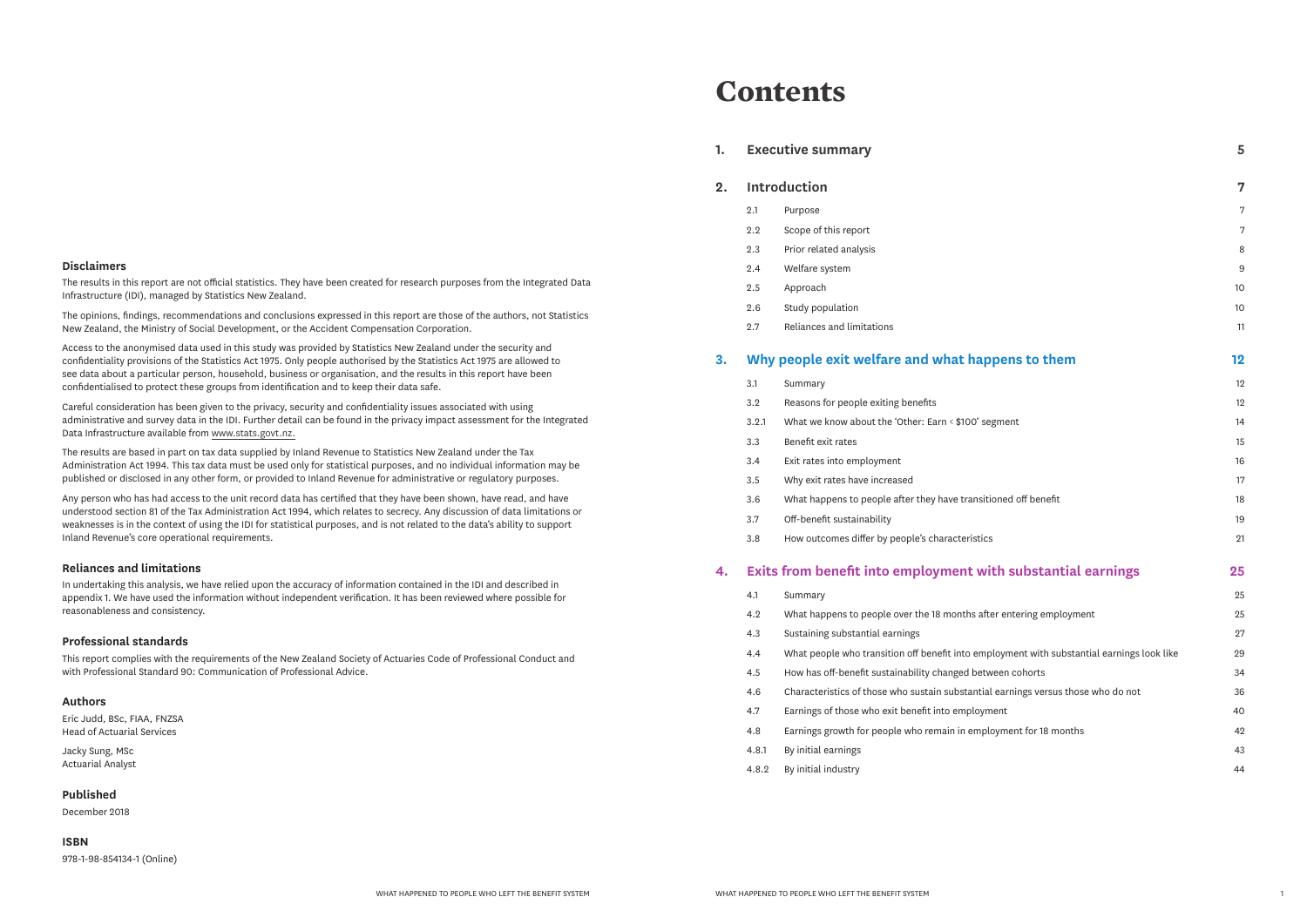### **5. Exits from benefit into education or training**

- 
- 5.2 What people who exit benefit into education or
- 5.3 Activities over time for education and training train
- 5.4 How long people who transition off benefit to education

#### **6. Clients with mental health conditions 55**

- 
- 
- 6.3 Off-benefit and substantial earnings sustainabil

### **7. Sole Parent Support clients 61**

- 
- 
- 7.3 Off-benefit sustainability

### **8. Clients with multiple spells on benefit 67**

- 
- 
- 8.3 What people with multiple benefit spells look lil
- 8.4 How long people who transition off benefit remains

|         | <b>Exits from benefit into education or training</b>                                   | 46 |
|---------|----------------------------------------------------------------------------------------|----|
| 5.1     | Summary                                                                                | 46 |
| 5.2     | What people who exit benefit into education or training look like                      | 46 |
| 5.3     | Activities over time for education and training triggers                               | 51 |
| 5.4     | How long people who transition off benefit to education or training remain off benefit | 53 |
|         | <b>Clients with mental health conditions</b>                                           | 55 |
| 6.1     | Summary                                                                                | 55 |
| 6.2     | Profiles                                                                               | 55 |
| 6.3     | Off-benefit and substantial earnings sustainability                                    | 59 |
|         | <b>Sole Parent Support clients</b>                                                     | 61 |
| 7.1     | Summary                                                                                | 61 |
| 7.2     | Profiles                                                                               | 61 |
| 7.3     | Off-benefit sustainability                                                             | 66 |
|         | <b>Clients with multiple spells on benefit</b>                                         | 67 |
| 8.1     | Summary                                                                                | 67 |
| 8.2     | Definition                                                                             | 67 |
| 8.3     | What people with multiple benefit spells look like                                     | 69 |
| 8.4     | How long people who transition off benefit remain off benefit                          | 73 |
|         | <b>Next steps</b>                                                                      | 74 |
| 9.1     | Widen the scope of the population analysed                                             | 74 |
| 9.2     | Assess the impacts of labour market conditions                                         | 74 |
|         | ndix 1: Data and method:                                                               | 75 |
| 1.1     | Data sources used                                                                      | 75 |
| 1.2     | Calendar months as the base unit of analysis                                           | 75 |
| 1.3     | Definitions                                                                            | 76 |
| 1.3.1   | Exits                                                                                  | 76 |
| 1.3.2.1 | Comparison with the Ministry exit reason code                                          | 77 |
| 1.3.2.2 | Effect of changing priority for assigning to education and employment triggers         | 78 |
| 1.3.3   | Activities                                                                             | 79 |
| 1.4     | Impact of data refresh on 2010-2011 results                                            | 79 |
| $1.5\,$ | Impact of changes to trigger on 2010-2011 results                                      | 80 |
|         | ndix 2: Glossary:                                                                      | 82 |

#### **9. Next steps 74**

- 9.1 Widen the scope of the population analysed
- 9.2 Assess the impacts of labour market conditions

### **Appendix 1: Data and method 75**

- 1.1 Data sources used
- 1.2 Calendar months as the base unit of analysis
- 
- 
- 1.3.2.1 Comparison with the Ministry exit reason code
- 1.3.2.2 Effect of changing priority for assigning to education.
	-
- 1.4 Impact of data refresh on 2010-2011 results
- 1.5 Impact of changes to trigger on 2010-2011 result

#### **Appendix 2: Glossary 82**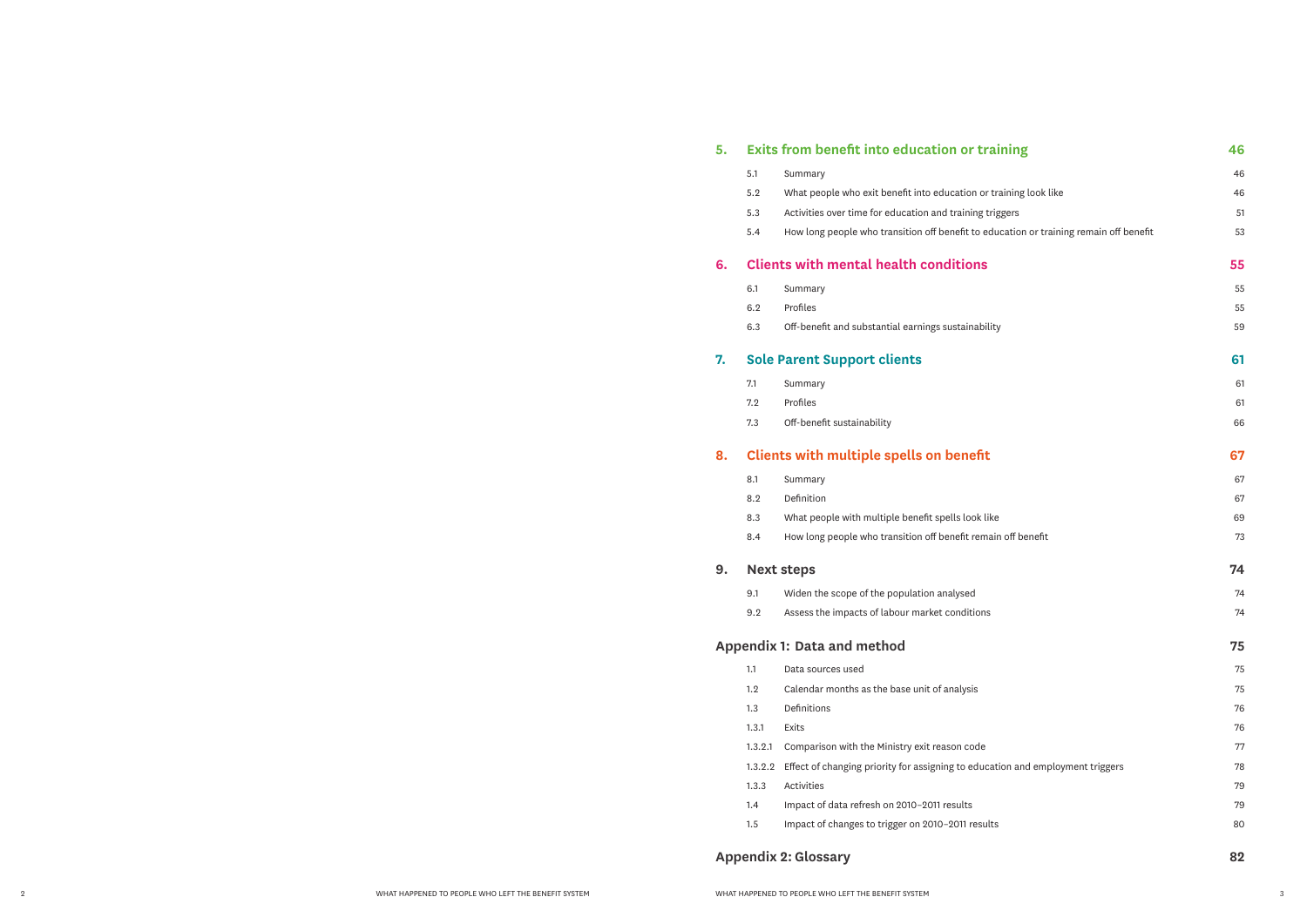# **1. Executive summary**

#### **We looked at what happened to a group of 133,000 people who stopped receiving a benefit during the year ended 30 June 2014.**

This was a subset of those people who exited benefits in that period. We looked at those who had received a benefit in each of the three months before exit and who stayed off benefit for at least one full calendar month. This repeats an investigation on a similar group of people who left benefit during the year ended 30 June 2011.

There was a significant increase in the rate of sole parents moving from the benefit into work over and above the likely effect from economic conditions. This is consistent with the welfare reform changes to work obligations for some sole parents introduced from 15 October 2012<sup>1</sup> and the increased case management support provided post-1 July 2013.

#### **The proportion of people who left a benefit to go into employment with substantial earnings increased by approximately 2.5 percent compared to the 2010–2011 pre–Welfare Reform cohort of people.**

The increased rate of movements into employment occurred from the Emergency, Jobseeker Support — Work Ready, and Sole Parent Support benefits. At least some of this increase is due to slightly improved economic conditions (lower unemployment).

#### **The proportion of people who remain off benefit for 18 months has increased for those who exited from a Sole Parent Support benefit into employment, but has not changed materially for other benefit types.**

The likelihood of a sole parent remaining off-benefit for at least 18 months has increased by three percent. Sixty-six percent of the 2013–2014 sole parents who exited into employment remained off benefit for the 18-month observation period, compared to 63 percent of the 2010–2011 cohort.

#### **The rate of return to benefit for those who leave to enter tertiary study is relatively high, with 57 percent returning to benefit within 18 months.**

Only those who leave a benefit to go into detention have a higher rate of return to benefit (78 percent have returned within 18 months).

Further work is needed to understand why the likelihood of staying off-benefit is so low for these education exits. Bearing in mind that any payment of benefit during a month triggers a designation of returned to benefit, there could be a subgroup of these people who require short-term benefit support during the transition from education to employment. We have not investigated further at this stage, but this should be considered before any conclusions are made as to the impact transitions into education have.

Those who have exited benefit into a training course have better outcomes, with 55 percent remaining off benefit for the full 18 months.

Other points to note are:

- The higher the level of qualification a person is enrolled in, the more likely they are to remain off benefit (for at least 18 months)
- If a person has enrolled in a higher level of qualification than they have previously engaged in the more likely they are to remain off benefit (for at least 18 months)

**People exiting into employment from a Sole Parent Support or Supported Living Payment benefit are more likely to continue substantial** 2 **earnings than those from other benefit types.**

Only one in three of those exiting from a Jobseekers benefit maintain substantial earnings throughout the 18 months. 1 Welfare Reforms commenced in 2010 with the Future Focus work, involving extended obligations for Sickness Benefit and Domestic Purposes Benefit recipients and the

earlier cohort will have been partly affected by this initial wave of reform

<sup>2</sup> Substantial earnings are defined as earnings in excess of \$1,180 per month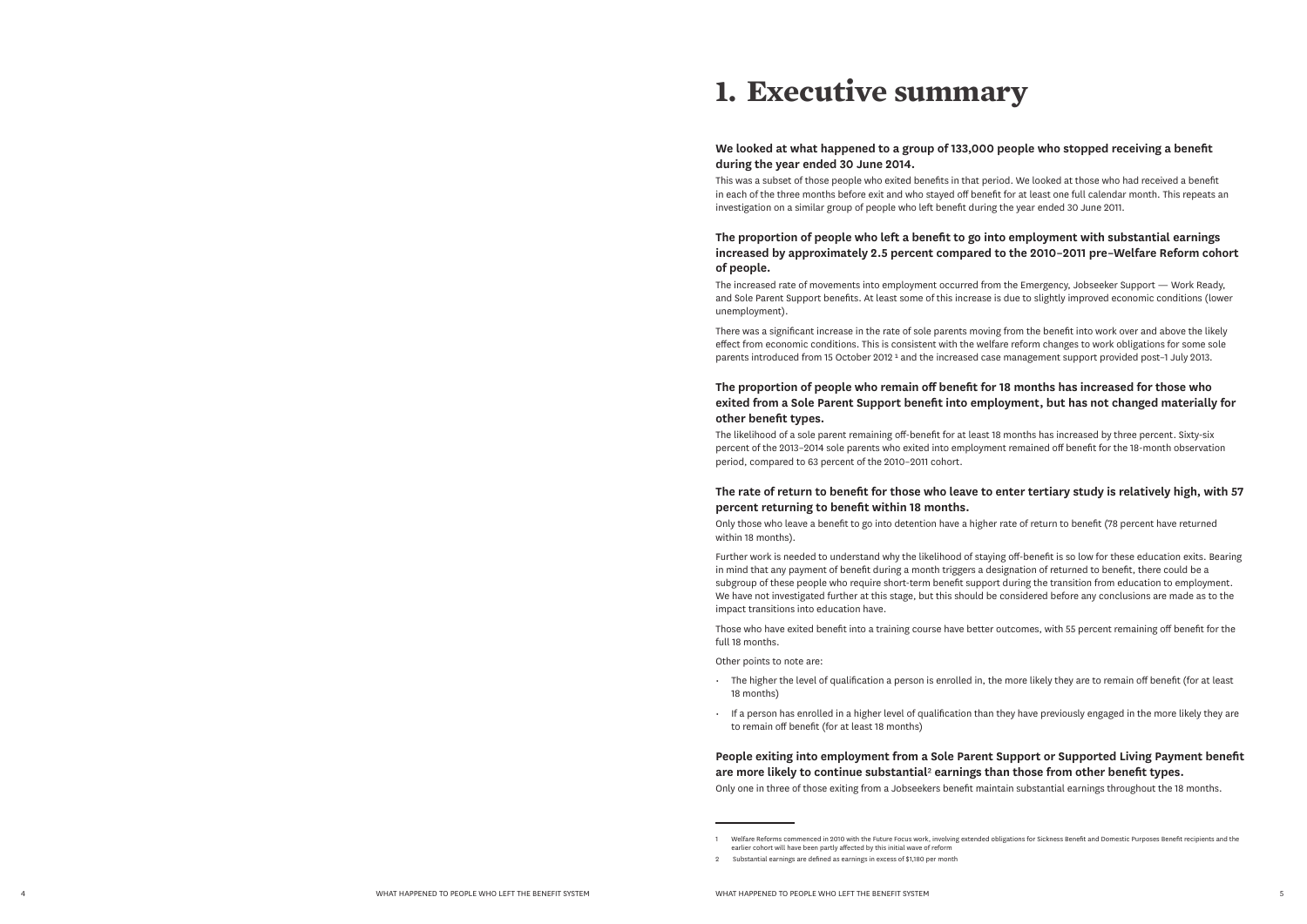More than half of the people who exited to employment went into the five industries where one in three or less people are able to maintain substantial earnings. A significant portion of this is due to seasonal work. More than half of those who are employed in public administration and safety, health care and social services and financial and insurance services are able to maintain substantial earnings, however, only 13% of people exiting to employment went into these industries.

Younger people are much less likely to maintain substantial earnings.

#### **Māori have a lower share of those who exited from Sole Parent Support benefit than their share of the SPS population.**

New Zealand Europeans have a higher share of those who exited than their share of the SPS population.

Their likelihood of remaining off-benefit varies by age of youngest child. The younger the child, the more likely a person is to return to a benefit.

People who exited from SPS benefit to employment are more likely to stay off benefit than those who exited for nonemployment reasons.

#### **People with mental health condition who moved off a JS-HCD benefit into employment had a lower chance of maintaining substantial earnings and a higher chance of returning to benefit than those with other health conditions or disability.**

This implies that higher levels of off-benefit support may be needed to help those with mental health conditions sustain long-term employment.

#### **Clients with multiple benefit spells**

People who exited benefit with a history of multiple benefit spells:

- are more likely to be a man, under age 30 and Māori
- make up a higher proportion of people who exited benefit from MSD's Southern, Bay of Plenty or East Coast regions
- have a significantly higher likelihood of returning to benefit than those without.

It is likely that spells in seasonal work are impacting this.

# **2. Introduction**

### **2.1 Purpose**

This report is to help understand what happens to people when they leave the benefit system, and whether and how their outcomes have changed over time.

In February 2017, the Social Policy Evaluation and Research Unit (Superu) released the report *Off-benefit transitions: Where do people go?* (the 'Superu report')<sup>3</sup>. That report examined the characteristics of people who exited benefits and their outcomes over the next two years. It was prepared by Taylor Fry Pty Limited, Consulting Actuaries and Analytics Professionals, using linked administrative data in Statistics New Zealand's Integrated Data Infrastructure (IDI).

Our analysis:

- Repeats some of the analysis for a group of people exiting benefits after the 2012–2013 Welfare Reforms to enable comparison to the pre-reform cohort examined in the Superu report.
- Examines what happens to peoples' earnings after exiting benefits.
- Looks at how many of those exiting benefits are able to remain off benefits, and whether they are able to sustain employment.
- Examines how people's outcomes differ depending on why they exited benefits.

This is expected to improve understanding of what is happening to people after they leave the benefit system, which could help the Ministry of Social Development ('the Ministry') and the wider social sector improve supports provided to these people.

The analysis in this report is purely descriptive and no work has been done to attribute cause of or to understand reasons for any differences in outcomes between the two cohorts examined. In particular, no attempts have yet been made to control for differences in the characteristics or histories of the two cohorts. Any comments in the report on reasons for differences between cohorts are speculative in nature and further work would be needed to confirm.

### **2.2 Scope of this report**

The Superu report analysed what happened to a group of about 142,000 people who exited benefits during the year ended 30 June 2011.

We have repeated this analysis for a similar group of about 133,000 people who exited benefits during the year ended 30 June 2014. What happened to them is compared to what happened to the group of people from the earlier analysis. These groups were chosen to be respectively before and after the Welfare Reforms of 2012–2013 so we can see what, if any, changes to outcomes have occurred.

Due to data limitations, the observation period is 18 months, rather than the two years used in the earlier research. So we have restated the 2010–2011 cohort results using an 18-month post-exit period to enable comparisons to be made.

We also examine how long people who have exited from benefit have remained off benefit support or have maintained substantial earnings and how earnings have developed over time. Substantial earnings are defined as earnings in excess of \$1,180 per month. This amount was chosen as it is approximately equivalent to 20 hours per week at minimum wage. Twenty hours work per week is the minimum hours of work required for a sole parent to qualify for the in-work tax credit.

#### **Section 3**

Discusses the reasons why people exit benefits and the likelihood of exiting from a benefit. It also looks at what happens to them in the 18 months after exiting from a benefit, and how outcomes differ by people's characteristics.

<sup>3</sup> www.superu.govt.nz/publication/benefit-transitions-where-do-people-go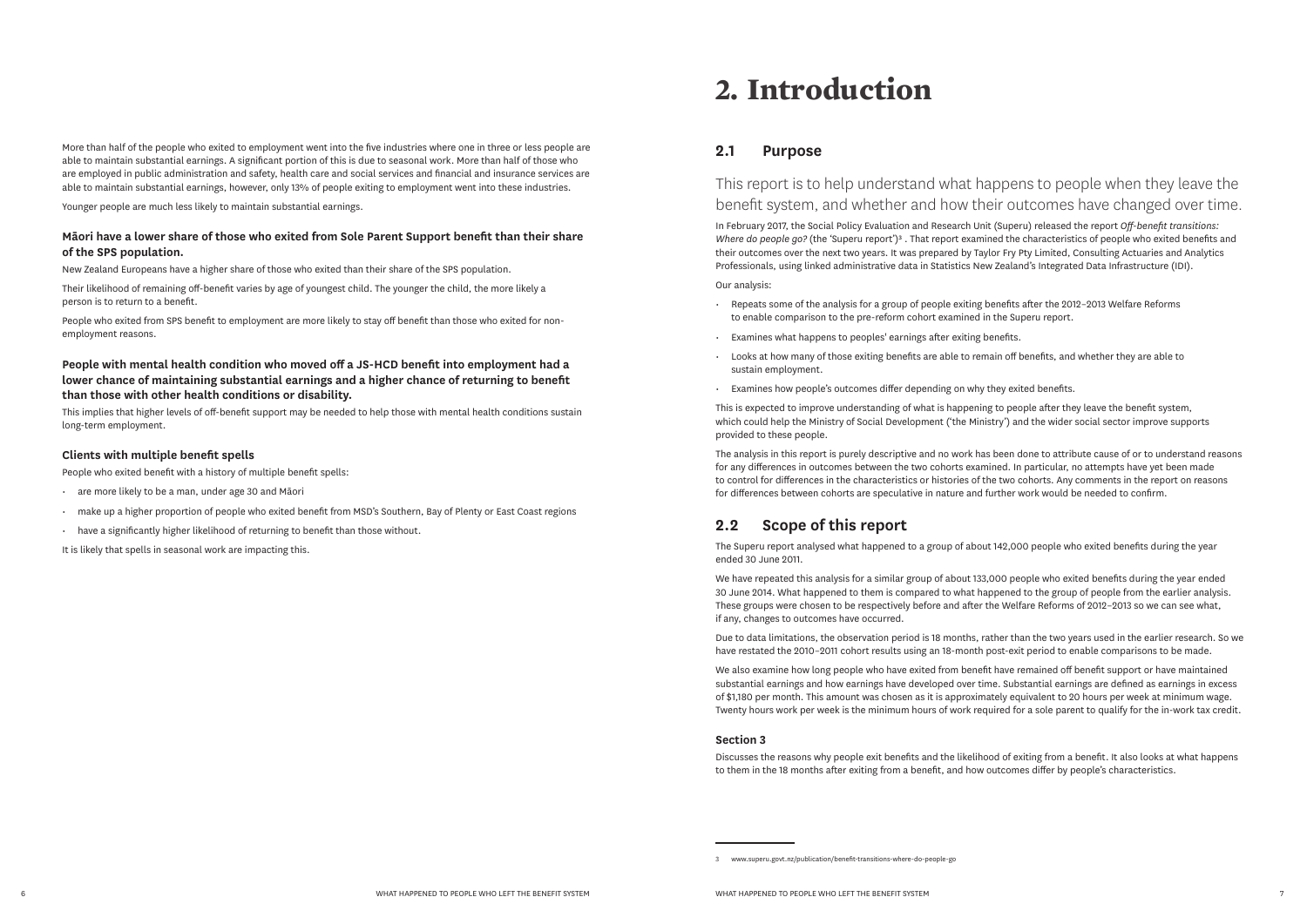for, full-time employment (formerly Unemployment Benefit or Benefit with youngest child aged 14 or older).

eneficiaries having deferred work obligations due to a health v (formerly Sickness Benefit).

er benefit and in hardship.

ngest child aged under 14 (formerly Domestic Purposes Benefit aged 13 or younger).

carers (excluding partners) that look after those with permanent inditions and disabilities (formerly DPB — Caregivers of the Sick

erely restricted incapacity to work due to health condition or nvalids Benefit).

ged 16–18 (formerly independent youth benefit or fit for those aged 18).

16–19 (formerly Domestic Purposes Benefit or Emergency  $\alpha$  have beneficiaries aged 16–19 with youngest child aged 13 or des 16-19 year olds parents who may have been receiving other

#### **Section 4**

Looks at what happens to the sub-group of people who exited from a benefit into employment in the 18 months after exiting from benefit and how outcomes differ by people's characteristics. It also compares characteristics of people who have sustained earnings in excess of \$1,180 per month over the full 18 months to those who did not and looks at earnings growth over the investigation period.

#### **Section 5**

Looks at the characteristics of the sub-group of people who exited from a benefit into education or training and examines their outcomes over the following 18 months.

#### **Section 6**

Looks at the characteristics of the sub-group of people with mental health conditions who exited from a benefit and examines their likelihood of remaining off benefit or sustaining substantial earnings.

#### **Section 7**

Looks at the characteristics of the sub-group of sole parents who exited from a benefit and examines their likelihood of remaining off benefit.

#### **Section 8**

Compares the characteristics of people who exited from a benefit who had a history of multiple benefit spells with those who did not, and compares their likelihood of remaining off benefit.

#### **2.3 Prior related analysis**

A number of previous studies have looked at off-benefit transitions in New Zealand. We provide a brief summary of that work.

Using the Linked Employer-Employee Database (LEED)4. Hyslop, Stillman and Crichton (2004)5 examined labour market outcomes for people who had been receiving welfare benefits and Dixon and Crichton (2006)<sup>6</sup> looked at sustained employment after transitioning into employment from a benefit. The results are not directly comparable due to some definitional differences, but are generally consistent. Stillman and Hyslop (2006)7 also examined employment and benefit receipt patterns for a variety of demographics and benefit spells.

Using the IDI, Crichton (2013)8 examined the impact of undertaking further education on beneficiaries' labour market outcomes. The focus was on people who had received a benefit for at least six months prior to enrolling at a tertiary institution and looked at outcomes 5 years later. The overall benefits of further study were relatively small. The results are not directly comparable due to differences in subject group and observation period.

Note that beneficiary records of those who receive Jobseeker Support — Student Hardship (JSSH), New Zealand Super (NZS), or Veteran's Payments (VP) at any point have been excluded from the scope of the analyses. This means that the movement for those who have exited from or returned to these benefits will not be captured in this report.

#### **2.4 Welfare system**

The welfare system provides financial supports to help people while not in paid employment and to support people to find or retain employment. Reforms were made to the welfare system commencing from the latter half of 2012. These reforms included introducing work obligations for a wider range of people receiving benefits. Note that some welfare reforms commenced in 2010 with the Future Focus work, involving extended obligations for Sickness Benefit and Domestic Purposes Benefit recipients and that the earlier cohort examined in the Superu report will have been partly affected by this initial wave of reform.

The benefit structure also changed from July 2013. So where results are shown by benefit type, the 2010–2011 cohort has been split using the criteria for eligibility that would have applied under the post-reform benefit structure, to enable like-for-like comparisons to be made to the extent possible.

The current benefit structure is summarised in Table 2.1 below. The equivalent benefit types under the previous structure are given in the descriptions.

#### **Table 2.1: Benefit descriptions**

| <b>Benefit</b><br>code | <b>Benefit</b>                                                           | <b>Description</b>                                                                         |
|------------------------|--------------------------------------------------------------------------|--------------------------------------------------------------------------------------------|
| JS-WR                  | Jobseeker Support - Work<br>Ready                                        | Not in, but available f<br>Domestic Purposes B                                             |
| JS-HCD                 | Jobseeker Support -Health<br><b>Conditions &amp; Disabilities</b>        | Jobseeker Support be<br>condition or disability                                            |
| EB                     | <b>Emergency Benefit</b>                                                 | Not eligible for anoth                                                                     |
| <b>SPS</b>             | Sole Parent Support &<br><b>Emergency Maintenance</b><br>Allowance       | Sole parent with your<br>with youngest child a                                             |
| SLP-<br>Carers         | Supported Living Payment<br>$-$ Carer                                    | Payment paid to the o<br>and severe health cor<br>and Infirm).                             |
| SLP-HCD                | Supported Living Payment<br>— Health Conditions &<br><b>Disabilities</b> | Permanently and seve<br>disability (formerly In                                            |
| YP                     | Youth Payment                                                            | Unsupported youth a<br><b>Unemployment Benef</b>                                           |
| <b>YPP</b>             | Young Parent Payment                                                     | Young parents aged 1<br>Maintenance Allowan<br>younger - also includ<br>types of benefit). |

We have not been able to create a perfect match between benefit categories before and after the 2012 reforms, as there will have been some exceptions to the mapping shown in Table 2.1. For example, some sole parents with older children who were on the Domestic Purposes benefit prior to the benefit changes may have had a health condition that meant they were eligible for a Jobseeker Support – Health Conditions & Disabilities or Supported Living Payment rather than the work ready status of Jobseeker Support benefit.

<sup>4</sup> LEED was a longitudinal dataset providing taxable income payments from April 1999 and separately identifying employee earnings and income from social welfare benefits

<sup>5</sup> Hyslop, D., Stillman, S., & Crichton, S. (2004). *The Impact of Employment Experiences and Benefit-Spell Duration on Benefit-to-Work Transitions*. Statistics New Zealand 6 Dixon, S., & Crichton, S. (2006). S*uccessful Benefit-to-Work Transitions? The Longer-term Outcomes of People who Move from a Working-age Benefit to Employment Earnings*. Statistics New Zealand

<sup>7</sup> Stillman, S., & Hyslop, S. (2006). *Examining Benefit-to-Work Transistions Using Statistics New Zealand's Linked Employer-Employee Data*. Statistics New Zealand

<sup>8</sup> Crichton, S. (2013). The Impact of Further Education on the Employment Outcomes of Beneficiaries. Ministry of Business, Innovation & Employment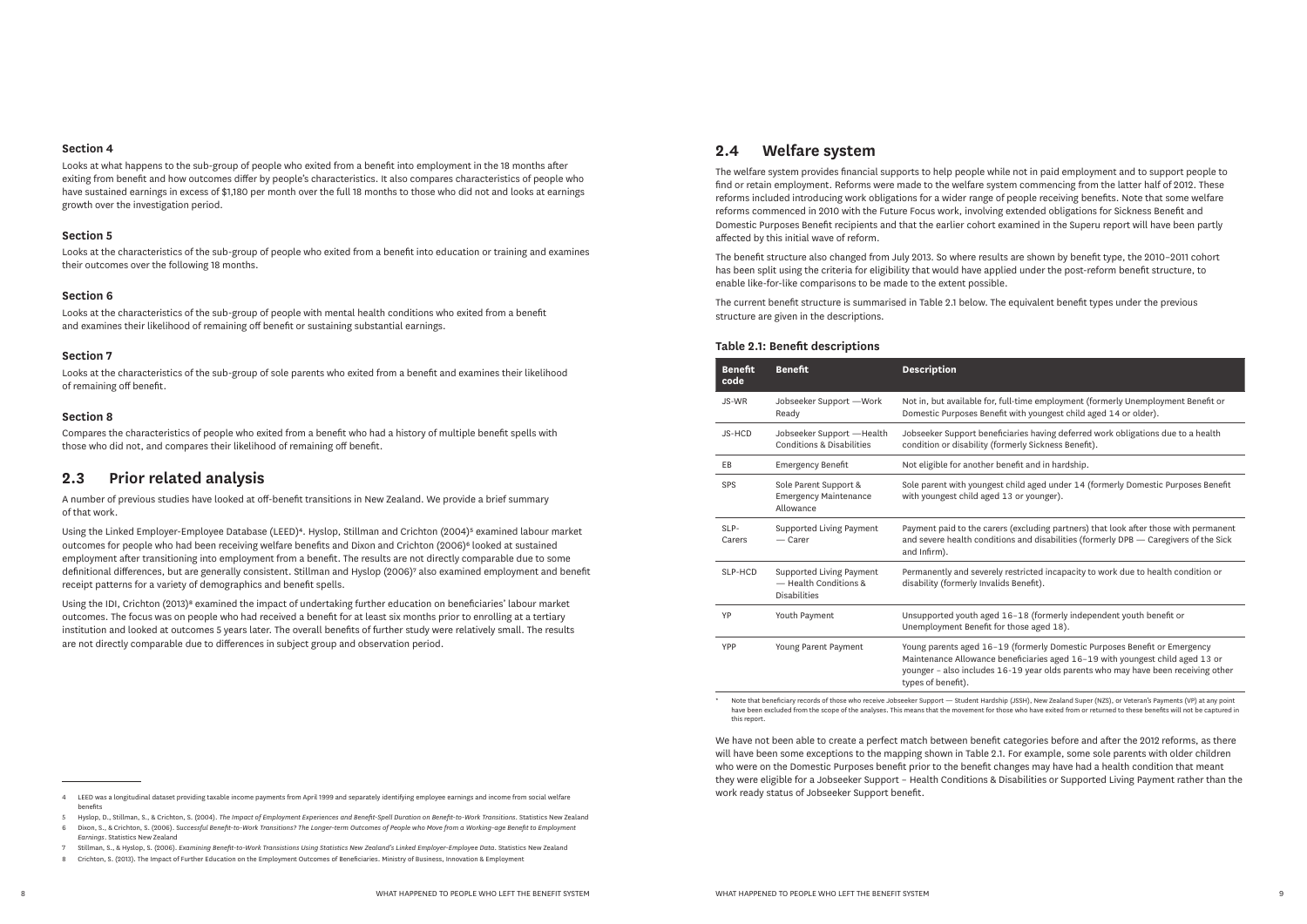### **2.5 Approach**

There is no one methodology to define the study population and assign reasons for exit or people's statuses over time. We have broadly adopted the methodology used for the Superu report, to enable meaningful comparisons to be made. The whole list of exit reasons (interchangeably known as triggers) is defined in Table 1.1 in appendix 1. Changes to the methodology are explained and their impacts quantified in appendix 1. Section 2.7 outlines some of the limitations of the methodology adopted.

Due to the way data is structured in the IDI, a calendar month view has been used — in particular, earnings data in Employer Monthly Schedules is only available by calendar month.

This means that a person has to have been off benefits for a full calendar month before being included in the study population. People who exit and return to benefits in a shorter period are excluded as a consequence. Readers should keep this in mind when considering the results in this report.

# **2.6 Study population**

The population of people used for this study includes anyone exiting benefits during the year ended 30 June 2014 and who had received benefit payments at any point during each of the previous three months.

The population included some people who were over the age of 65 at the time of leaving benefit. Their reason for leaving benefit has been treated as 'Age > 65' irrespective of employment status (except in the case of death). This is consistent with the approach taken for the 2010–2011 cohort, to enable comparison. In future, we recommend restricting the population to those under (say) age 60. This would remove the impact of benefit exits due to reaching retirement age.

# **2.7 Reliances and limitations**

While the Ministry's Benefit Dynamics Dataset provides data on individual benefit spells and would enable more precise determination of benefit exit dates, a calendar month approach has been used. This is because many other data tables in the IDI (including the Inland Revenue Department (IRD) Employer Monthly Schedule table from which earnings information is extracted) are reported by calendar month. Some of the limitations of this approach are:

- **A person has to have been off benefits for at least a full calendar month before being included in the subject population.** This means people who only spend short spells off benefits that do not span a complete calendar month are excluded from the analysis. Depending on when a person leaves a benefit this could exclude people who are off benefit for short periods up to almost two months, while including others who have been off benefit for just on one full month.
- **A person is deemed to have been in 'employed with substantial earnings' for a calendar month if their earnings exceed \$1,180 for that month.** This is because we only have earnings data for calendar months. Thus a person who works for one week of the month earning an annual salary of \$60,000 would be deemed to have monthly earnings for that month the same as someone who worked a full four weeks on annual earnings of \$15,000.
- **Self-employed earnings are not allowed for. Self-employed earnings declarations in the data relate to years ending 31 March, which we could not reliably allocate across months.** This means that some of those deemed to not be earning or to be earning less than \$1,180 per month may in fact have earnings from self-employment in excess of \$1,180 per month. However, the proportion of the study population reporting self-employed earnings is small, so this is unlikely to materially impact our broad findings.
- **Need to be cautious in drawing conclusions from the comparative analyses in this report. We have performed many comparative analyses between various groups throughout this report.** However, we have not controlled for any multivariate factors between any two groups, so we recommend readers not draw immediate conclusions from them. Future iterations of this work should have this multivariate control incorporated.
- **The earlier 2010-2011 cohort will have been at least partly affected by the initial wave of welfare reform which commenced in 2010 with Future Focus.** This may have the effect of understating any differences pre and post welfare reform;
- **As stated in section 2.4, it has not been possible to create a perfect match between benefit categories before and after the 2012 reforms.** We have not quantified what, if any, impact this may have had on differences between cohorts.
- **Differences in exit rates between the two cohorts could have been partly due to differences in the characteristics and histories of the cohorts.** No attempts have yet been made to control for these differences, and, for this reason, it is not possible to come to any firm conclusions about what might give rise to differences in exit rates and other outcomes between the two cohorts.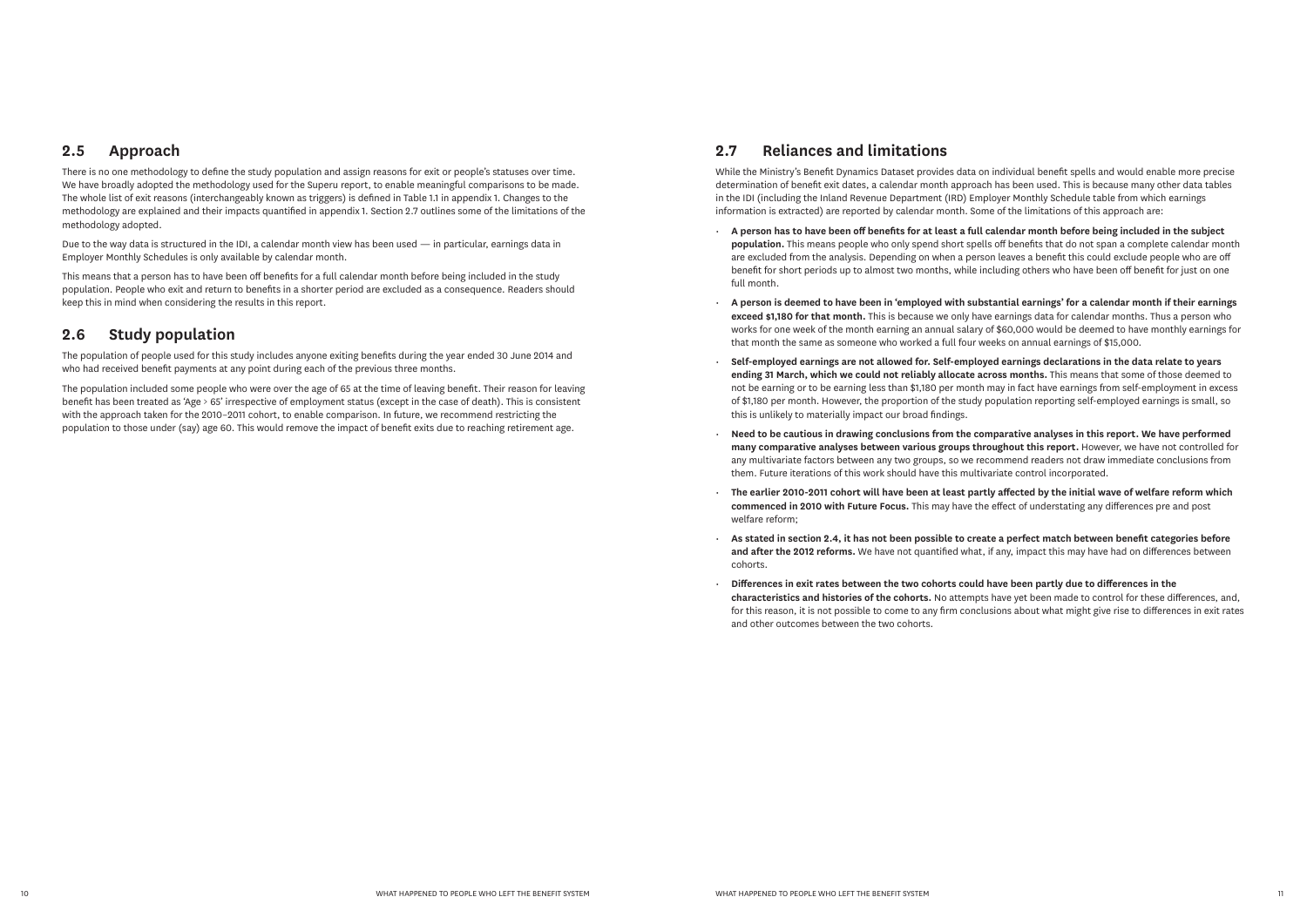hrough to 1

equal to 64.917 at the end of month 0

trip during months -1 through to 1, and spends at least 14 days

in remand or prison during months -1 through to 1

ustry training education course in any month during months -2

education course for which they are studying full-time in any 2 through to 1

education course for which they are studying part-time in any -2 through to 1

 $$1,180$  or more during month 1, and their gross earnings ter than the average gross earnings during months -2 and -1  $\overline{a}$ 

 $f$ \$1,180 or more during month 1, but do not meet the increase employment trigger

artner from Working for Families tax data or from Ministry exit

 $\bar{f}$  the above trigger groups, and has gross earnings of  $\$100$  or

f the above trigger groups, and has gross earnings of less than

# **3. Why people exit welfare and what happens to them**

In this chapter, we examine:

- the reasons why people exit benefits and the likelihood of exiting from a benefit
- $\cdot$  what happens to them in the 18 months after exiting from a benefit
- how outcomes differ by people's characteristics.

Later chapters explore similar questions for subsets of the group being analysed.

# **3.1 Summary**

The proportion of people who left a benefit to go into employment increased by approximately 2.5% compared to the 2010–2011 pre–Welfare Reform cohort of benefit leavers. The increased employment outcomes occurred from the Emergency, Jobseeker Support — Work Ready, and Sole Parent Support benefits.

The proportion continuing to receive substantial earnings was approximately three percent higher than for 2010–2011 cohort across most months.

At least some of this improvement is due to slightly better economic conditions (ie lower unemployment). There was a significant increase in the rate of sole parents exiting the Sole Parent Support benefit for work. This was over and above the change likely to be due to better economic conditions.

A high portion (55%) of people who exit benefits for education or training reasons return to benefits within 18 months (57% for those who enter tertiary study, 45% for those who leave into training).

# **3.2 Reasons for people exiting benefits**

We have modified the definitions of reasons for exiting benefits from those used in the Superu report to include:

- a wider source of earnings data in determining the employment trigger (withholding payments from Employer Monthly Schedule table)
- the use of Working For Family Tax information and Ministry reason codes to identify partnering as a reason for exit
- used pension earnings data to identify additional retirement exits
- have split the other > \$100 category into a > \$1,180 and between \$100 and \$1,180.

#### **Table 3.1: Trigger definitions**

| <b>Trigger for exit</b>                                 | <b>Abbreviation</b>            | <b>Assigned if a person:</b>                              |
|---------------------------------------------------------|--------------------------------|-----------------------------------------------------------|
| Death                                                   | Death                          | Dies during months -2 th                                  |
| Reached age 65+                                         | Age $> 65$                     | Is aged greater than or eq                                |
| Overseas                                                | Overseas                       | Departs on an overseas ti<br>overseas during this time    |
| In detention                                            | In detention                   | Spends 14 days or more                                    |
| Started a targeted/<br>industry training<br>course      | Training course                | Begins a targeted or indu<br>through to 1                 |
| Started a full-time<br>tertiary course                  | Full-time<br>student           | Begins a formal tertiary e<br>month during months -2      |
| Started a part-time<br>tertiary course                  | Part-time<br>student           | Begins a formal tertiary e<br>month during months -2      |
| Employment                                              | Employment                     | Has a gross earnings of \$<br>during month 1 is greater   |
| Other with earnings ><br>\$1,180                        | Other: Earn ><br>\$1,180       | Has a gross earnings of \$<br>in earnings test for the er |
| Partnered                                               | Other: Partner                 | Identified as having a par<br>reason code                 |
| Other with earnings<br>≥ \$100 but less than<br>\$1,180 | Other: Earn<br>$$100 - $1,180$ | Does not fall into any of t<br>more during month 1        |
| Other with earnings<br>< \$100                          | Other: Earn <<br>\$100         | Does not fall into any of t<br>\$100 during month 1       |

Figure 3.1 below shows the people who exited benefits during the year ended 30 June 2014, split by the reasons they are deemed to have exited.

10.6 percent of people exiting benefits went into education or training. A further 45.3 percent had earnings in excess of \$1,180 per month immediately after exit.

For most reasons for leaving a benefit, the proportion of benefit exits is similar for the people who exited benefits during the year ended 30 June 2011 (within 0.5 percent). The exceptions are for the employment reason, which has increased by 2.1 percent (from 39.5 percent to 41.6 percent of people who exited benefit), and exits classified as other with little or no earnings, which have decreased by 2.1 percent.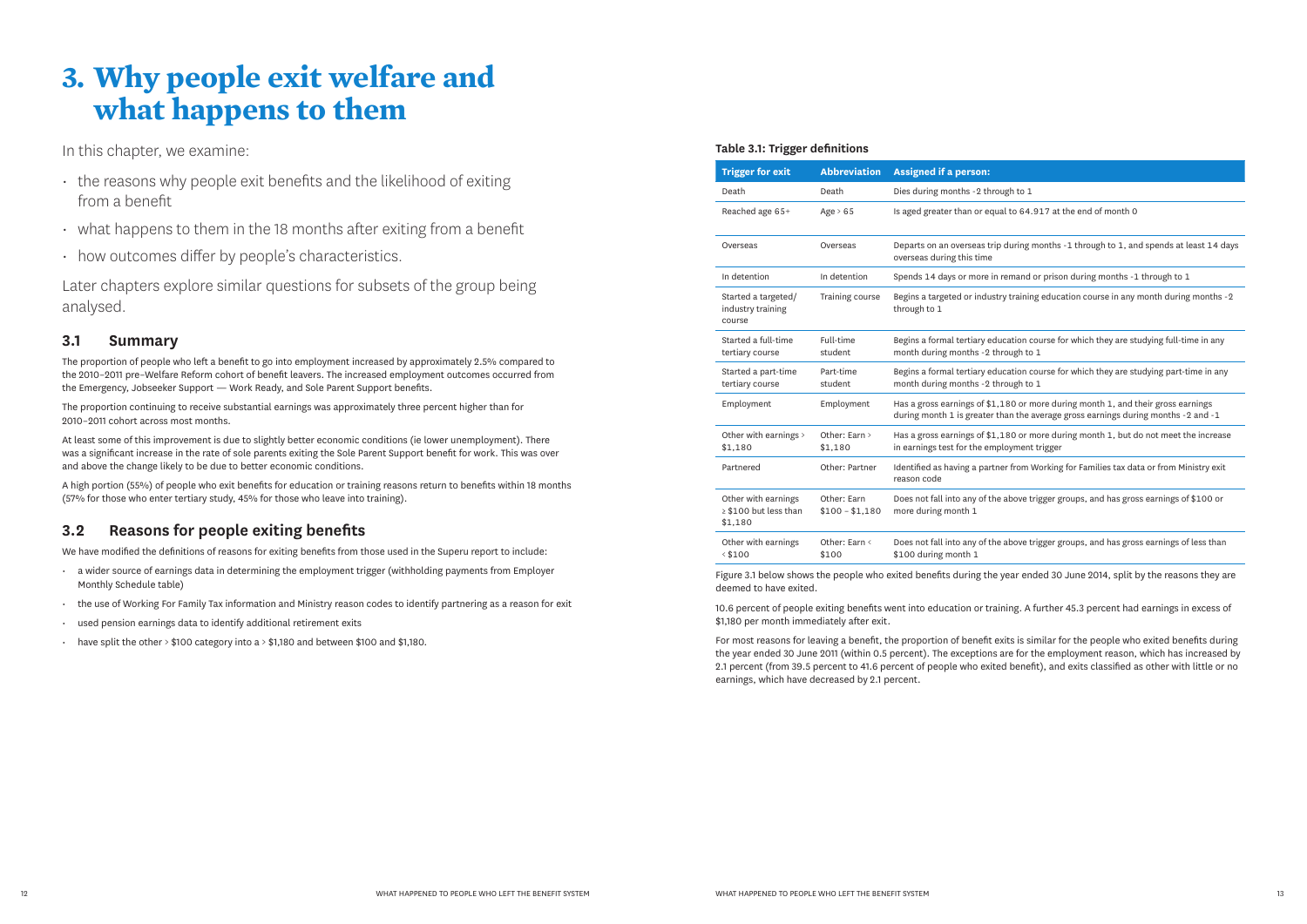The remaining 50 percent (or nine percent of total exits) exited benefit for various reasons that are unrecorded. For example, many of these people had not reapplied for a benefit as required at 52 weeks after first receiving benefit, and no reason was provided as to why they no longer needed benefits. Note that:

- \$1,180 per month was chosen as the threshold above which earnings are considered substantial, as it represents 20 hours' work per week at the minimum wage for the usual four weekly pay periods in a month. Twenty hours' work per week is the requirement for a sole parent to be eligible for in-work tax credits.
- Due to the hierarchal nature of our exit reason assignment, some of the people who are designated as having left benefits for reasons other than employment may also have earnings in excess of \$1,180 per month.
- We have only identified earnings declared from PAYE and withholding payments. Declarations for the self-employed through IR3 filings have not been captured as these are only filed annually and we cannot reliably allocate these amounts to monthly earnings immediately after exiting benefit. So it is possible that some of the people assigned to Other earning categories for less than \$1,180 per month may in fact have substantial earnings.

# **3.3 Benefit exit rates**

While the number of people who exited benefit for the 2013–2014 cohort is approximately six percent lower than for the 2010–2011 cohort (133,000 vs. 142,000), the average number of people on benefits was 10 percent lower which gives a higher rate of people exiting a benefit for the 2013–2014 cohort.

When considering whether there has been any change in off-benefit outcomes before and after the Welfare Reforms of 2012, it is important to consider more than just the overall exit rate. The change in the overall exit rate is small, with a slight increase in the proportion who exit to employment. However, the makeup of the benefit population has changed. The change in the proportion in each benefit category is particularly important because, for example, Jobseeker Support clients having work obligations (JS-WR) will typically have different off-benefit outcomes to Supported Living Payment (SLP) clients. We expect higher rates of entry into employment for some benefit categories.

We now examine exits in more detail and compare between the cohorts the rate at which people exit from benefit.

We calculated the average monthly exit rate by benefit type and used this to determine the likelihood of exiting from benefits over a 12-month period. Figure 3.3 below shows exit rates by benefit type for the two cohorts analysed.

9 The method adopted to determine these annualised probabilities of exit differs from that used in the earlier report. The report on the 2010–2011 cohort expressed the probability of exit as the number of exits over the 12-month period divided by the average number of clients on benefit per month. We have expressed the probability as the likelihood of exiting the benefit within a 12-month period as we believe this more accurately reflects the prospects for an individual. We have restated the 2010–2011 exit rates to make them comparable.

For employment related analysis later in this report we have treated the "Employment" and the "Other: Earn > \$1,180" categories as one group named employment with substantial earnings.

# **3.2.1 What we know about the 'Other: Earn < \$100' segment**

The methodology used for allocating reason for exiting benefit designates 18 percent of the exit population as 'Other: Earn < \$100' (ie on little to no earnings). Ministry exit codes offer insight into about half of these exits.







According to Ministry exit codes from the appendix 1 Table 1.1, 30 percent of these clients left benefits for employment (this could not be verified from IRD Employer Monthly Schedule data although the people may have had self-employment income); while a further 12 percent went overseas; four percent left for further education; and three percent died, turned 65, or entered detention (five percent, two percent, and one percent of total exits respectively).

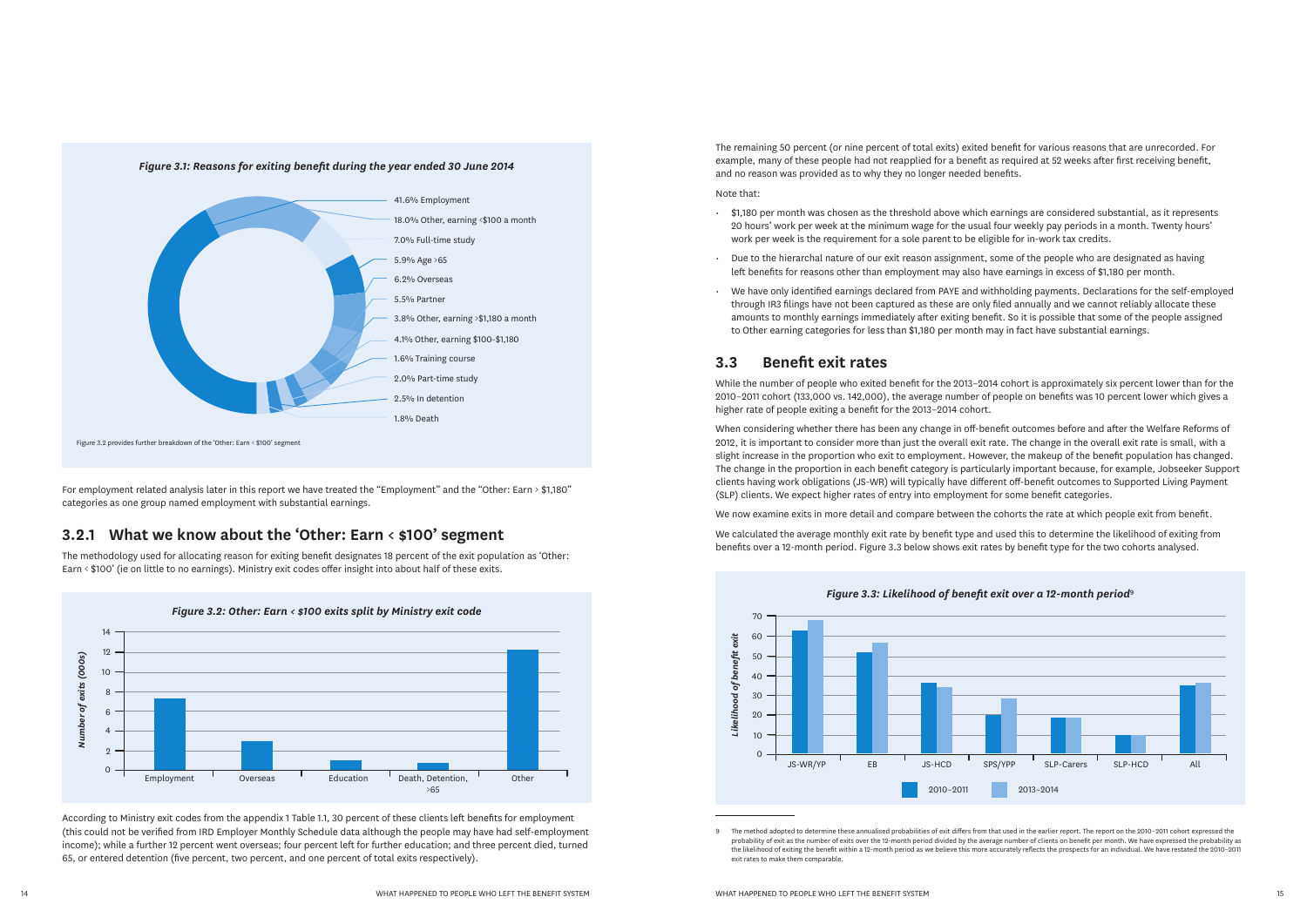As noted above, while the number of people who exited from benefit is lower for the 2013–2014 cohort, the average rate at which people are expected to exit benefits within a 12-month period has increased slightly from 34.6 percent to 35.6 percent.

There has been no material change in the probability of exiting benefit for the health and disability benefits (ie, Jobseeker Support — Health Conditions & Disabilities or Supported Living Payment — Health Conditions & Disabilities) or for Carers. The probability of exiting within 12 months has increased for Jobseekers who are work ready and those on Emergency Benefit by five percent and for Sole Parent Support clients by eight percent.

Youth Payment and Young Parent Payment client numbers and the number of people exiting from these benefits are small, so these have been included with Jobseeker Support and Sole Parent Support respectively for these comparisons.

Note that, due to the methodology used for this analysis, these probabilities relate only to people who have received benefits in three consecutive calendar months. The probabilities give the likelihoods of staying off benefits for at least one full calendar month.

## **3.4 Exit rates into employment**

Table 3.2 below shows the probabilities of exit into employment with substantial earnings (ie earning over \$1,180 per month) within 12 months for each cohort of people for each benefit type.

#### **Table 3.2: Likelihoods of exiting benefits into employment with substantial earnings over a 12-month period by benefit type**

| <b>Benefit</b>    | 2010-2011 | 2013-2014 | <b>Relative change</b> |
|-------------------|-----------|-----------|------------------------|
| SPS/YPP           | 8.4%      | 13.9%     | 64.2%                  |
| EB                | 20.4%     | 26.7%     | 30.8%                  |
| JS-WR/YP          | 30.5%     | 35.0%     | 14.7%                  |
| SLP-HCD           | 0.9%      | 0.9%      | 6.4%                   |
| JS-HCD            | 12.6%     | 12.5%     | $-1.0%$                |
| <b>SLP-Carers</b> | 5.6%      | 5.2%      | $-6.2%$                |
| All               | 14.8%     | 16.1%     | 8.8%                   |

There was a significant increase in the likelihood of exiting into employment for clients who received JS-WR/YP (14.7 percent higher), EB (30.8 percent higher) and SPS/YPP (64.2 percent higher). There was no material change in the likelihood of exiting into employment for clients on JS-HCD or SLP.

Table 3.3 below shows the probabilities of exit into employment with substantial earnings within 12 months for each cohort of people for each ethnic group.

#### **Table 3.3: Likelihood of exiting benefit into employment over a 12-month period by ethnic group**

| <b>Ethnic group</b>  | 2010-2011 | 2013-2014 | <b>Relative change</b> |
|----------------------|-----------|-----------|------------------------|
| Asian                | $11.2\%$  | 13.7%     | 22.6%                  |
| Pacific Peoples      | 14.8%     | 17.2%     | 16.5%                  |
| Māori                | 14.0%     | 16.1%     | 14.9%                  |
| New Zealand European | 16.5%     | 16.9%     | $2.2\%$                |
| Other                | 13.1%     | 14.1%     | $8.0\%$                |
| All                  | 14.8%     | 16.1%     | 8.8%                   |

There was an increase in the likelihood of exiting into employment for all ethnic groups, although the difference for New Zealand Europeans was not significant.

Note that these differences in exit rates between the two cohorts could be at least partly due to differences in the characteristics and histories of the cohorts. In other words, the changes in exit rates between periods could reflect differences in the underlying outcome drivers for the two populations, and changes in the economic environment between investigations. Further work is needed to control for these factors.

# **3.5 Why exit rates have increased**

When comparing the differences in likelihood of exit into employment, it is important to consider the labour market conditions during each period. Figure 3.4 below shows the number of persons unemployed in the labour market as a percentage of the working age population during the periods to which each cohort relates.

This shows that the 2010–2011 cohort investigation period was during a time when the labour market was fairly flat, while the 2013–2014 cohort investigation period was during a time when the labour market was gradually improving.

Exit rates into employment for Jobseeker Support clients are highly correlated to changing labour market conditions. We used the relationship between the rate at which people exited from benefit and the percentage of unemployed in the working-age population during the pre-reform period January 2006 – June 2012 to estimate the contribution to exit rate increase due to labour market improvements compared to welfare reform. We estimate that the increase in employment-related exits between cohorts for Jobseeker Support was mostly due to the improved labour market.



The increased exit rates and increased work outcomes seen for Sole Parent Support clients are less strongly correlated with labour market conditions, but are consistent with the finding of the *Actuarial Valuation of the Benefit System for working age adults as at 30 June 2014*11 that Sole Parent Support exits from benefit have been influenced by changes to work obligations and case management services introduced as part of welfare reforms.

<sup>10</sup> Statistics New Zealand Infoshare – HFLS, Labour Force Status by Sex: Seasonally Adjusted 11 www.msd.govt.nz/documents/about-msd-and-our-work/publications-resources/evaluation/valuation-reports/valuation-benefit-system-working-age-adults-30 june-2014.pdf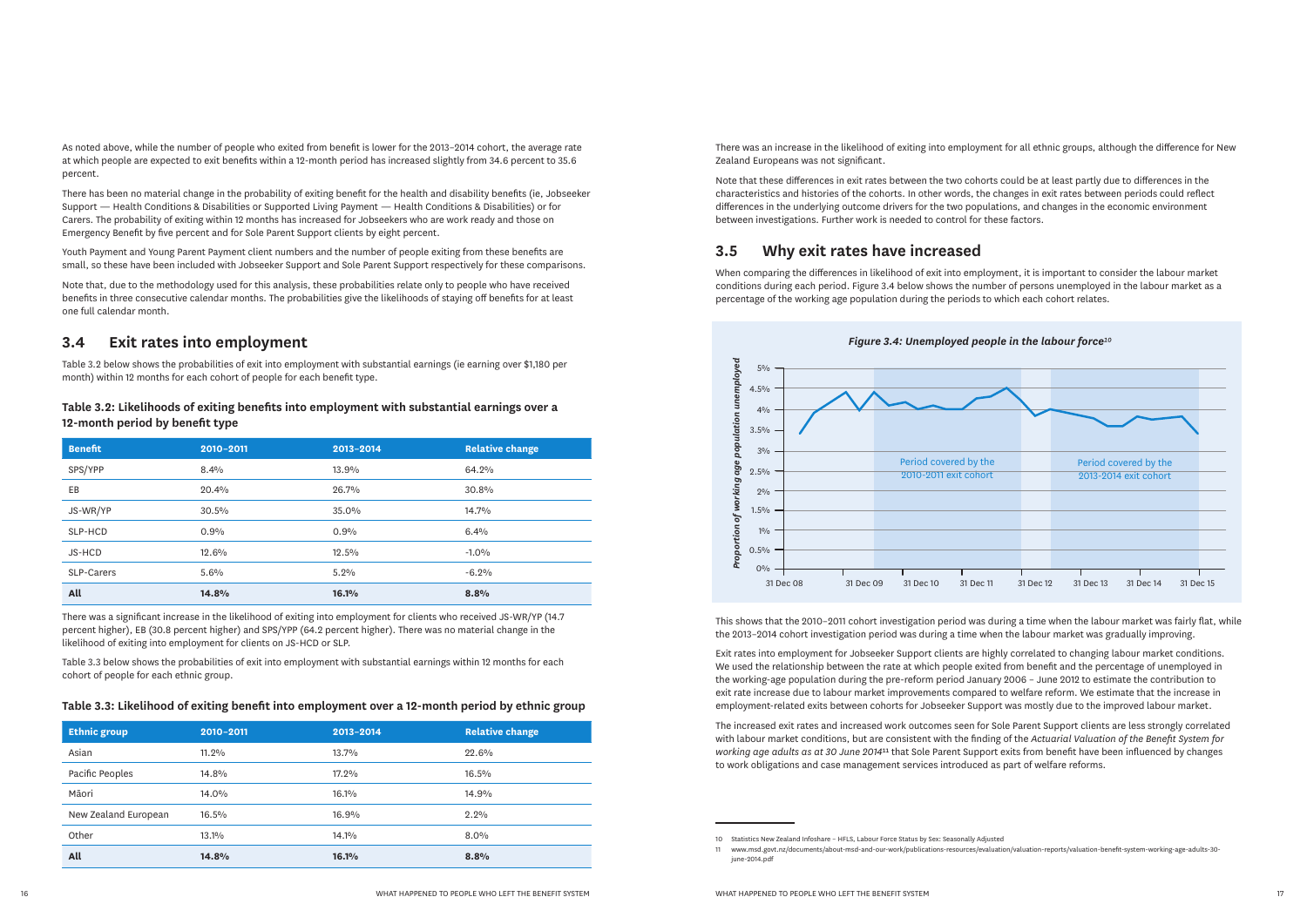We used the relationship between the rate at which people exited from SPS benefit and the percentage of unemployed in the working-age population during the pre-reform period January 2006 – June 2012 to estimate the contribution to exit rate increase due to welfare reform. Based on this, we estimate that most of the increase in the rate at which people exited from SPS is attributable to these reforms and associated changes in case management services.

Figure 3.5 below traces what proportion of the people who transitioned off a benefit are in each activity over the 18 months following their exit from a benefit. This shows what state people are in at any point in time over the 18 months following exit from a benefit. People can move from state to state over the period shown.

Note that this was only a single dimensioned regression controlling for labour market and that other factors that may have contributed to changes to the profile of the benefit population between cohorts have not been adjusted for. Further work is needed to more confidently assess likely impacts from welfare reforms.

# **3.6 What happens to people after they have transitioned off benefit**

This differs from the approach used later in sections 3.7 and 3.8 to determine sustainability (or survival) curves, which only counts people as being off benefit until they first return to benefit.



*Figure 3.5: Activity chart over 18 months for the 2013–2014 exit cohort*

About 25 percent of people have returned to benefit within 10 months and this percentage stays fairly constant thereafter. This is similar to the 2010–2011 cohort outcomes.

The proportion of people receiving substantially earnings decreases from about 44 percent to 35 percent over six months then remains fairly constant — this includes just under one percent who are either on paid parental leave (PPL) or Accident Compensation Corporation (ACC) claim at 18 months. The proportion remaining in employment with substantial earnings was approximately three percent higher than the equivalent 2010–2011 cohort across most months.



# **3.7 Off-benefit sustainability**

We have also looked at off-benefit sustainability, which we use in the next few chapters looking at specific cohorts. We measure **off-benefit sustainability** (or survival) as the proportion of beneficiaries remaining off benefit at each month. People are only considered to be remaining off benefit until their first return to a benefit.

Figure 3.6 below shows the proportion of people we expect will stay off benefit (until first return to benefit) in the months following their exiting from a benefit. For this exercise, we only looked at those who left benefit for a reason other than death and were still under age 65 at the end of the 18-month observation period.

Of those who exited benefit, 54.3 percent remained off benefit for the full 18 months.

This has not materially changed since 2010–2011 cohort (53.7 percent).

Not all reasons for leaving a benefit gave similar likelihood of returning to benefit within the 18-month period. Figure 3.7 below shows how a person's expectation of remaining off benefit for the full 18 months differs by reason for leaving the benefit.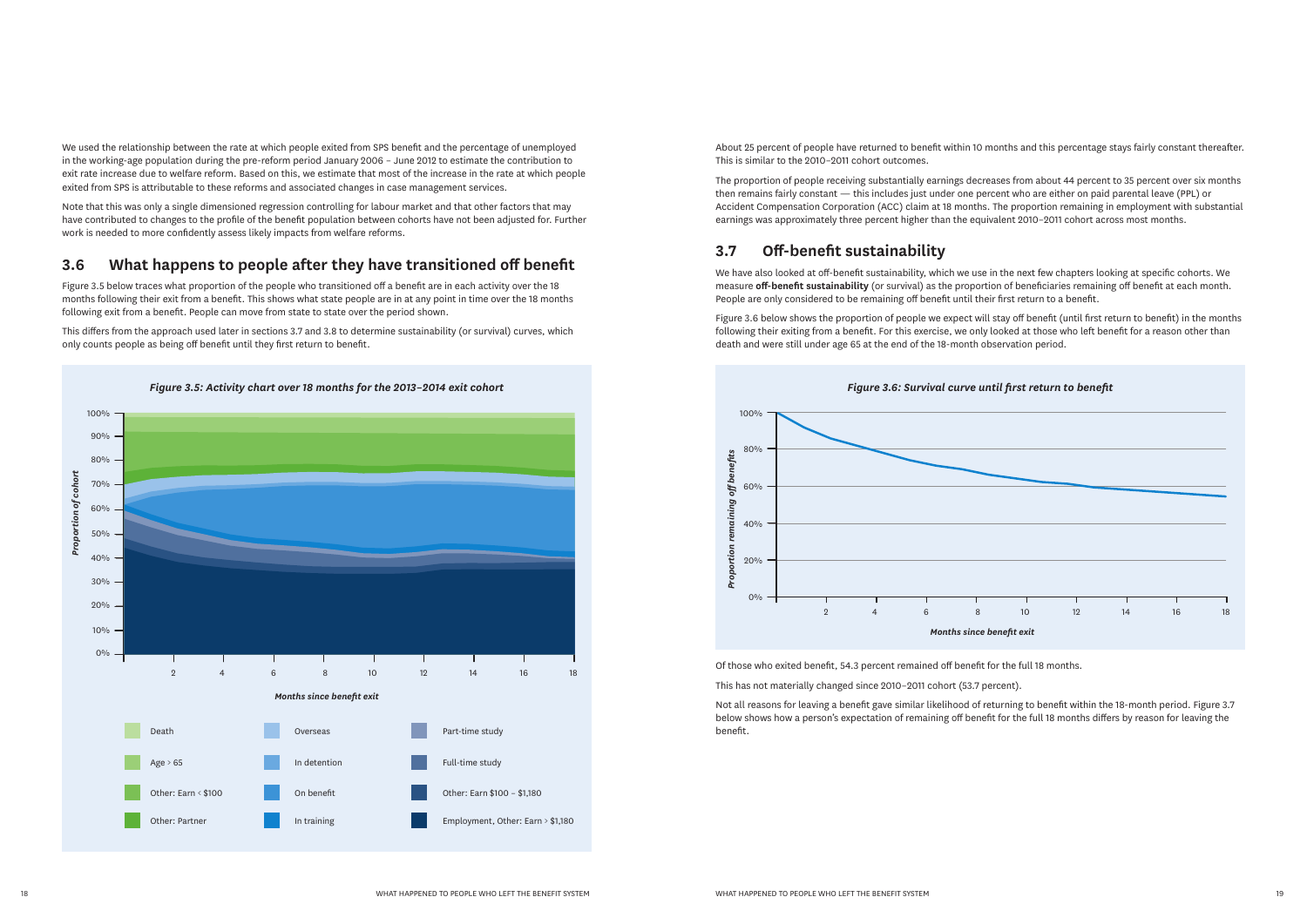

People who cease receiving a benefit due to entering a partnership or for employment have the highest likelihood of staying off a benefit while those who leave to go into detention have a high chance of returning to a benefit within the 18 months.

There is a high portion (55 percent) of people who exit benefit for education or training reasons that return to benefit within 18 months. Further investigations would be useful to understand what are the reasons for poor off-benefit sustainability for these people.

Almost 80 percent of those who left a benefit to go into detention have returned to a benefit within 18 months.

# **3.8 How outcomes differ by people's characteristics**

We have analysed off-benefit sustainability by several different characteristics. Figure 3.8 – Figure 3.12 below compare the profile of those people who stopped receiving a benefit during the 2013–2014 period with the overall benefit population and shows their likelihood of still being off benefit after 18 months.



Half of the people who exited a benefit were receiving JS-WR/YP at the time, whereas they only make up 21 percent of the benefit population. Twenty-one percent were on SPS (28 percent of population) and 18 percent were JS-HCD (19 percent of population).

Only eight percent of people who exited from a benefit were from SLP clients, whereas they make up 30 percent of the benefit population.

For the earlier 2010–2011 cohort, 57 percent of people who exited from a benefit were from JS-WR/YP and 14 percent were from SPS. Other benefit types were broadly similar to the prior cohort. This change likely reflects the change in focus from primarily on people on the unemployment benefit to changed work obligations and more case management support provided to sole parents following the 2012 Welfare Reforms.

If we look at how long people remain off benefit, people exiting from SLP-Carers benefits are the least likely to return to a benefit within 18 months. Also, when sole parents no longer require a benefit they have a high likelihood of remaining off of benefit with 62 percent of them still being off of benefit after 18 months.

At the other end of the spectrum, those who exit from EB (Emergency Benefit) have almost a 60 percent chance of returning to a benefit within 18 months indicating that the reasons that they needed an emergency benefit for may not have been well resolved.

Almost half of those exiting from JS benefits return within 18 months. This is likely to be influenced by the proportion of people who exited a benefit into seasonal work.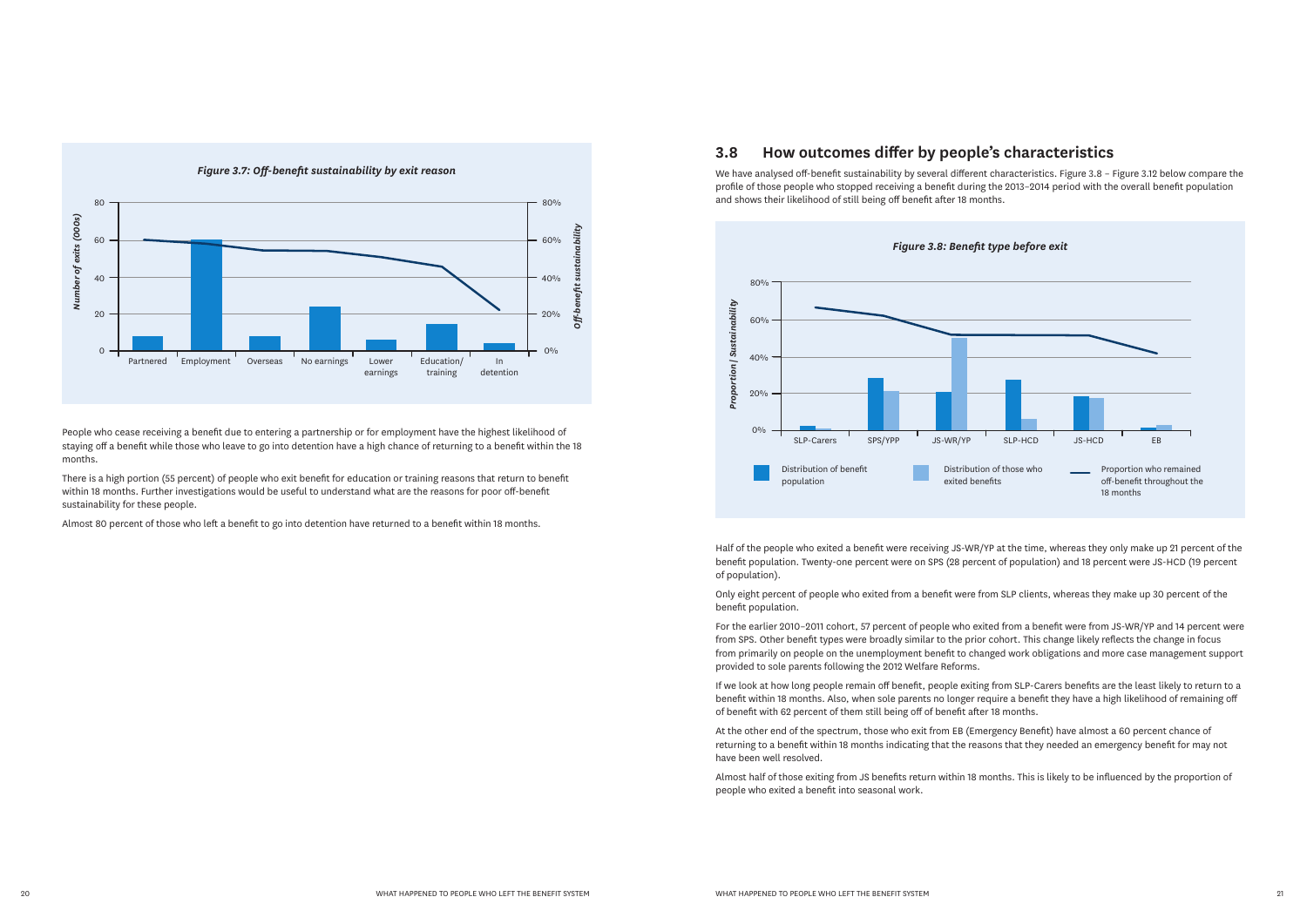



Exits from benefit by ethnic groups were broadly similar to their share of the benefit population — New Zealand European were slightly under their share of the population while Pacific Peoples were slightly above. This is likely influenced by the proportions of each ethnic group in the benefit types. New Zealand European make up a higher proportion of SLP benefit (53 percent) compared to their 41 percent share of all benefits and exit rates from this benefit are lower than from other benefit types. They are also under-represented in JS-WR (35 percent compared to 41 percent of all benefits).

Off-benefit sustainability varies by ethnic group, with Māori having the highest likelihood of returning to a benefit. Possible reasons may be the spread of Māori within regions of high seasonal work or weaker job markets. Further work is needed to understand this effect.



People exiting benefit were split evenly between men and women, while 58 percent of the whole benefit population are women.

While the number of women who have exited a benefit is similar to men, there is a greater chance that a woman will remain off benefit than for a man. Fifty-eight percent of women are still off benefit after 18 months compared to 50 percent of men. This is consistent with the higher proportion of people leaving a SPS benefit remaining off of benefit compared to those exiting a JS benefit.

On average, people exiting benefit were younger than the general benefit population (37 compared to 41).

Those who are under age 30 in general have a higher chance of returning to a benefit than people of older ages. This is more pronounced at the youngest ages. Age of entry to the benefit system is strongly predictive of future benefit receipt.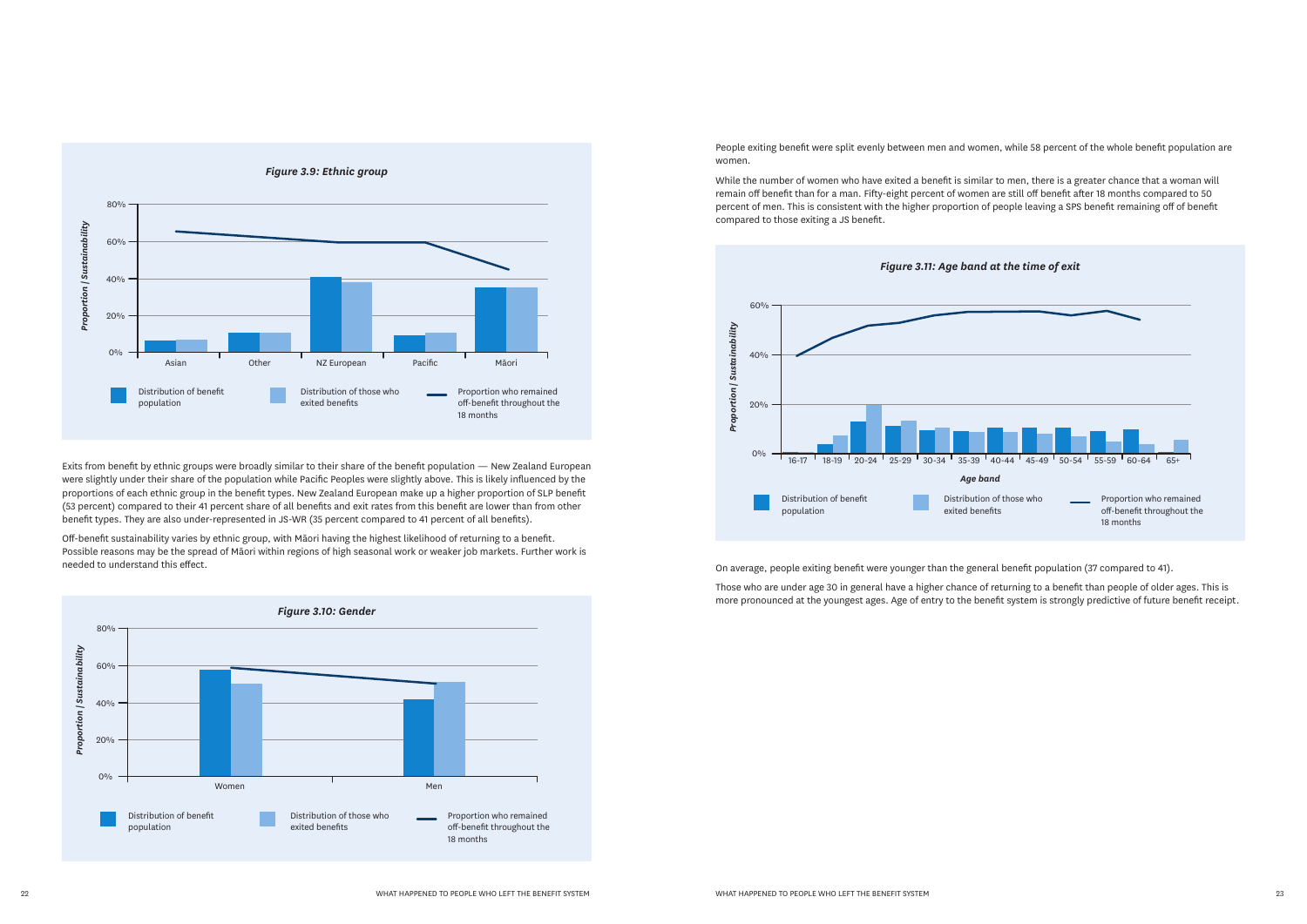

Exits by region were broadly similar to their share of the benefit population.

Those who leave a benefit from the regions with a major city (Auckland, Canterbury and Wellington) have the greatest chance of remaining off benefit, while those in regions of higher seasonal or temporary work (East Coast, Bay of Plenty, Southland) are more likely to return to benefit.

- $\cdot$  what happens in the 18 months after exiting from benefit
- how outcomes differ by people's characteristics
- characteristics of people who have sustained earnings in excess of \$1,180 per month over the full 18 months compared to those who did not, and
- earnings growth over the investigation period.

# **4. Exits from benefit into employment with substantial earnings**

In this chapter, we look at the sub-group of people who exited from a benefit into employment and were earnings in excess of \$1,180 per month, in particular:

### **4.1 Summary**

People exiting into employment from a Sole Parent Support or Supported Living Payment benefit are more likely to continue substantial earnings throughout the 18 months following their exit from benefit than those from other benefit types.

Only one in three of those exiting from a Jobseekers benefit maintain substantial earnings throughout the 18 months. More than half of those exits are into the five industries where one in three or less people are able to maintain substantial earnings. A significant portion of this is due to seasonal work. More than half of those who are employed in public administration and safety, health care and social services and financial and insurance services are able to maintain substantial earnings, however, only 13 percent of people who exited from benefit to employment are into these industries.

Younger people are much less likely to maintain substantial earnings.

# **4.2 What happens to people over the 18 months after entering employment**

Figure 4.1 below shows how people who earn more than \$1,180 (ie 'Employment' and 'Other: Earn ≥ \$1,180') move between activities over the 18 months following transitioning off benefit. This shows what state people are in at any point in time over the 18 months. People can move from state to state over the period shown.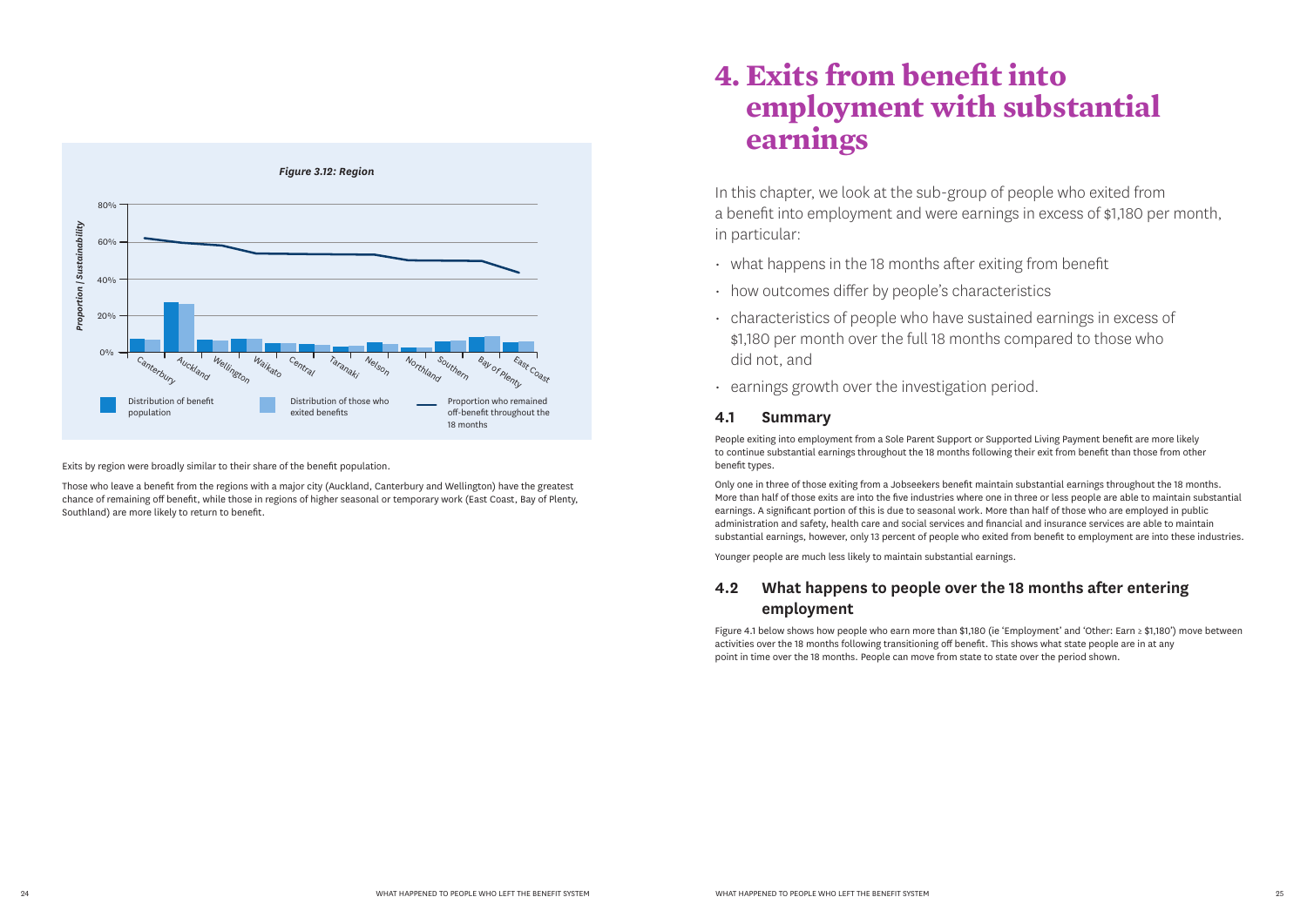*Figure 4.1: Activities over the 18 months following exit to employment in 2013–2014* 



The number of people designated as in employment with substantial earnings decreases to about 58 percent by month 10 then remains fairly constant (there is a small increase at the 13-month mark — possibly due to pay rise impacts on the fringes of who is classified as earning over the \$1,180 per month mark). This includes just under one percent who are either on paid parental leave (PPL) or Accident Compensation Corporation (ACC) claim at 18 months. The proportion remaining in employment with substantial earnings was approximately three percent higher than the equivalent 2010–2011 cohort across most months.

By nine months about 23 percent have returned to benefit and the number fluctuates around that mark from then on. A further 8–10 percent have moved off benefit with low or no earnings. We do not have the data to understand what has happened to these people. This has not changed materially from the 2010–2011 cohort experience.

## **4.3 Sustaining substantial earnings**

This section looks at substantial earnings sustainability specifically for people who exit benefit into employment (this differs from off-benefit sustainability as defined in section 3.7).

The concept for **substantial earnings sustainability** measures the proportion of beneficiaries who are able to sustain earnings of more than \$1,180 a month. This is independent of the activity status we assigned to them, as we expect a change of activity may not change the fact the person is still in employment (eg taking up a training course on top of ongoing employment). Also, under this measure we cease to count people in the first month they have earnings below \$1,180 per month.



Thirty-seven percent of those people in employment are able to maintain earnings in excess of \$1,180 per month throughout the 18 months.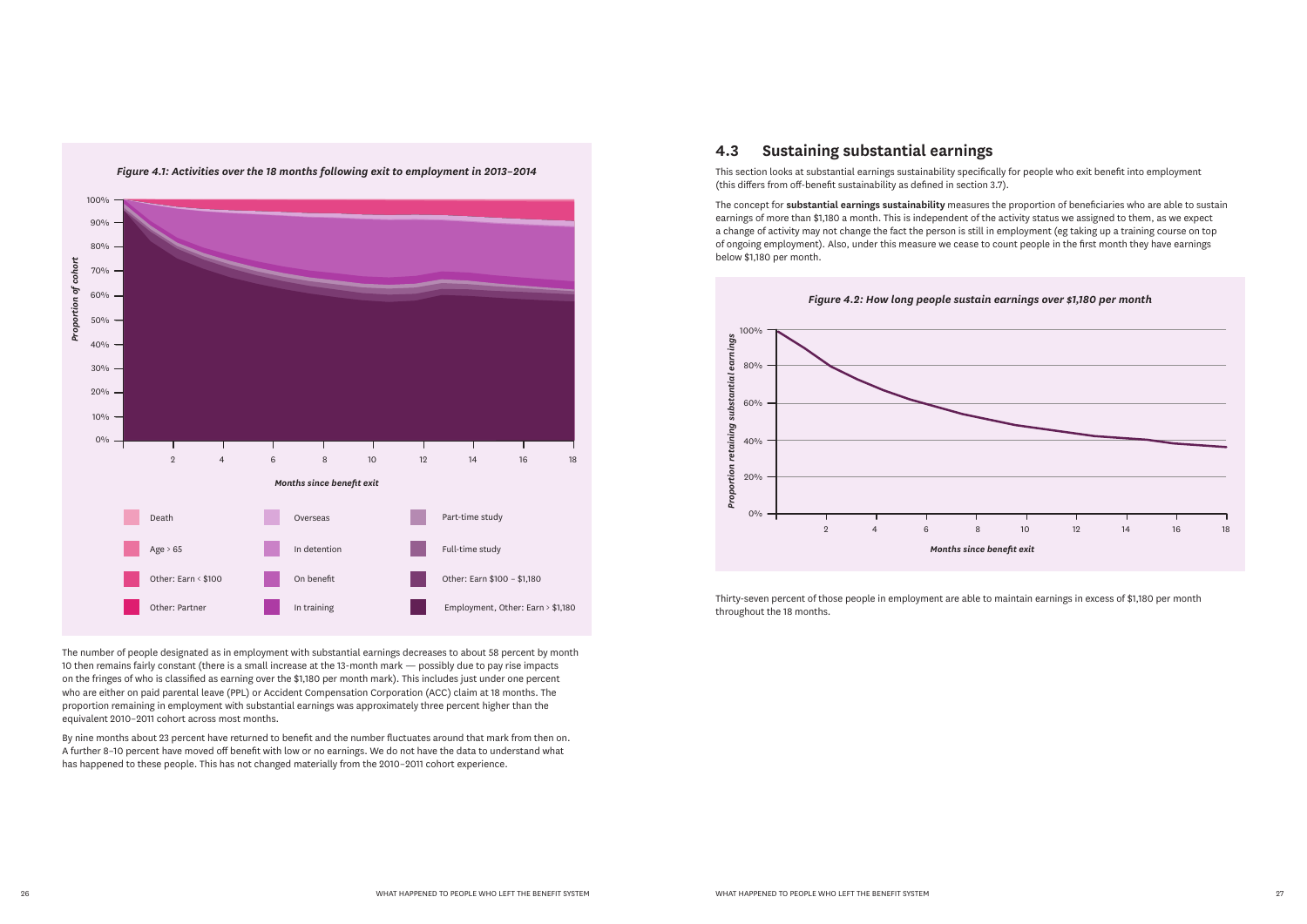

For people who didn't sustain substantial earnings for the full 18 months, we can see 41 percent of them went back on benefit straight after their employment ceased. Twenty-nine percent had reduced earnings below \$1,180 per month and another 18 percent had no earnings recorded.



# **4.4 What people who transition off benefit into employment with substantial earnings look like**

The following figures give a profile of the 58,560 people who earned more than \$1,180 (ie 'Employment' and 'Other: Earn ≥ \$1,180') per month in the first month following transition off benefit. We have analysed substantial earnings sustainability by several different characteristics.

Fifty-seven percent of people exiting into employment with substantial earnings are from JS-WR/YP benefit compared to 21 percent of the benefit population, 23 percent are from SPS clients (28 percent of benefit population), and 14 percent are from JS-HCD (19 percent of benefit population).

While people on a Supported Living Payment benefit make up nearly 30 percent of the benefit population, very few exit a benefit into employment. This is not surprising given the eligibility criteria for this benefit.

Those people exiting from a Sole Parent Support or Supported Living Payment benefit into employment have the highest likelihood of continuing to earn in excess of \$1,180 per month throughout the 18 months following exit.

Only 35 percent of those exiting from a Jobseekers benefit maintain substantial earnings throughout the 18 months. This may reflect a higher proportion of jobseekers entering seasonal work, but more investigation would be needed to confirm this.

- 
- 
-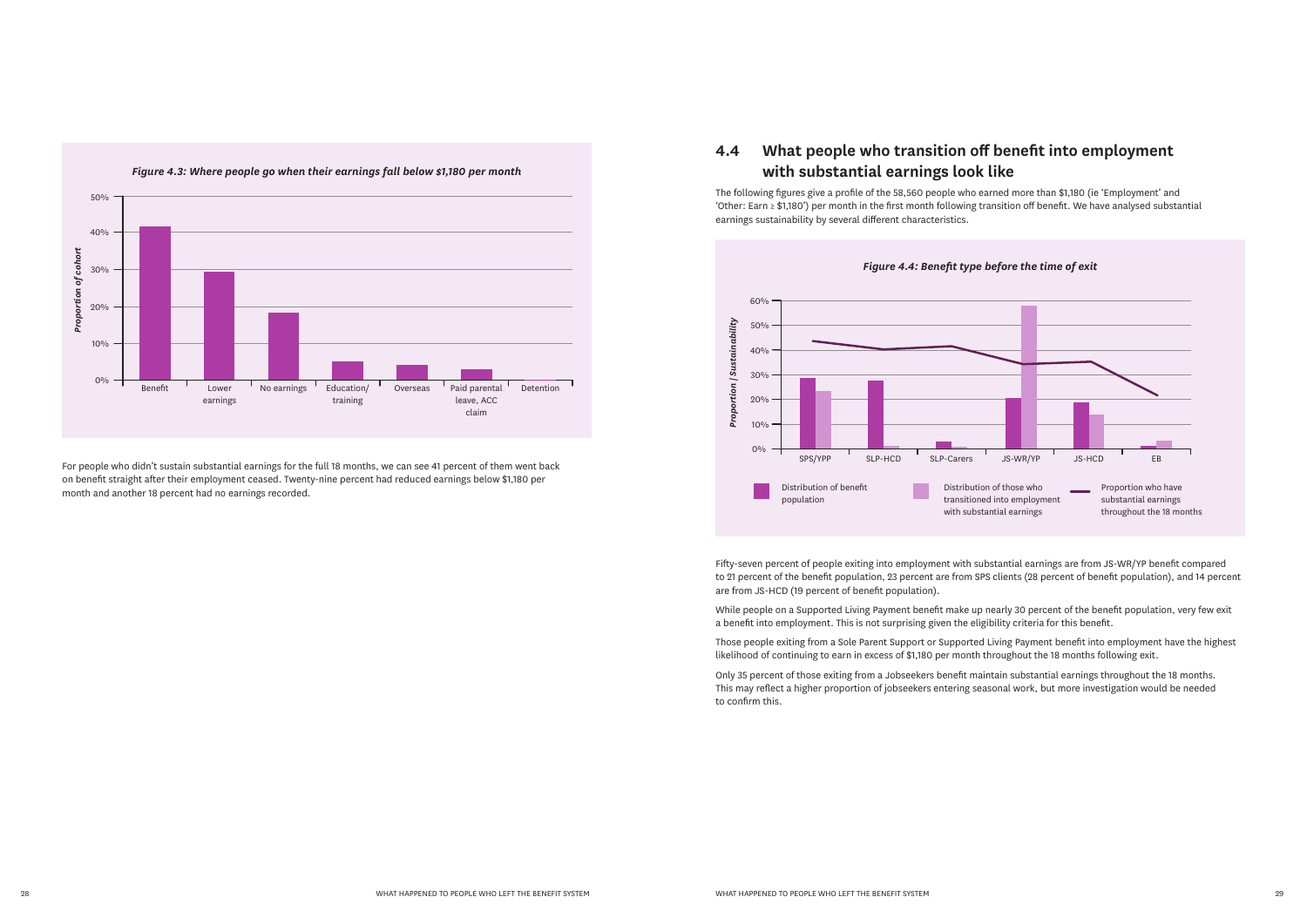

The average age of those leaving a benefit into employment with substantial earnings was 35 with those aged 20–24 being the largest group. The average age of the benefit population is closer to 41.





People at younger ages are much less likely to maintain substantial earnings throughout the 18 months.

Fifty-two percent of those leaving benefit to employment with substantial earnings are men, while they only make up 42 percent of the benefit population.

Women are more likely to continue earning in excess of \$1,180 per month than men.

More investigation is needed to understand what contributes to this (such as impacts of seasonal work).

New Zealand Europeans make up the largest group of people exiting from benefit (41 percent), followed by Māori (34 percent).

Exits from benefit to employment with substantial earnings by ethnic group are split approximately equal to the groups share of the benefit population (all within one percent).

Māori have a significantly lower likelihood of sustaining earnings in excess of \$1,180 per month than other ethnic groups.

More investigation is needed to understand what contributes to this (such as greater exposure in regions impacted by seasonal work).

- 
- 

- 
- 
-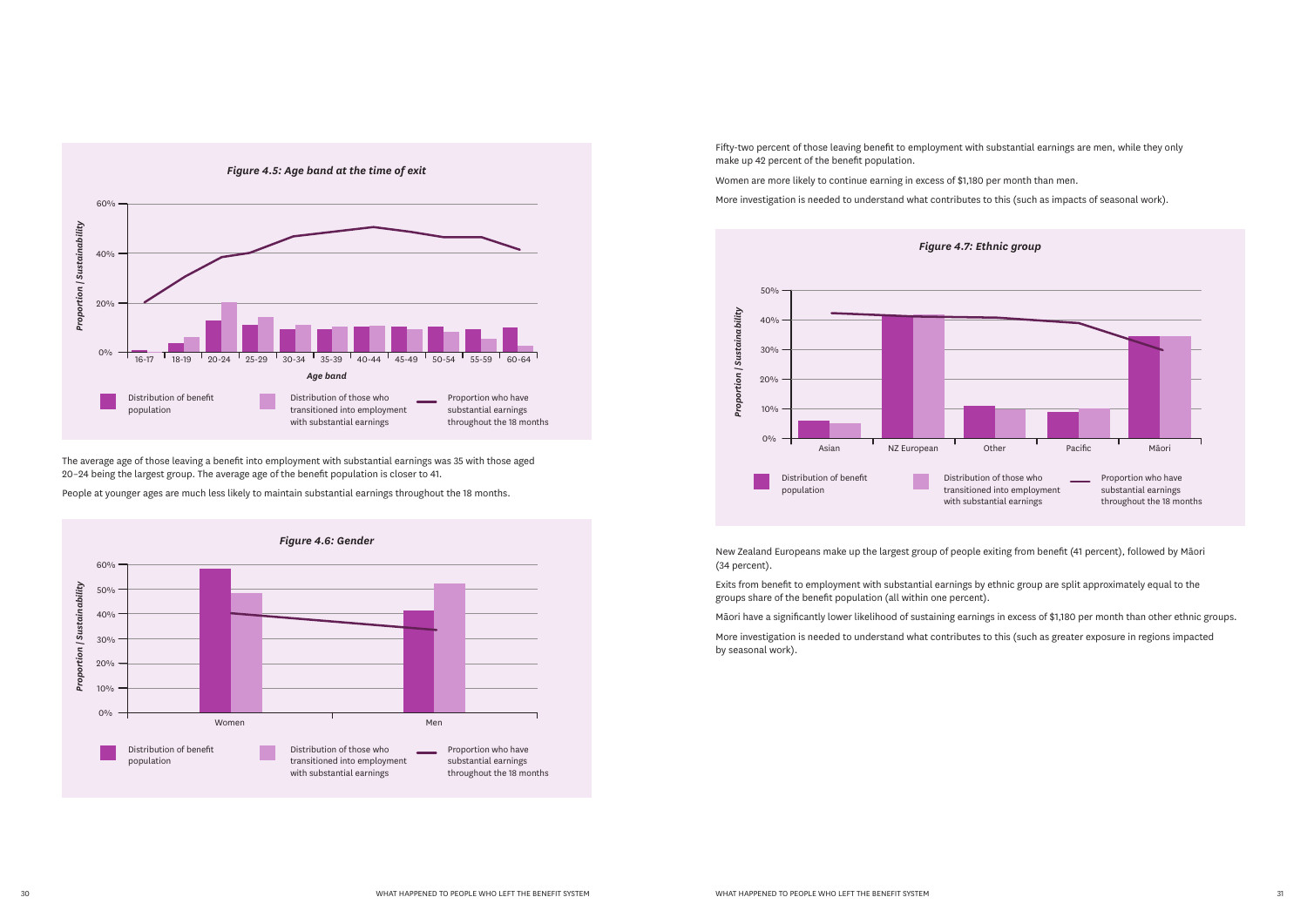

Most people who exited from benefit into employment came from Auckland (28 percent).

Exits to employment for each region were broadly in line with their share of the benefit population (within one percent).

The regions that are most likely to have people sustain earnings are those centred around the major cities of Auckland Wellington and Christchurch.



At the other end of the spectrum are the regions with higher rates of seasonal work.

The average monthly earnings for those exiting from benefit into employment with substantial earnings is approximately \$2,900.

Sixty-two percent are earning less than \$3,000 per month immediately after leaving the benefit. The higher the initial earnings, the more likely it is that people will sustain substantial earnings.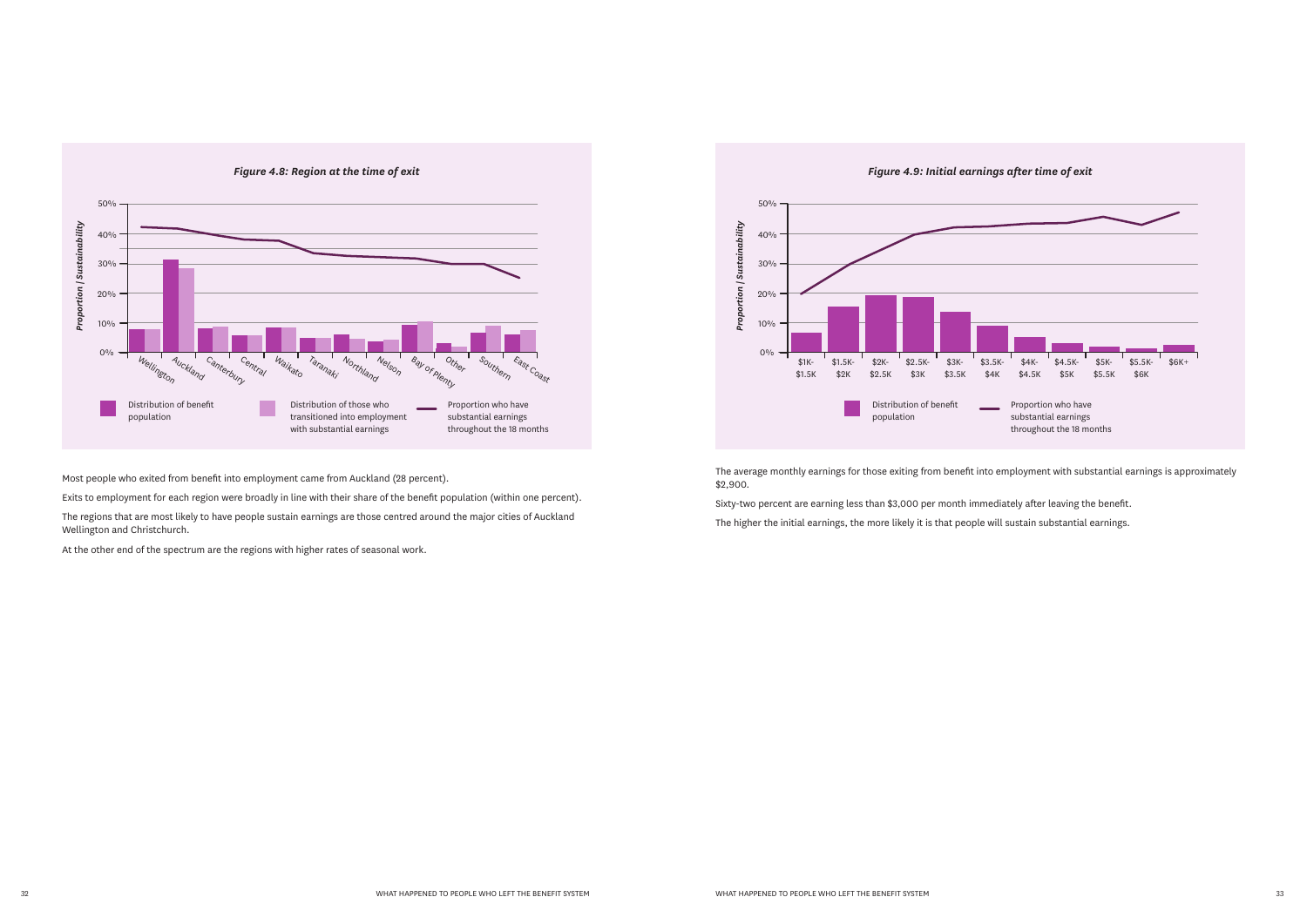*Figure 4.10: Initial industry after time of exit*

While the highest number of placements into employment occurred into 'Manufacturing' and 'Administrative and support services', they also had the lowest likelihood of sustaining substantial earnings apart from the highly seasonal 'Agriculture, forestry and fishing'. The industries that had a high number of placements and still a reasonable rate of sustaining earnings were 'Health care and social assistance' (4,788 people with 55 percent sustaining substantial earnings) and 'Retail trade' (6,072 people with 46 percent sustaining substantial earnings).

# **4.5 How has off-benefit sustainability changed between cohorts**



Figure 4.11 below shows the proportion of people who remain off benefit after exiting a benefit into employment with substantial earnings. We only look at spells off benefit until people first return to a benefit. For this figure, JS-WR, JS-HCD and SLP have similar experience and have been grouped together.



Sole Parents who transition off benefit into employment (earning more than \$1,180 per month), have a higher chance of remaining off benefit than other benefit types. While off-benefit sustainability has not materially changed for most benefit types between cohorts, there has been a small increase for the 2013–2014 cohort of Sole Parent clients.



Figure 4.12 below shows the proportion of people who remain off benefit after exiting a benefit into work by gender.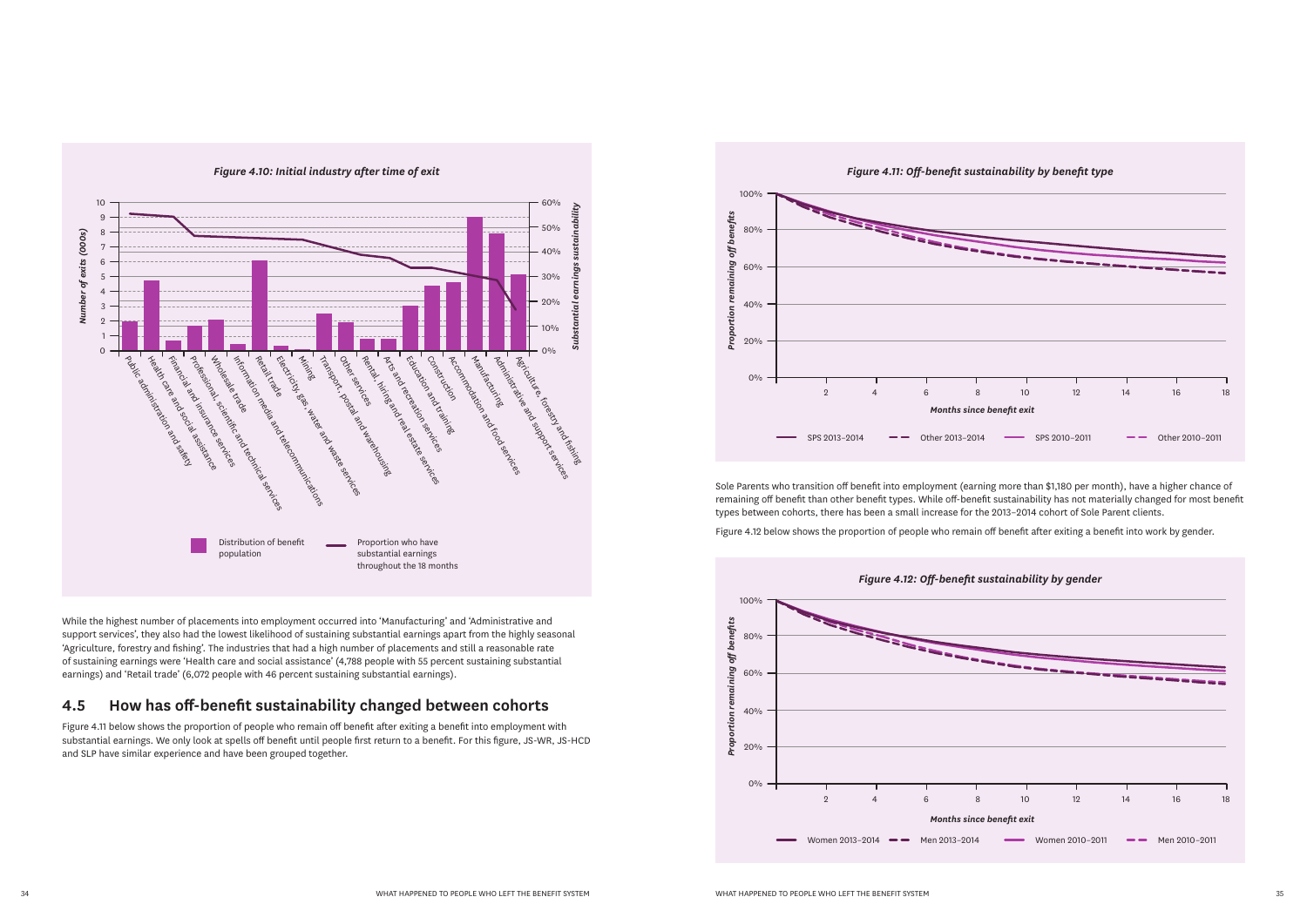Off-benefit sustainability varies by gender. Men are more likely to return to benefit with 45 percent of men and 36 percent of women having returned to benefit within 18 months. This is consistent with the higher off-benefit sustainability of ex– Sole Parent Support clients.

# **4.6 Characteristics of those who sustain substantial earnings versus those who do not**

In Section 4.2, we introduced the concept of substantial earnings sustainability. Now we are going to look at the proportion who have sustained substantial earnings (i.e., in excess of \$1,180 per month) throughout the whole 18 months, and compare them to those who have at least one month where they have not earned more than \$1,180. We have termed these groups 'sustained' and 'not sustained' respectively.

Figure 4.13 – Figure 4.18 below show how the distribution of people who exited benefit into employment differ for those who manage to sustain substantial earnings compared to those that do not.



People who moved into employment from Sole Parent Support (28 percent) made up a higher proportion of those that sustained substantial earnings than those that did not (21 percent). For Jobseeker – work ready the effect was reversed (54 percent compared to 59 percent).





The mean age of those who sustained substantial earnings, is 37, which is two years older than those who did not. Overall age distribution for the sustained group is older than those that didn't.

A higher proportion of those that sustained substantial earnings were women (53 percent) than those who did not (45 percent).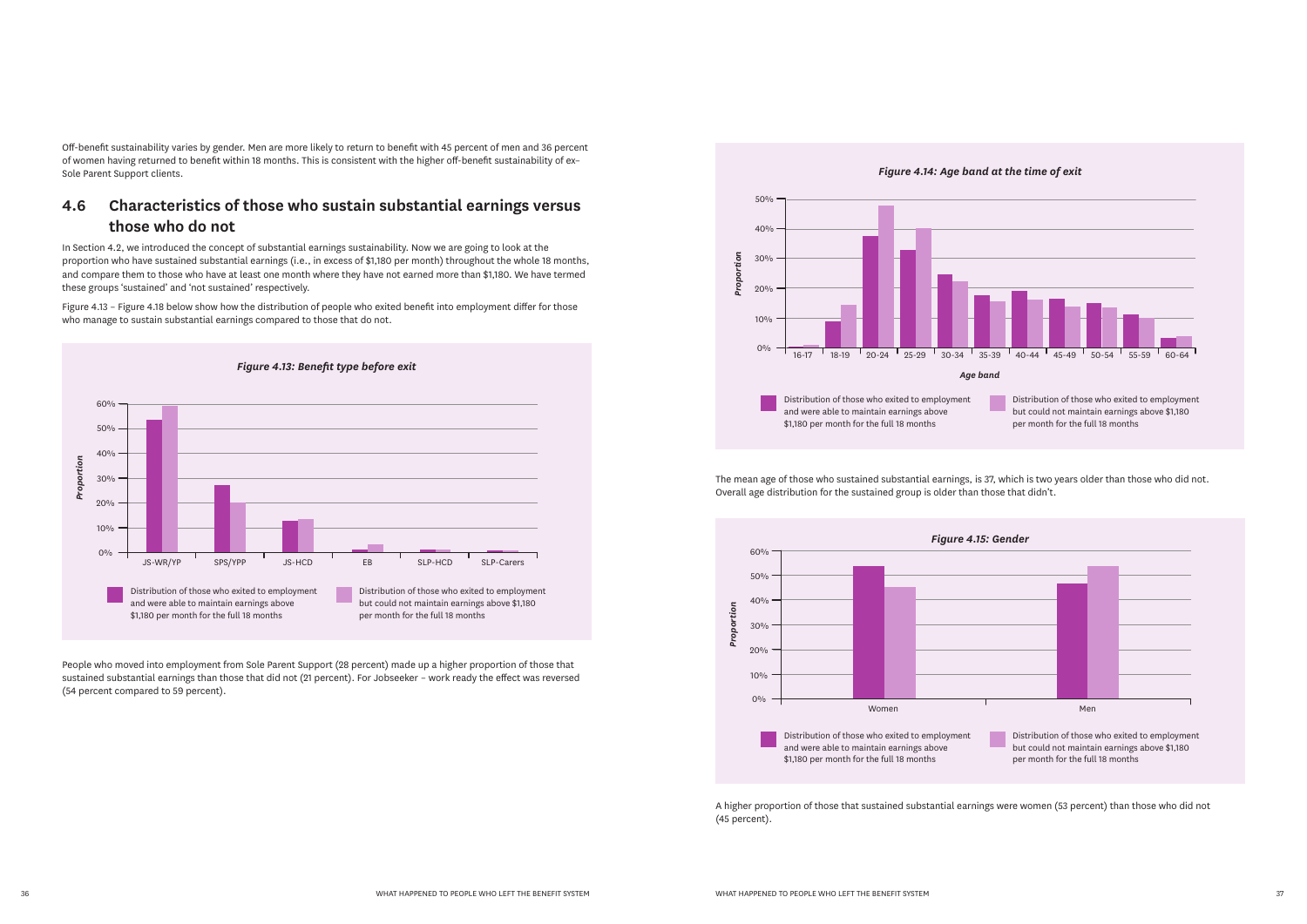



New Zealand Europeans (46 percent) make up a higher proportion of those that are able to sustain substantial earnings than of those who cannot (39 percent). For Māori the opposite is true making up 28 percent of those that sustain earnings compared to 38 percent of those that do not.

A higher proportion of those who sustained substantial earnings are in Auckland (33 percent) than those that didn't (26 percent). East Coast, Southern and Bay of Plenty regions have higher portions of those that do not sustain substantial earnings by about 2–3 percent. These are areas with high seasonal work.



The 'Agriculture, forestry and fishing' industry has a high proportion of people that do not sustain substantial earnings compared to those that do. This is not surprising given the high rate of seasonal work in these industries. Other industries that have a lower share of sustained substantial earnings compared to non-sustained are 'Manufacturing' and 'Administrative and support services'.

Better substantial earnings sustainability outcomes are found in 'Retail trade', 'Health care and social assistance' and 'Public administration and safety'.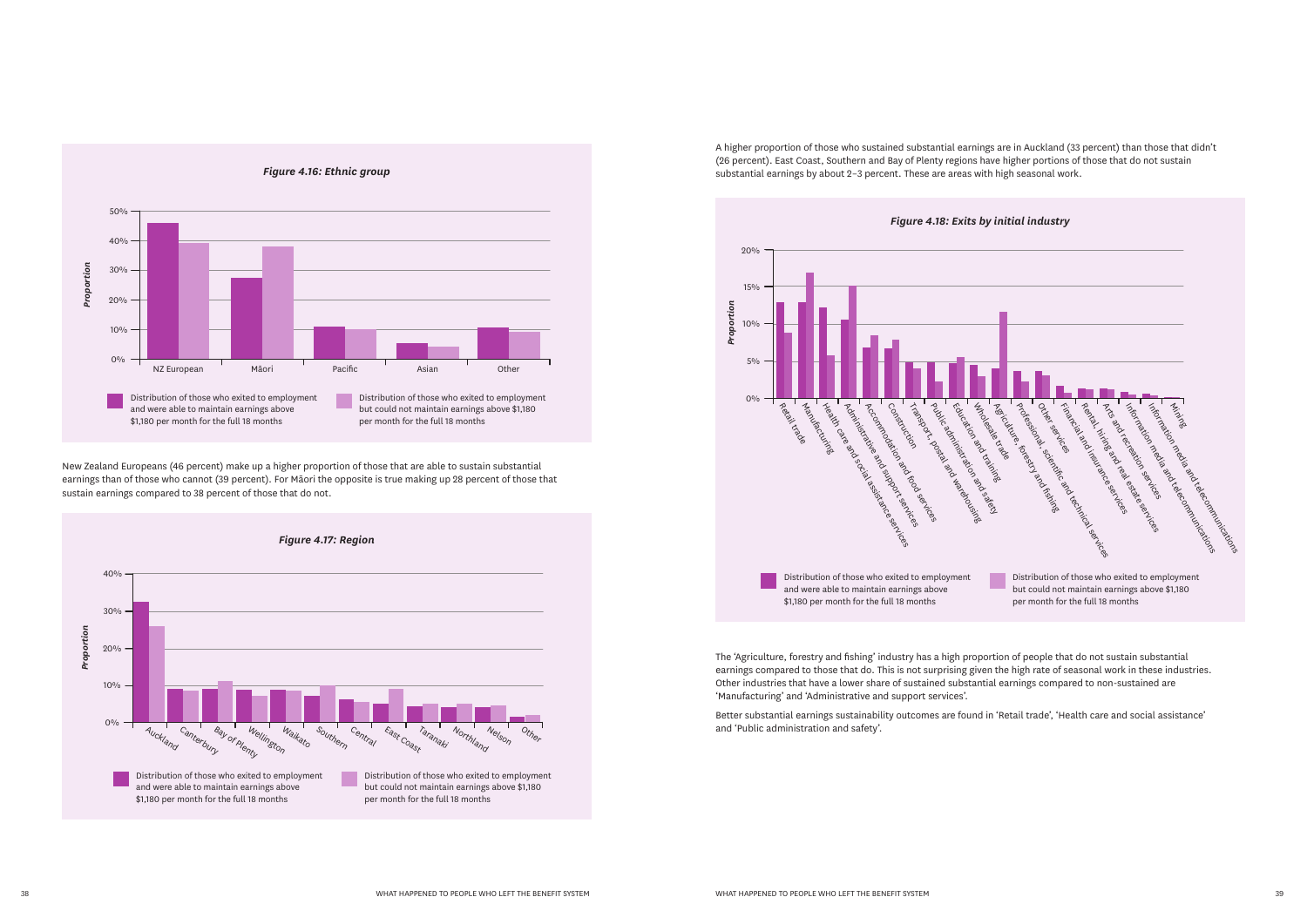

### **4.7 Earnings of those who exit benefit into employment**

We have looked at the earnings in the month following exit from benefit of those people who moved off a benefit into employment with substantial earnings (more than \$1,180 per month).

The top five industries that people worked in over the 18-month investigation period were:

- 1. Manufacturing
- 2. Retail trade
- 3. Administrative and support services
- 4. Health care and social assistance
- 5. Accommodation and food services

These correspond to 54 percent of the beneficiaries and their associated average earnings ranged from \$2,200 to \$3,400 per month.

This differs slightly from the top five industries into which people initially went on entering employment. Comparing to Figure 4.10 above, we see that the main difference is that 'Agriculture, forestry and fishing' is one of the top five industries that people initially entered, while 'Accommodation and food services' is one of the top five industries that people worked in over the 18 months after entering employment. This may reflect a higher proportion of 'Agriculture, forestry and fishing' work being of a seasonal and/or temporary nature.



The top five industries with the highest average earnings are:

- 1. Mining
- 2. Financial and insurance services
- 3. Public administration and safety
- 4. Information media and telecommunications
- 5. Professional, scientific and technical services

The average earnings in these five industries ranged from \$3,500 to \$4,300 per month. This could be due to a combination of higher average rate of pay and/or higher average hours worked. The data available do not allow us to differentiate between these factors. Of note is that the industries with the highest average earnings make up a small percentage (ten percent) of employment transitions. These are industries that on average are likely to require a higher level of skills.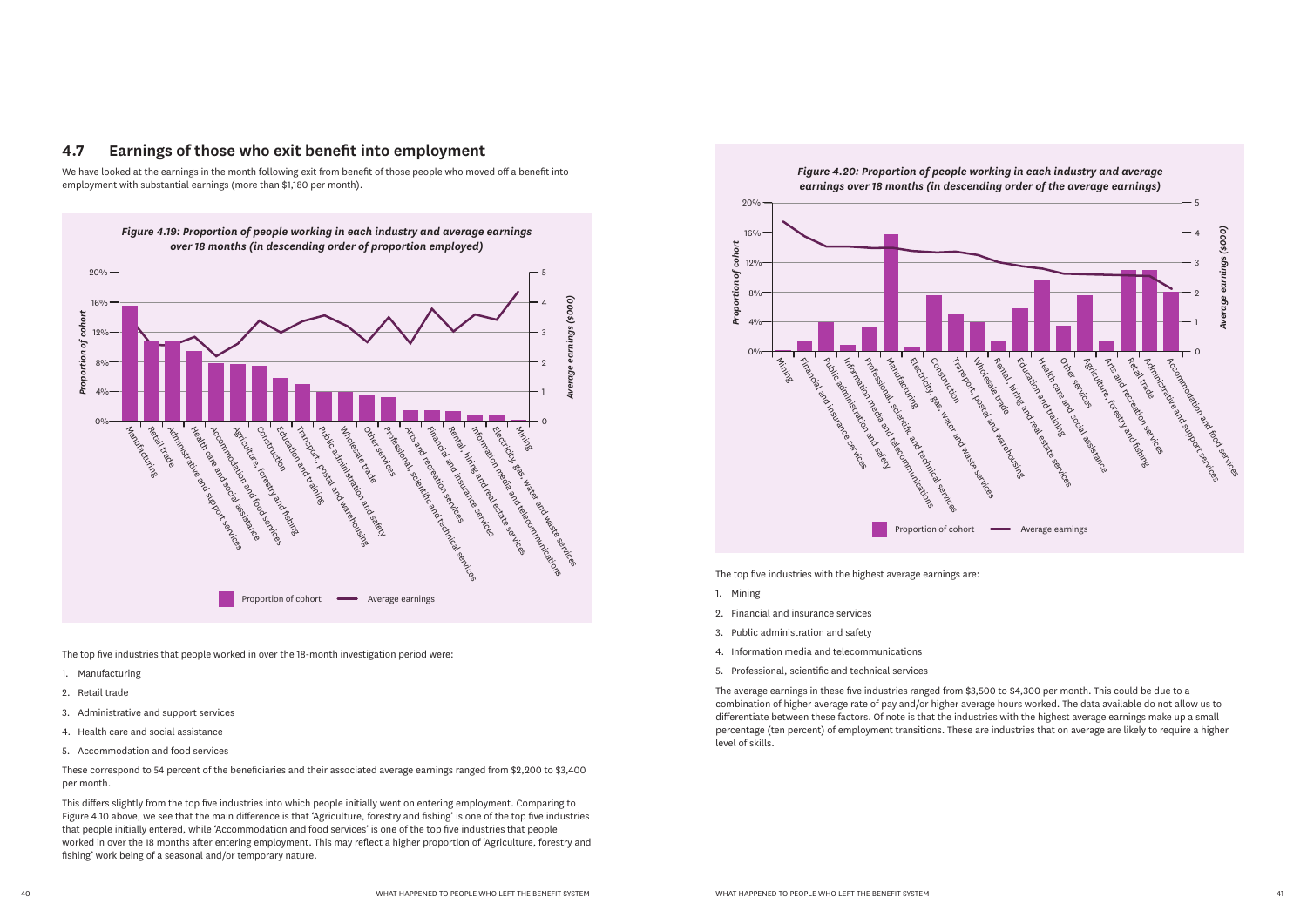# **4.8 Earnings growth for people who remain in employment for 18 months**

In this section, we look at a subgroup of people who sustained earnings in excess of \$1,180 per month for the full 18 months.

There are possible fluctuations in earnings in the Employer Monthly Schedule data due to (for example):

- additional numbers of weekly or fortnightly pays in each month
- incomplete months worked particularly in the first or last month of the period observed
- additional accrued leave payments in the final month of employment.

We examined the increases in earnings for a variety of periods from either the first month or second month observed, to the penultimate or last month observed to compare the pattern of increases in earnings. We chose the movements from month two to month 17 as the most likely to compensate for these issues.

Figure 4.21 below shows that the distribution of earnings growth between month two and 17 agree broadly amongst the other options (ie between month one & 18, two & 18 and one & 17).

![](_page_22_Figure_8.jpeg)

### **4.8.1 By initial earnings**

![](_page_22_Figure_12.jpeg)

Figure 4.22 below shows, for the 2013–2014 cohort, how earnings has grown in excess of inflation for the about 22,000 people who sustained substantial earnings from the start to the end of the 18-month observation period.

A significant portion of those exiting benefit to part-time or low wage employment who sustained earnings in excess of \$1,180 per month, have experienced earnings growth well in excess of price inflation. For example, 35 percent of those who transitioned to employment and initially earned between \$1,500 and \$2,000 per month had earnings growth of more than 25 percent per annum in excess of price inflation. While a portion of this could be as a result of increasing rates of pay, the more likely reason is more hours of work. The data available did not allow us to quantify these impacts.

![](_page_22_Figure_17.jpeg)

In all cases, almost half of the people who sustained substantial earnings had earnings growth in excess of 10 percent over inflation over the observation period.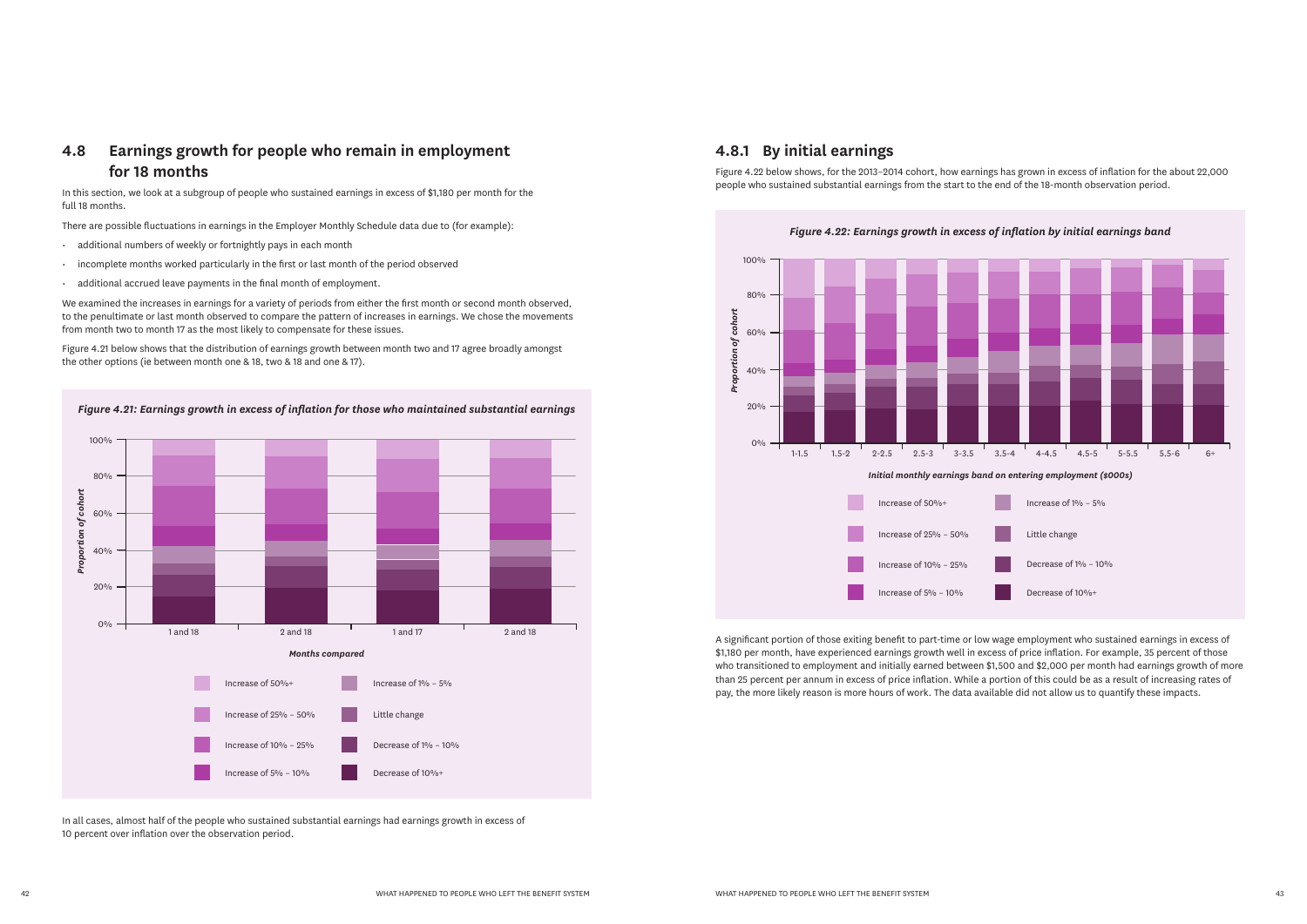# **4.8.2 By initial industry**

Figure 4.23 below shows, for the 2013–2014 cohort, how earnings have grown in excess of inflation for the about 22,000 people who sustained employment from the start to the end of the 18-month observation period depending on their initial industry placement. These are ordered by highest to lowest number of people who sustained substantial earnings (as in Figure 4.18).

![](_page_23_Figure_2.jpeg)

Two of the large numbers of transitions into employment occurred into 'Manufacturing' and 'Administration and support services'. More than 60 percent of both groups of people enjoyed earnings growth above inflation, while one in three people enjoying earnings growth in excess of 25 percent per annum if they exit into 'Administrative and support services' compared to one in four if they exit into 'Manufacturing'.

Overall, there were 64 percent of people who sustained earnings in excess of \$1,180 per month that also experienced an increase in earnings above inflation.

Aside from 'Mining', we see that 'Education and training' had the lowest proportion of those experiencing earnings growth, but still had 59 percent of them with earnings increasing at least one percent above inflation.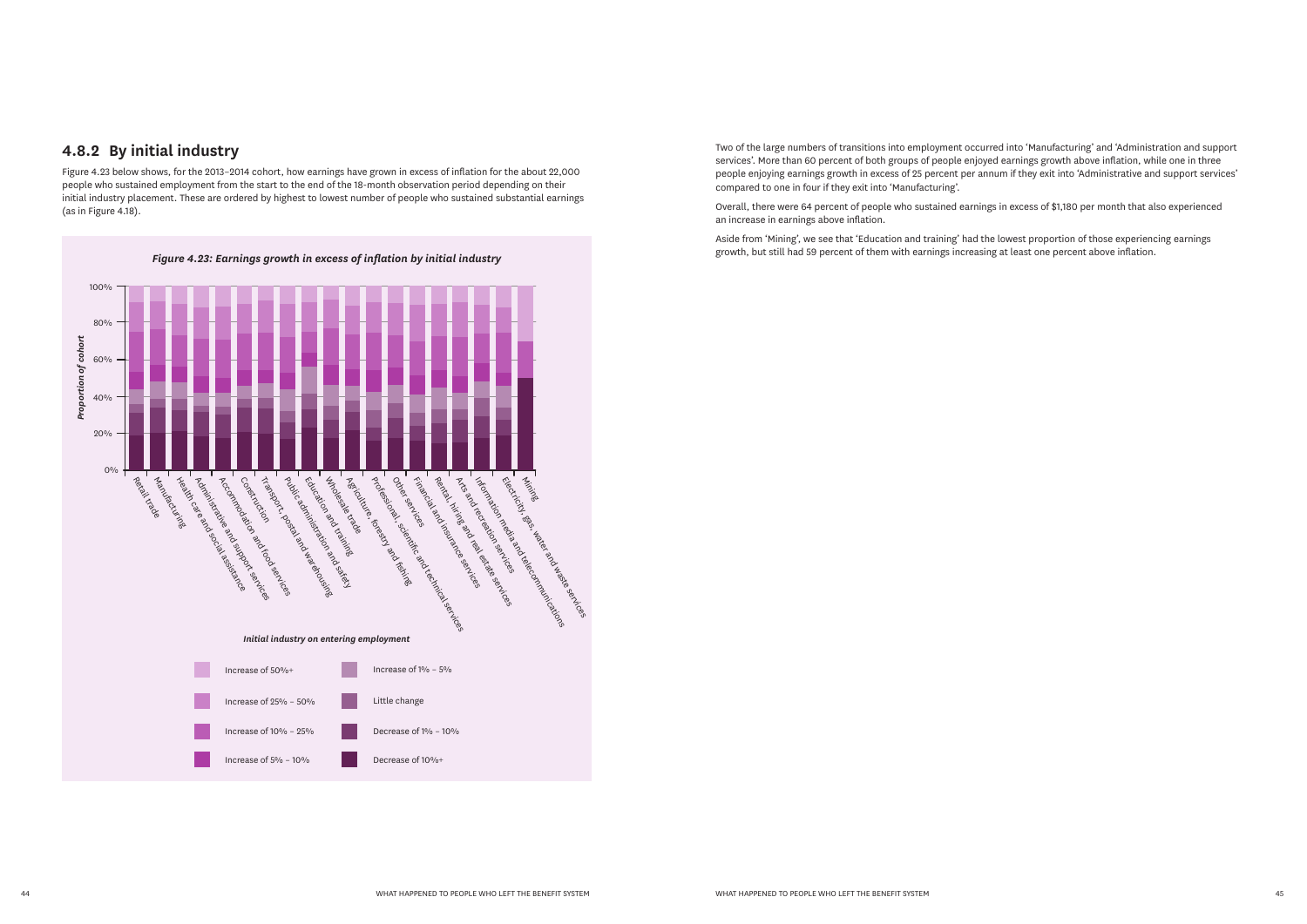# **5. Exits from benefit into education or training**

In this chapter, we look at the sub-group of people who exited from a benefit into education or training, in particular:

- their characteristics
- how outcomes develop over the 18 months following exit from benefit, and
- how long they are able to remain off benefit.

### **5.1 Summary**

Thirty-five percent of people who left a benefit for education or training have returned to benefit at the 18-month mark. This is significantly higher than those who exit into employment and for most other reasons of exit. Note that returning to a Jobseeker-Student Hardship benefit is not considered a return to benefit for this analysis.

![](_page_24_Figure_13.jpeg)

After 18 months, only eight percent of those who exited from benefit are still in education or training and 28 percent are in employment with substantial earnings (50 percent for those who were in a training course).

People who left a benefit to go into tertiary study were more likely to return to benefit than those who exit into a training course.

The higher the level of tertiary study a person enters into the more likely they are to remain off benefit.

A person who enrolled in a higher level of qualification than they have previously engaged in has a higher chance of remaining off benefit.

# **5.2 What people who exit benefit into education or training look like**

The following figures give a profile of the people who left a benefit to go into education or training.

The largest portion of those who went onto education and had finished in education within the 18 months returned back on benefit straight after. However, 50 percent of those in training were in employment after finishing training. Thirty-two percent of those in part-time study and only 16 percent of those in full-time study were in employment immediately after finishing study.

![](_page_24_Figure_15.jpeg)

Most of those who exited to education or training come from JS-WR/YP. Of the 9,100 people who left to go to full-time education, 66 percent were from JS-WR/YP, 18 percent from JS-HCD and 14 percent from SPS.

For the 2,600 who went into part-time education, the splits were 59 percent, 18 percent, and 20 percent respectively.

For the 1,900 who went into training, the splits were 68 percent, nine percent, and 19 percent respectively.

So most of those who went into education or training were also available for work.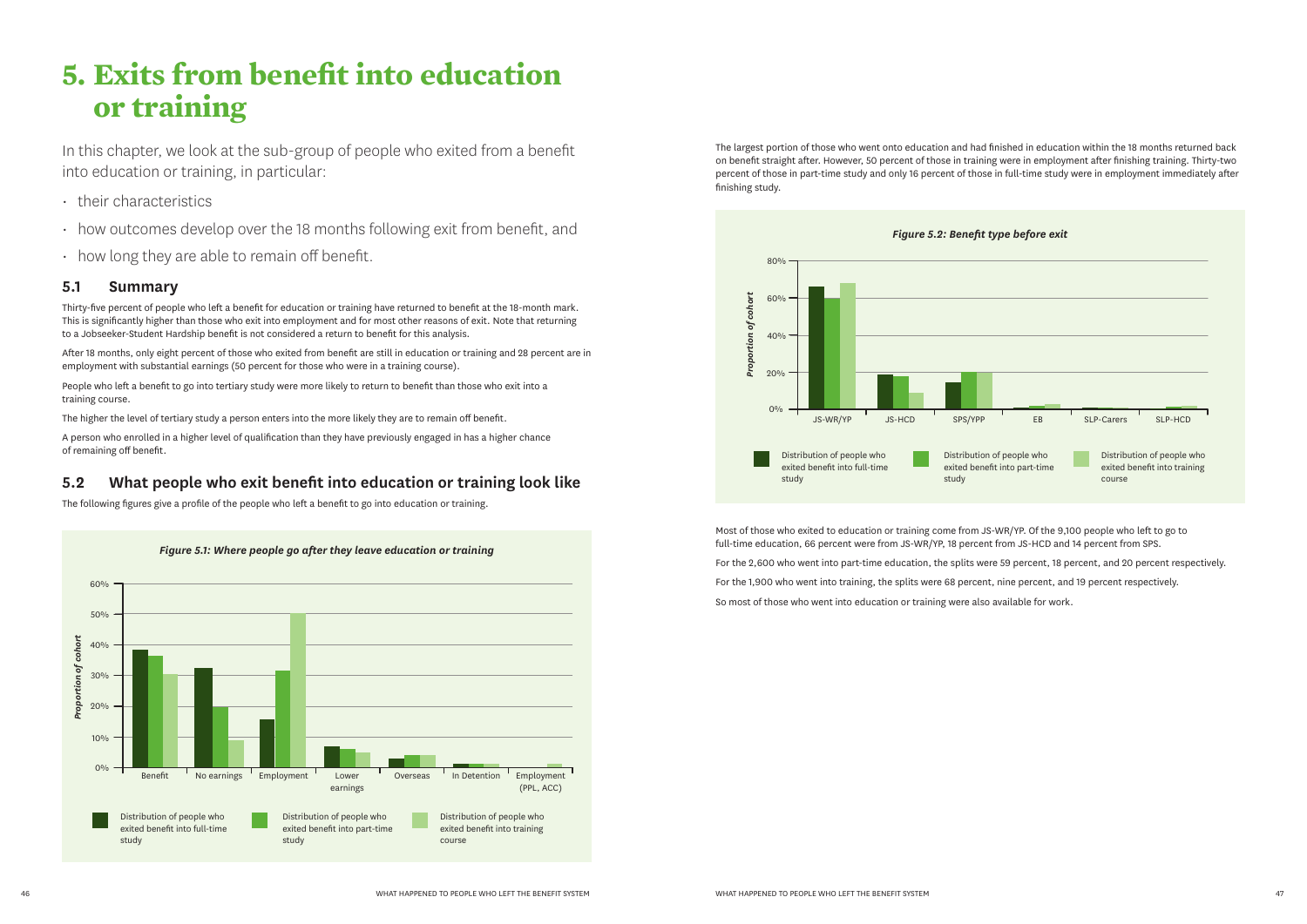*Figure 5.3: Age band at the time of exit*

![](_page_25_Figure_0.jpeg)

People who exited benefit into education are on average younger than those who exit for all other reasons. This is not unexpected, however, there are still a significant number of older people leaving a benefit for education or training.

![](_page_25_Figure_3.jpeg)

More men went onto a training course (55 percent) than women (45 percent). The reverse is true for those who went onto tertiary study with 47 percent men and 53 percent women.

![](_page_25_Figure_5.jpeg)

![](_page_25_Figure_7.jpeg)

Those in industry training courses are equally represented by New Zealand European and Māori at 39 percent. The highest proportion of those who enrolled into tertiary courses were Māori students (44 percent).

Industry training courses were mostly represented by people from Auckland and Southern Regions, although the Auckland exits are a lot lower than that regions share of all exits.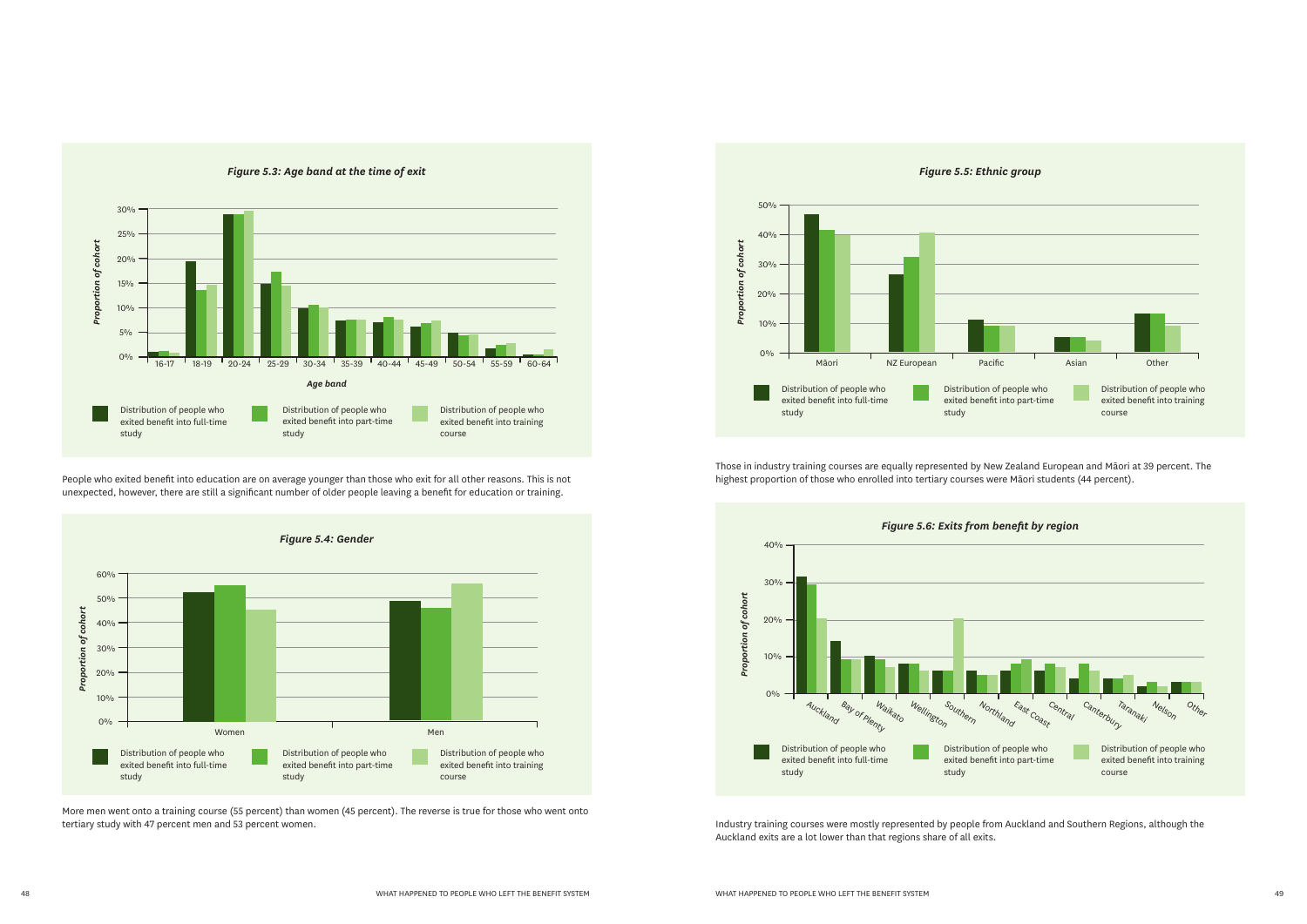![](_page_26_Figure_0.jpeg)

We looked at the highest qualification the education exits had completed prior to their exit from a benefit. It's apparent that we don't have all of the qualification information collected for all clients as a significant proportion for the two groups had missing qualification recorded.

![](_page_26_Figure_3.jpeg)

For qualifications that we have available, we can see most of them are New Zealand Qualifications Framework (NZQF) levels 1–3, followed by levels 4–6.

![](_page_26_Figure_6.jpeg)

We looked at the qualification level that people who exited a benefit into education were enrolled in one month after exiting. These are identified from the Ministry of Education data available to us.

We can see that most people enrolled in courses at level 1–3 of the NZQF.

![](_page_26_Figure_7.jpeg)

Figure 5.9 is an attempt to link Figure 5.7 and Figure 5.8 together. This provides a view to see whether the people who exited benefit into education enrolled in a lower or higher level of qualification than their previous education enrolments. As we can see here, most people chose to enrol in the same level of qualification from what they have already completed prior to their exit from benefit.

# **5.3 Activities over time for education and training triggers**

The following figure shows what activities that people who exited benefit into an education or training course were engaged in for the 18 months following exit from benefit. This shows what state people are in at any point in time over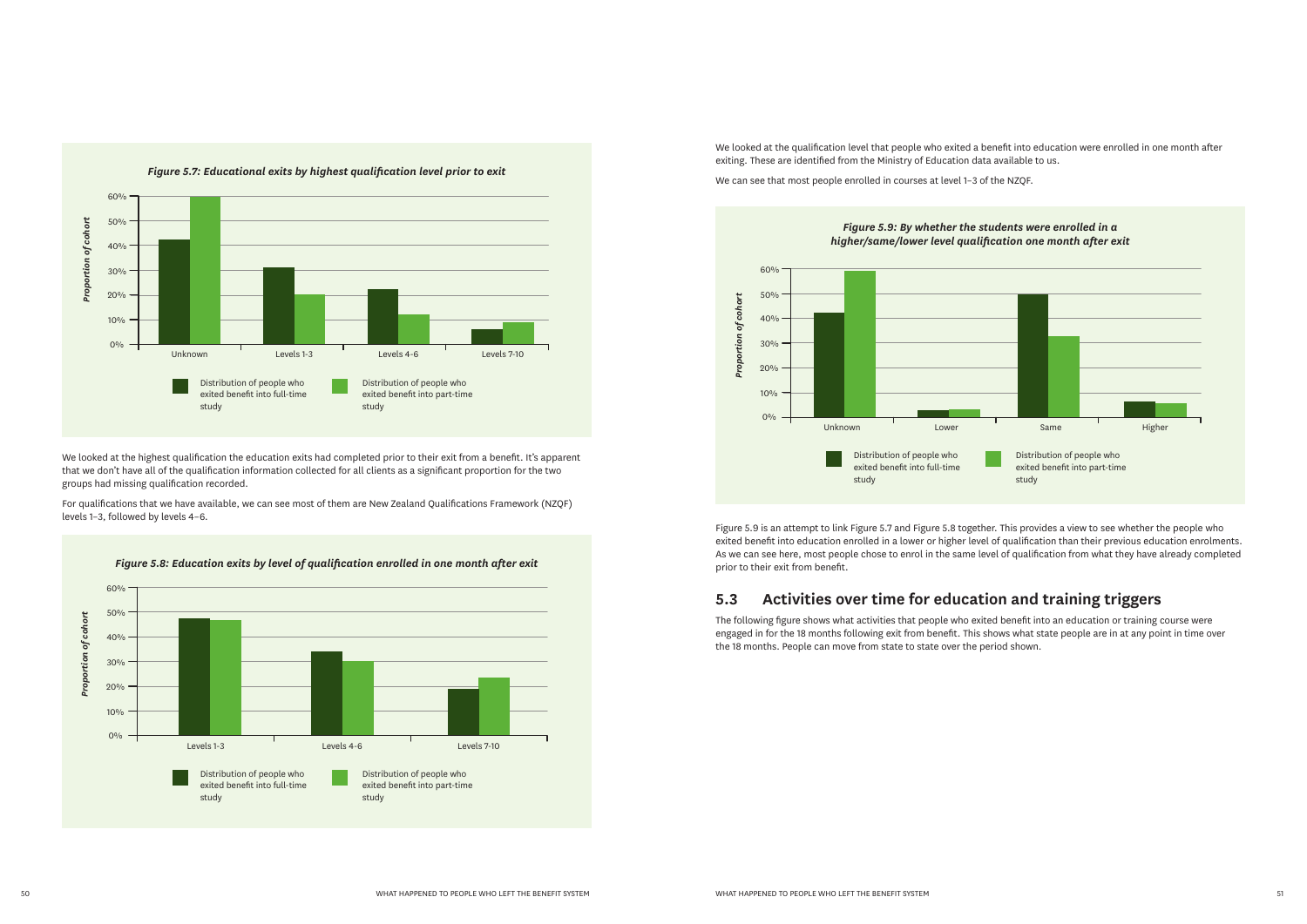![](_page_27_Figure_0.jpeg)

About 35 percent of people who exited a benefit into an education or training course back on a benefit at the 18-month mark. This is significantly higher than those who exit into employment (22 percent were back on benefit at 18 months) and the average number of all exits who return to benefit (25 percent are back on benefit at 18 months). After 18 months, only eight percent of people designated as exiting benefit into education or training are remaining in that activity and 28 percent are in employment with substantial earnings.

Further work is needed to understand why off benefit sustainability is so low for these education exits. Bearing in mind that any payment of benefit during a month triggers a designation of returned to benefit there could be a component of these people who are requiring short-term benefit support during the transition from education to employment.

# **5.4 How long people who transition off benefit to education or training remain off benefit**

The following figures show how long people who left a benefit to go into education or training are likely to remain off benefit.

![](_page_27_Figure_5.jpeg)

The off-benefit sustainability is similar for all three groups for the first eight months. However, as time flows we can see those who were placed in training have the lowest likelihood of returning to benefit. Fifty-five percent remain off benefit after 18 months compared to 42 percent for full-time study and 48 percent for part-time study.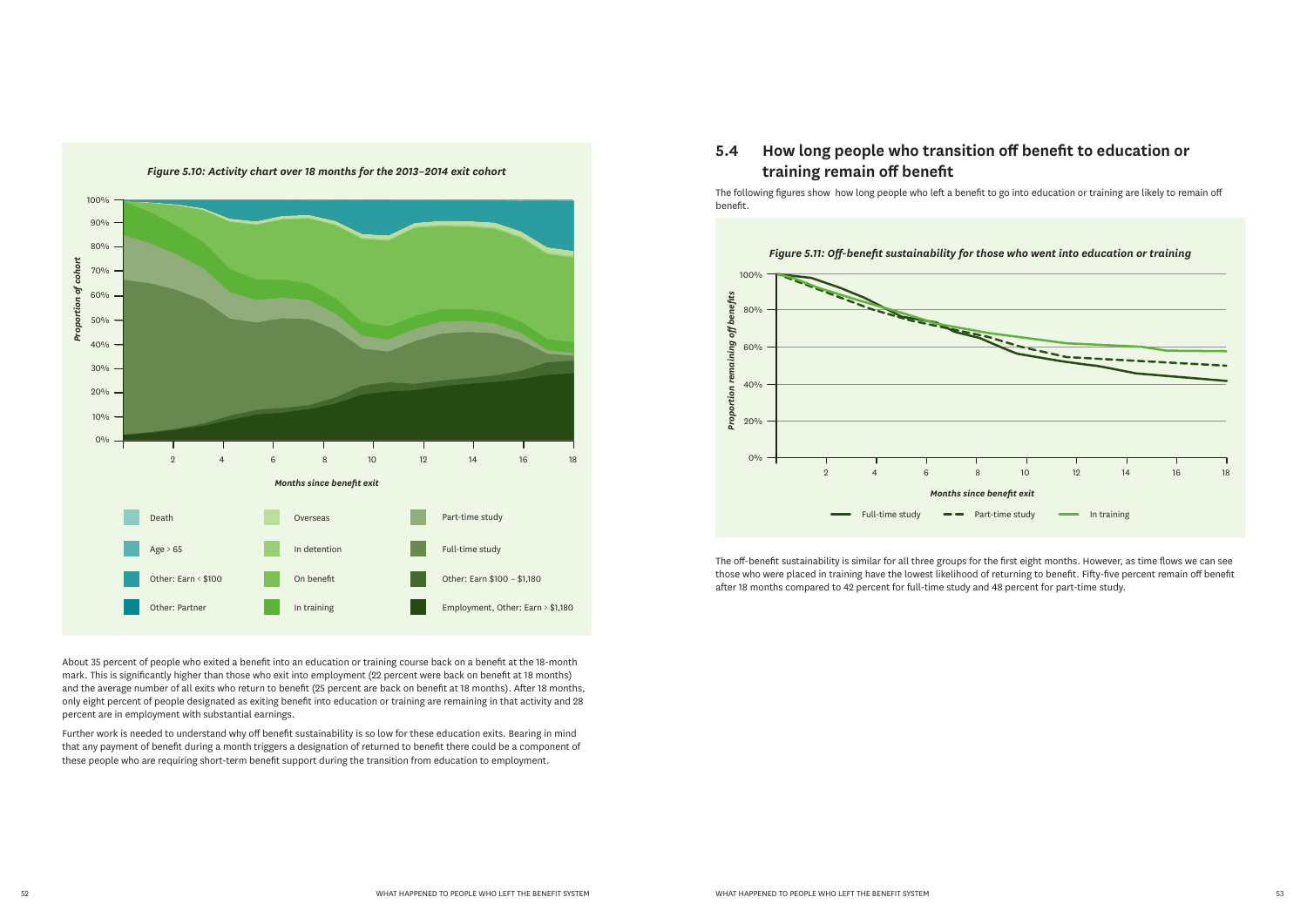![](_page_28_Figure_0.jpeg)

![](_page_28_Figure_2.jpeg)

We also have looked at off-benefit sustainability by qualification levels students were enrolled in one month after exit. Note that we have not considered whether these qualifications will be completed or not. From this, we can see that the higher level of qualification students enrolled in, the higher the likelihood that they will be able to remain off-benefit.

This figure corresponds to Figure 5.9. It is evident that those who enrolled in a higher level course than the qualification they had attained in the past, have a higher likelihood of still being off-benefit after 18 months than those who have enrolled in a lower or same level of qualification.

# **6. Clients with mental health conditions**

This section looks at the characteristics of the sub-group of people with mental health conditions who exited from a benefit and examines their likelihood of remaining off benefit or sustaining substantial earnings.

We analysed those who exited JS-HCD benefits by comparing outcomes for four subgroups:

- Those exiting JS-HCD into employment and identified as having a mental health condition as their main health condition or disability<sup>12</sup>. We refer to this subgroup as 'mental health conditions, employment exits'.
- Those exiting JS-HCD into employment and identified as having a condition other than a mental health condition as their main health condition or disability. We refer to this subgroup as 'other health conditions, employment exits'.
- Those exiting JS-HCD for reasons other than employment and identified as having a mental health condition as their main health condition or disability. We refer to this subgroup as 'mental health conditions, other exits'.
- Those exiting JS-HCD for reasons other than employment and identified as having a condition other than a mental health condition as their main health condition or disability. We refer to this subgroup as 'other health conditions, other exits'.

Note our mental health definition is consistent with the definition used in the report *Valuation of the Benefit System for Working-age Adults As at 30 June 2016*13, and comprises both psychological conditions and intellectual disability conditions.

# **6.1 Summary**

People with mental health condition who moved off a JS-HCD benefit into employment had a lower chance of maintaining substantial earnings and a higher chance of returning to benefit than those with other health conditions or disability.

This implies that higher levels of off-benefit support may be needed to help those with mental health conditions sustain long-term employment.

# **6.2 Profiles**

The following figures give a profile of the people who exited from JS-HCD benefits.

<sup>12</sup> Based on having their Ministry primary incapacity recorded as one of 'stress', 'depression', 'bipolar disorder', 'schizophrenia', 'intellectual disability', or 'other psychological/psychiatric condition'.

<sup>13</sup> www.msd.govt.nz/about-msd-and-our-work/newsroom/media-releases/2017/2016-valuation-of-the-benefit-system-for-working-age-adults.html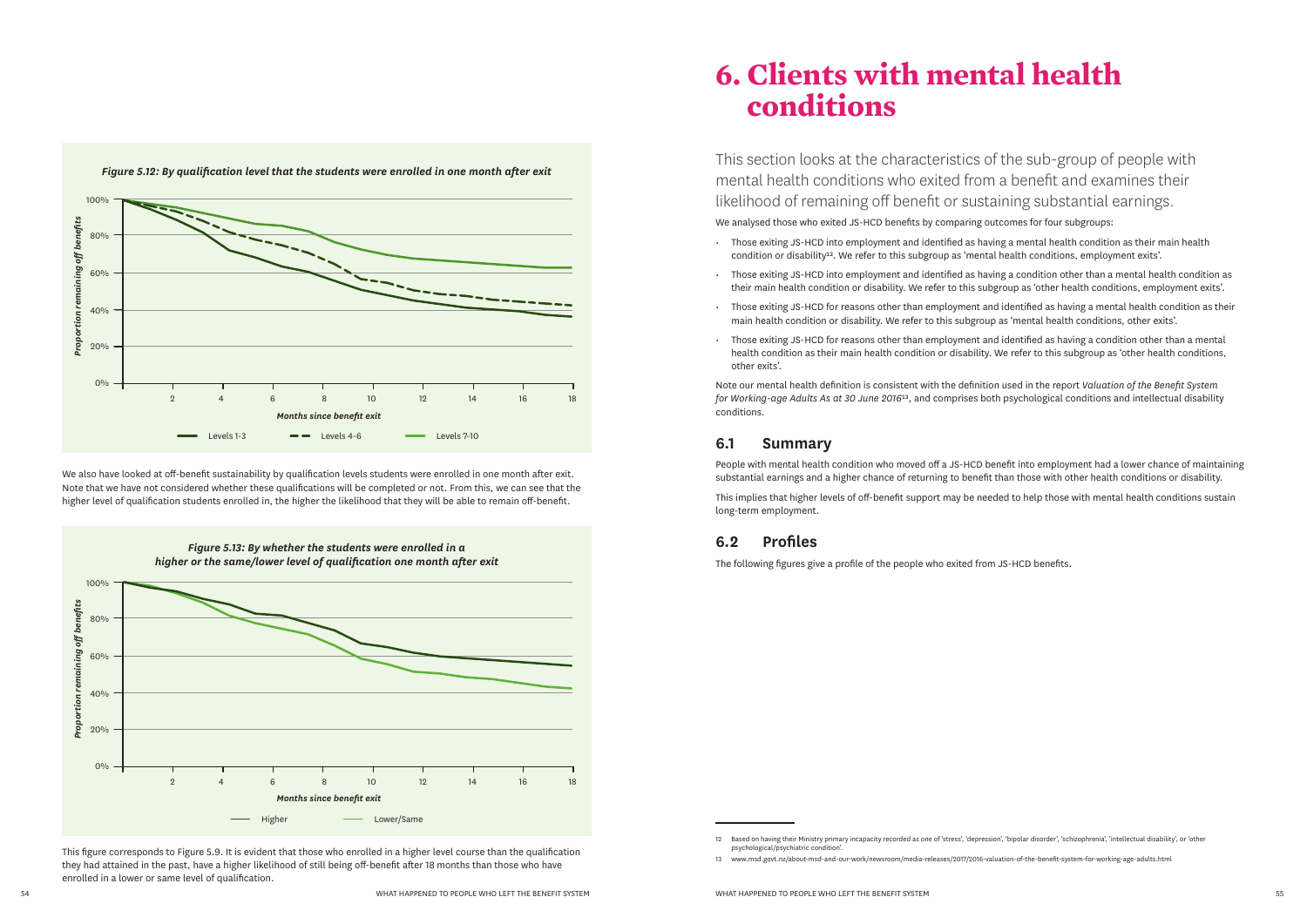![](_page_29_Figure_0.jpeg)

![](_page_29_Figure_2.jpeg)

Generally there are more men than women in all four JS-HCD groups.

Those with mental health conditions are younger than the other groups. We can see that for the two mental health groups, about 45 percent are over age 35, whereas the other two non-mental health groups had about 65 percent.

![](_page_29_Figure_5.jpeg)

The age distribution for people with a mental health condition who exited benefit is similar to the age profile of other non-JS-HCD exits. JS-HCD exits for conditions other than mental health are weighted towards older ages — this is not surprising since these conditions are more prevalent at older ages.

The whole JS-HCD group is more represented by the New Zealand European group, and this is more so for the mental health (employed) group which is 60 percent New Zealand European.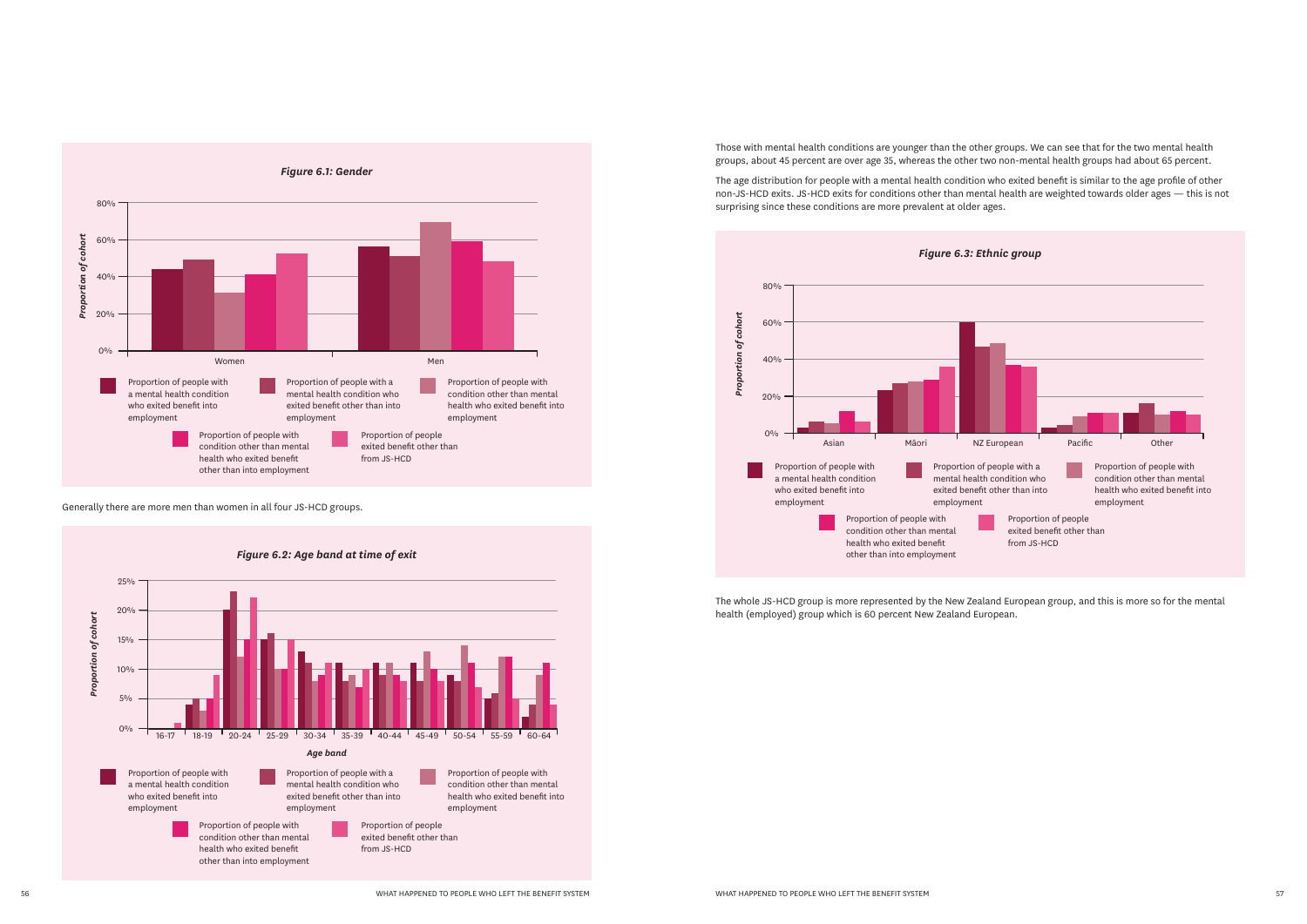![](_page_30_Figure_0.jpeg)

Nearly half of the people who exited from JS-HCD came from Auckland and Canterbury regions. There was a higher proportion of exits from JS-HCD (both from mental health and not-mental health groups), particularly into employment, than there were from other types of benefit in the Canterbury region.

# **6.3 Off-benefit and substantial earnings sustainability**

The following figures show how likely people leaving a JS-HCD benefit are to remain off benefit or in employment.

![](_page_30_Figure_4.jpeg)

People who moved off a JS-HCD benefit into employment and had a condition other than mental health had the highest chance of remaining off benefit for the full 18 months observed (60 percent) compared to those who left a benefit for other reasons who had a 51 percent chance of remaining off benefit.

Those who exited from JS-HCD benefit and had a mental health condition had lower chance of staying off benefit — 54 percent for those who left for employment and 45 percent for other reasons. This implies that higher levels of off-benefit support may be needed to help those with mental health conditions sustain long-term employment.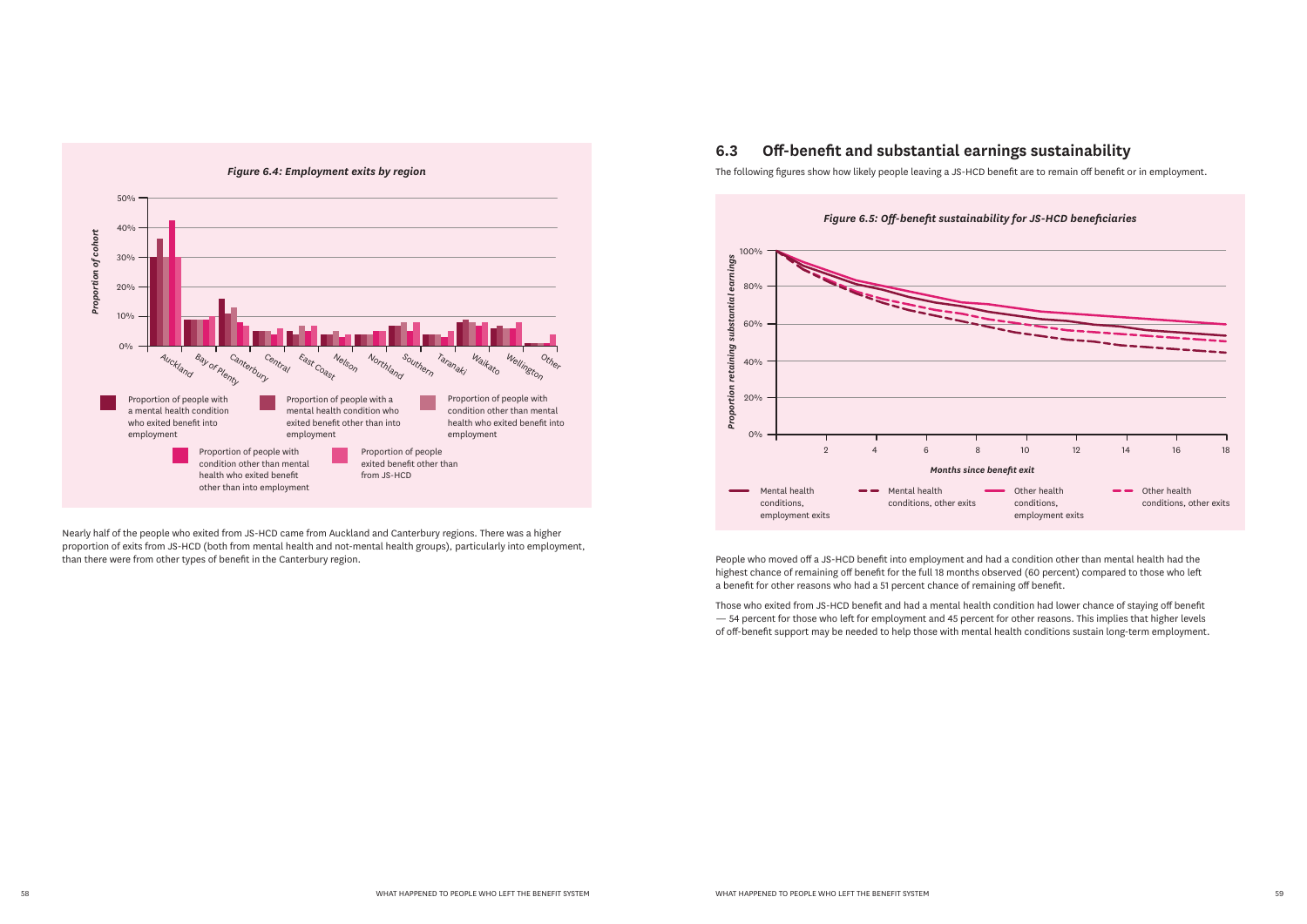![](_page_31_Figure_0.jpeg)

For those people who left JS-HCD benefit to move into employment there's a similar difference (five percent) between those with mental health and those with other health conditions in sustaining earnings over \$1,180 per month for the full 18 months (32 percent for those with mental health compared to 37 percent for others).

# **7. Sole Parent Support clients**

In this section, we study sole parents who exited benefit during the 2013–2014 year and compare their likelihood of remaining off benefit. We have split this cohort into four groups, namely those who exited from a sole parent benefit: • into employment and had youngest child aged 0 – 4 years old ('SPS, 0–4, employment exits') • for a reason other than employment and had youngest child aged 0 to 4 years old ('SPS, 0–4, other exits') • into employment and had youngest child aged 5 – 13 years old ('SPS, 5–13, employment exits') • for a reason other than employment and had youngest child aged 5 – 13 years old ('SPS, 5–13, other exits'). For some figures a further category, 'Non-SPS exits', is shown. This comprises all people who exited from benefit

- 
- 
- 
- 

![](_page_31_Figure_16.jpeg)

types other than SPS.

The split by age of youngest child reflects the different level of work obligations post the 2012 welfare reforms for sole parents. If the sole parent had youngest child aged four or younger, then they had no work obligation, whereas part-time work obligations applied once the youngest child turned five years old.

## **7.1 Summary**

Māori have a lower share of exits from SPS benefit than their share of the SPS population. New Zealand Europeans have a higher share than their share of the SPS population.

Off-benefit sustainability varies by age of youngest child. The younger the child, the more likely a person is to return to a benefit.

SPS exits into employment are more likely to stay off-benefit than the non-employment exits.

# **7.2 Profiles**

The following figures give a view of the characteristics of people who moved off benefit from a sole parent benefit.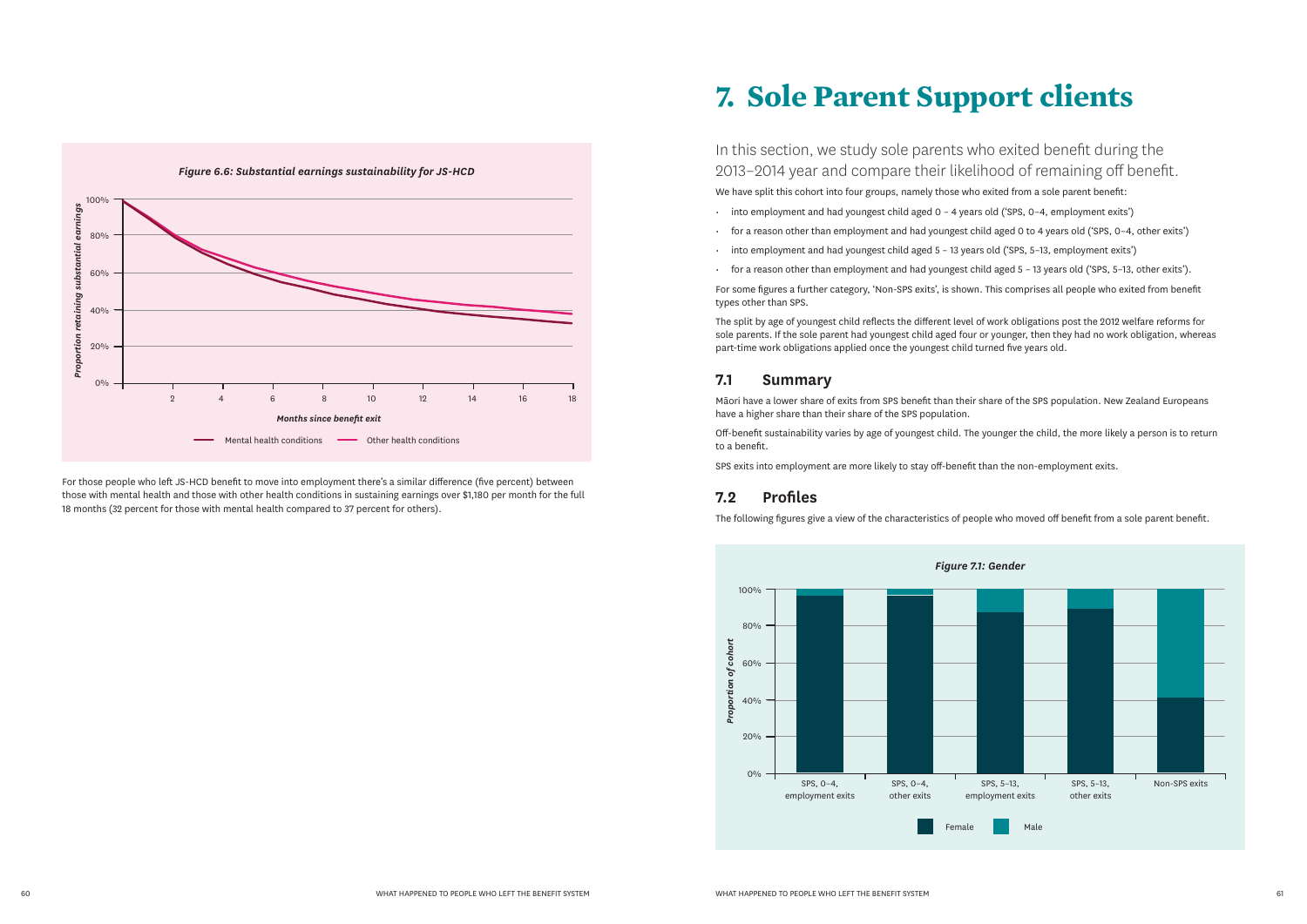![](_page_32_Figure_2.jpeg)

SPS is made up mostly by women. The proportion of men in the sole parent groups ranges between seven percent for younger aged children and 16 percent for the SPS 5–13 groups.

People who exit benefit from the other non-SPS benefit types are predominately (59 percent) men.

The proportion of people who exited from SPS benefit from Asian, Pacific Peoples and Other ethnic groups are broadly similar to their share of the total SPS benefit population (within one percent).

![](_page_32_Figure_6.jpeg)

Forty-one percent of people who exited from an SPS benefit were Māori compared to their 46 percent share of the population. While the proportion of Māori who exited SPS benefit is under their share of SPS population for all categories, this is more pronounced in the exits to employment.

For New Zealand European the comparison is 35 percent of SPS exits compared to 32 percent share of the total SPS population. The higher share of people who exited benefit compared to population is due to higher share of movements into employment.

The age profile of those who have moved off an SPS benefit is broadly similar to age profile of the SPS population. Those who exited to employment have a slightly older profile than people who exited for other reasons.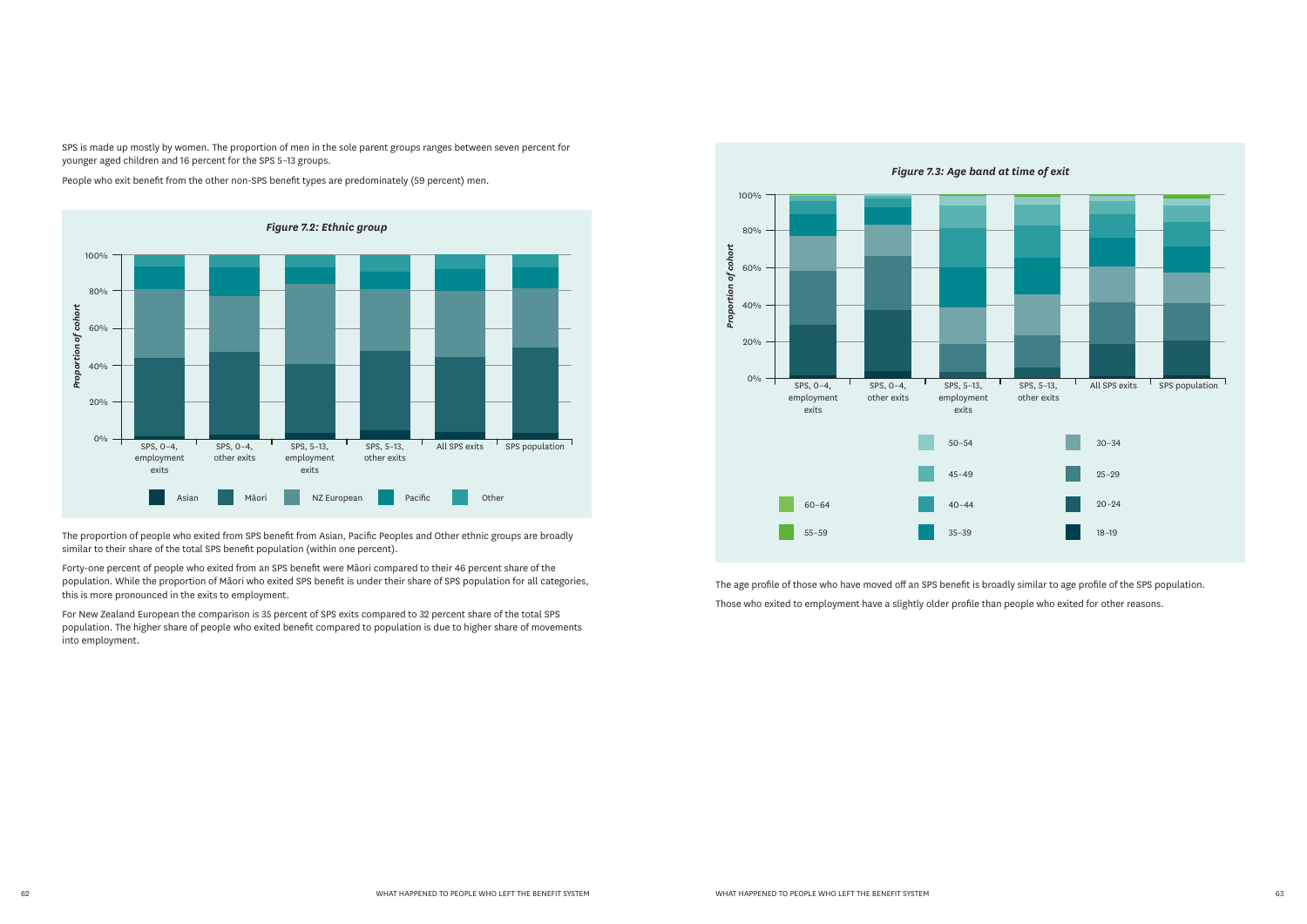![](_page_33_Figure_0.jpeg)

Apart from Auckland, each regions share of exits from SPS benefit was broadly at or slightly above their share of the SPS benefit population.

Auckland share of people who exited from SPS was about four percent below its share of the population. This applies for both employment and other reasons for exit.

![](_page_33_Figure_3.jpeg)

People who have moved off benefit into work from SPS benefit have higher proportion going into the health care and social assistance, the accommodation and food services and the education and training industries than exits from other types of benefit.

About one-third of employment exits from SPS go into these three industry groups compared to 19 percent for other benefit types.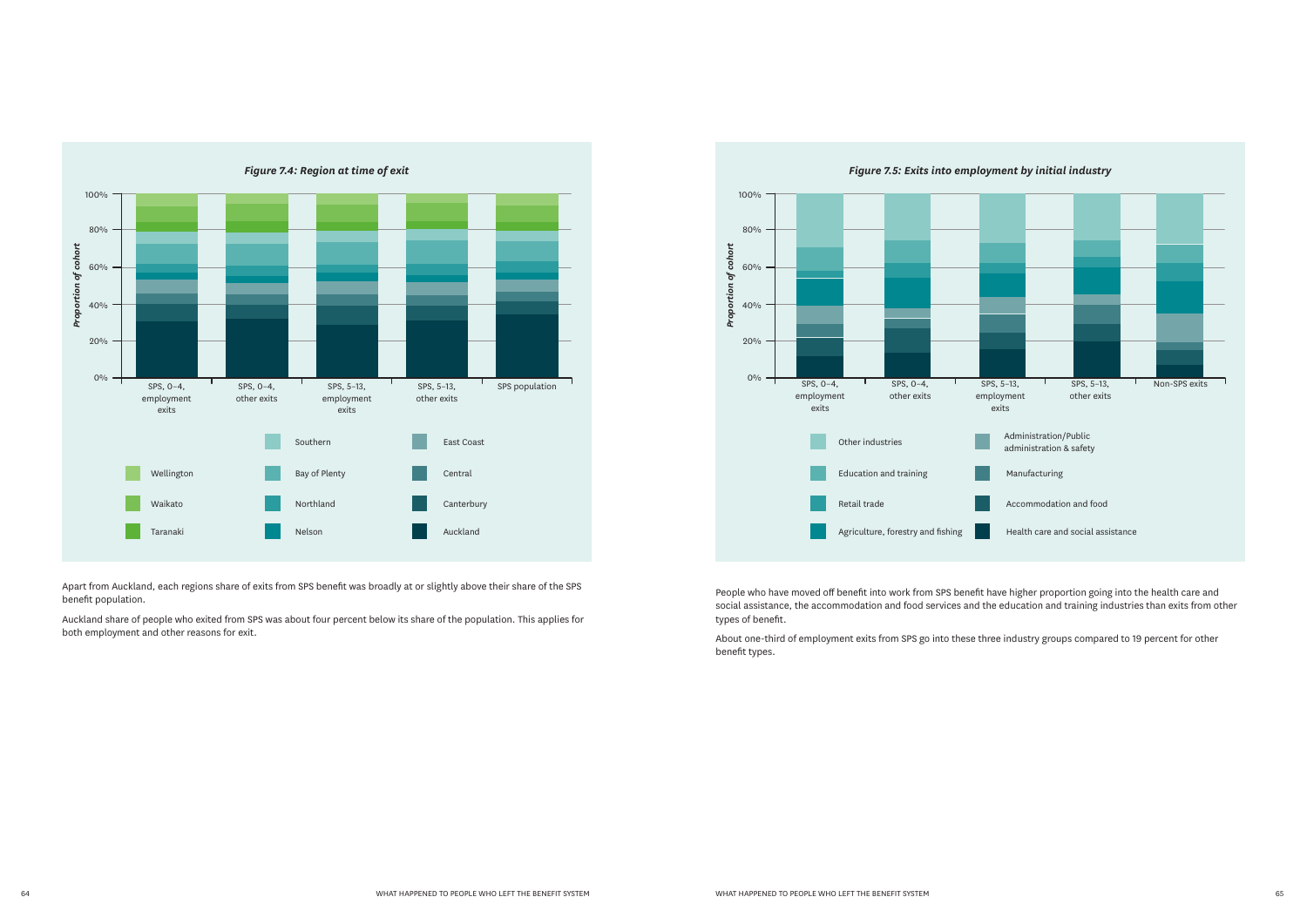### **7.3 Off-benefit sustainability**

![](_page_34_Figure_3.jpeg)

We have looked at how a sole parent's likelihood of returning to a benefit differs according to how old their youngest child is at the time they leave a benefit and whether they left a benefit to go into employment or for some other reason.

Figure 7.6 below shows the proportion of ex-SPS beneficiaries who remain off benefit after exiting a benefit into work split by age of youngest child.

Off-benefit sustainability varies by age of youngest child. The younger the child, the more likely a person is to return to a benefit. For example, we expect nine percent more sole parents exiting benefit whose youngest child is at least of school age to still be off benefit after 18 months compared to those whose youngest child is aged two or younger (65 percent compared to 56 percent).

Also, people who exited to employment from SPS are more likely to stay off-benefit than the non-employment exits.

# **8. Clients with multiple spells on benefit**

In this section, we compare the characteristics of people who exited from a benefit who had a history of multiple benefit spells with those who did not, and look at their likelihood of remaining off benefit

# **8.1 Summary**

People who exited benefit with a history of multiple benefit spells:

- are more likely to be a man, under age 30, and Māori
- make up a higher proportion of people who exited from benefit from Southern, Bay of Plenty or East Coast.
- have a significantly higher likelihood of returning to benefit than those without.

It is likely that spells in seasonal work are impacting this.

# **8.2 Definition**

We have identified people who have transitioned either on or off benefit multiple times over a given period.

We have only considered those people who had received a benefit at some time prior to the observation period.

Transitioning on or off benefit are counted separately. For example, to qualify under the definition of four transitions over the previous two-year period, a person would have to have had a history of benefit receipt that started at least two years prior and to have exited from a benefit and re-started receiving a benefit at least twice over the previous two years.

We have used the monthly snapshot benefit history. This means we have not used intra-monthly activity, and will therefore, for some people, understate the actual number of on or off-benefit transitions as an exit is only counted if a person remains off benefit for a full calendar month.

We do not count the benefit exit in the 2013–2014 period that qualifies the person to be in the original pool of people analysed for this report.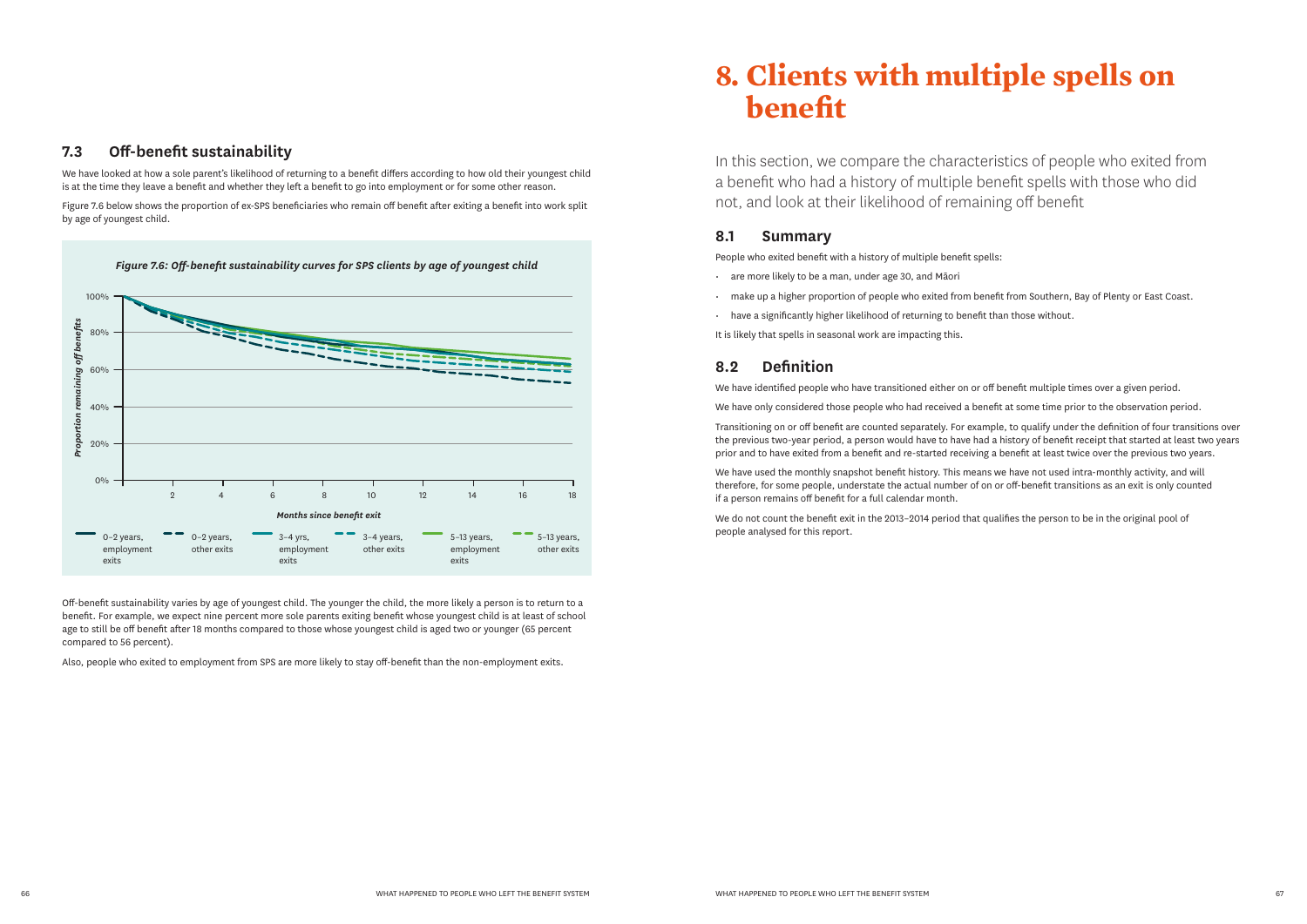As we would expect, the greater the number of transitions a person has had, the higher the likelihood that they will return to benefit after transitioning off benefit.

![](_page_35_Figure_0.jpeg)

![](_page_35_Figure_6.jpeg)

We have picked a threshold that is large enough that we would see a stable difference in the two off-benefit sustainability curves yet have sufficient transitions to indicate a history of multiple benefit spells. We have chosen four or more transitions over the period to qualify for our definition of multiple spells.

Note that we have performed this analysis out of the people who have exited during 2013–2014 year. The threshold may change if we're extending this to everyone who is still on benefit in the same period, or even looking at a different time period.

# **8.3 What people with multiple benefit spells look like**

Figure 8.2 – Figure 8.7 below show how the distribution of people who have had multiple benefit spells over the last two years differs from those who have had fewer spells.

People who have exited from a JS-WR or an emergency benefit make up a higher proportion of those who have had multiple benefit spells than they do of those who have not. The reverse is true for other benefit types.

Part of this could be influenced by seasonal work but we are not able to quantify this on the data available.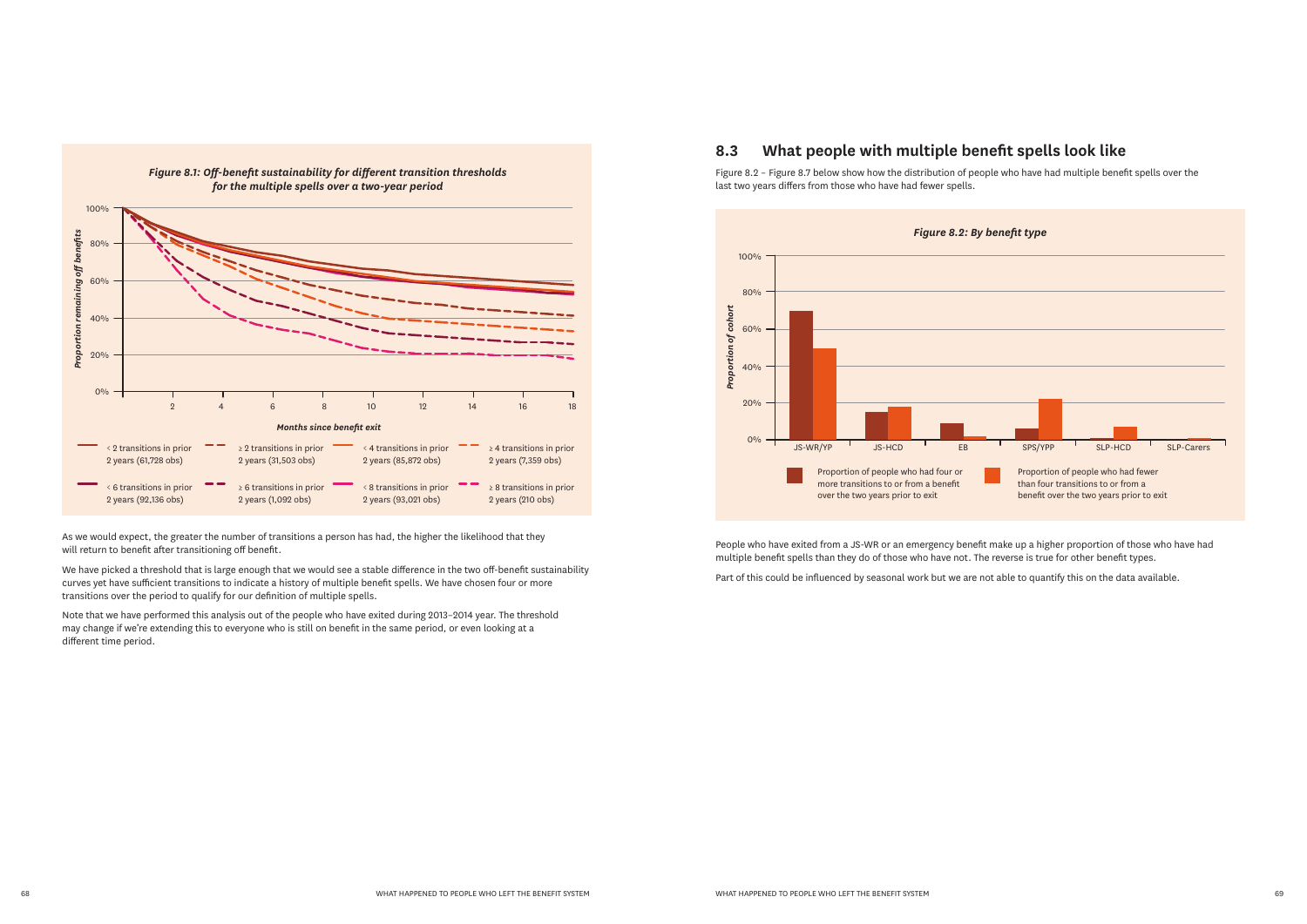![](_page_36_Figure_0.jpeg)

The mix of men and women who have exited a benefit and are not deemed to be in the multiple spell category is fairly even.

![](_page_36_Figure_3.jpeg)

Those who have had multiple spells are more than twice as likely to be a man (70 percent) than a woman (30 percent).

![](_page_36_Figure_5.jpeg)

![](_page_36_Figure_7.jpeg)

Māori make up a higher portion of the multiple spell group (47 percent) than for other exits (34 percent), while for other ethnic groups the reverse is true.

The multiple spell group are slightly younger than the others. People aged under 30 make up a higher proportion of the multiple spell group of exits than for the other exits with '20–24' being the highest group for both of them.

A higher proportion of people experience multiple spells in the Southern, Bay of Plenty, and East Coast regions in relation to the other exits. These are areas with high exposure to seasonal work. Auckland has a significantly lower share of the multiple-spell group than its overall share of the benefit population.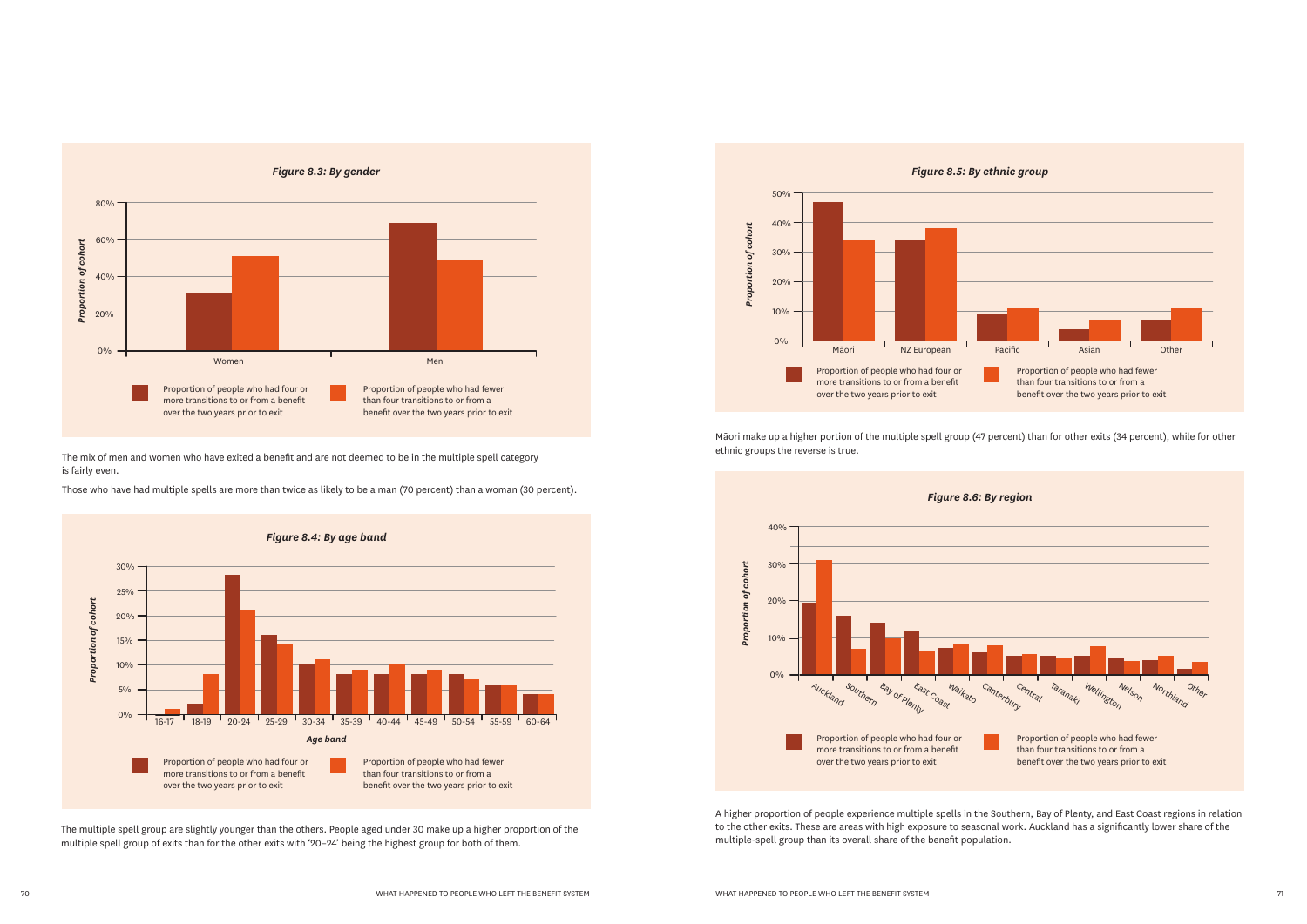![](_page_37_Figure_0.jpeg)

# **8.4 How long people who transition off benefit remain off benefit**

We have looked at how sustainable spells off benefit have been for people with a history of multiple benefit spells over the last two years. Figure 8.8 below shows the difference in likelihood of a return to benefit for those people who had exited and returned to benefit two or more times in the two years prior to the latest exit compared to those who had not. Only people whose first receipt of benefit was before the two-year period have been compared for this analysis.

![](_page_37_Figure_3.jpeg)

As expected, the likelihood of return to benefit within 18 months is significantly higher for those with a history of multiple benefit spells than for those without. It is likely that spells in seasonal work are impacting this, but we have not been able to quantify that with the data available.

A significantly higher proportion of people with a history of multiple benefit spells exited to employment in the manufacturing and agriculture, forestry and fishing industries. It is not surprising that agriculture, forestry and fishing (which have high rates of seasonal work) attract people with multiple past benefit spells and is likely to be a key reason why these beneficiaries tend to have multiple spells.

On the other hand a higher proportion of people who did not have multiple transitions on and off benefit over the last two years were placed into retail trade, health care and social assistance services and accommodation and food services. Those people placed into the first two of these industry groups also have higher proportion of people who were able to sustain substantial earnings over the 18-month post exit period.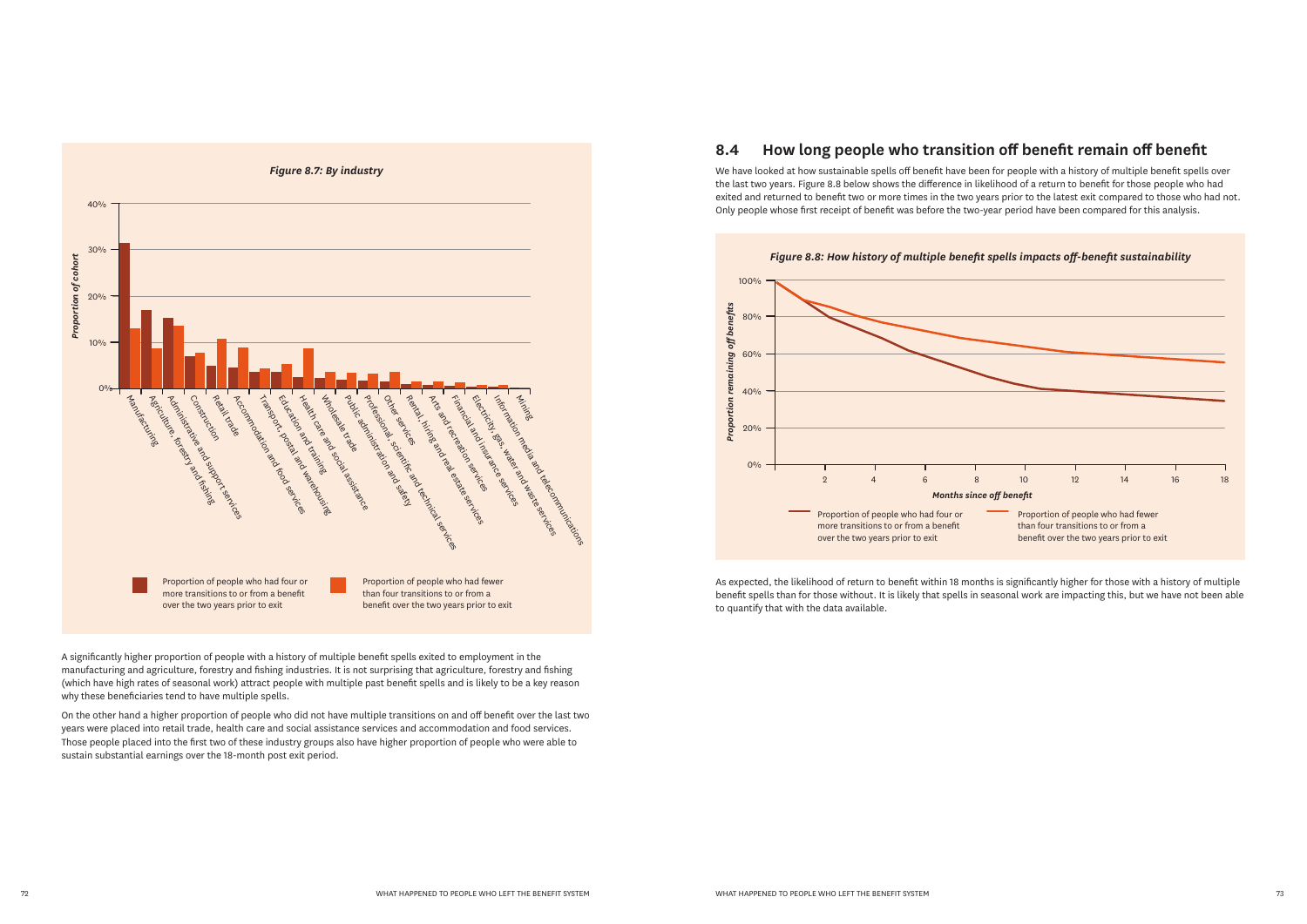# **9. Next steps**

This report has been largely descriptive in nature looking at two fundamental outcomes:

- 1. the probability that clients exit benefits; and
- 2. what happens to those who exit for a period after they have left the benefit.

To date the work has been performed on two cohorts: those who left a benefit during the year ended 30 June 2011, and those who left a benefit during the year ended 30 June 2014.

### **9.1 Widen the scope of the population analysed**

The analysis to date has focused on people who had more than a short-term spell on benefit. This was done by excluding any people exiting benefit that had not received benefit payments in each of the three months prior to exit.

To allow for matching with monthly earnings data from IRD anyone who did not remain off benefit for a full calendar month was also excluded.

Future analysis will be performed on all people leaving benefit for a period greater than 14 days (to match the Ministry's definition for continuous duration for official reporting). Thought will need to be given to how to allocate reasons for exit where the period off benefit does not span a full calendar month.

# **9.2 Assess the impacts of labour market conditions**

Further analysis could be performed:

- 1. Repeat the analysis for all years for which data is available to create a time series of exit outcomes and survival rates. This could be done in quarterly periods to enable effects of seasonal impacts on the employment market to be more apparent.
- 2. Perform regression analysis to attempt to assess the impact of labour market conditions on these outcomes (both exit and survival rates).

Some of the questions to consider would include:

- how sensitive are overall exit and survival rates to local labour market conditions?
- which measures of labour market conditions are particularly important for these outcomes (eg overall unemployment vs. vacancies or relevant sector employment growth)?
- how does the importance of labour market conditions for these outcomes vary across benefit types?
- how does the importance of labour market conditions for these outcomes vary across individuals (eg groups based on age, gender, ethnicity or existing educational qualifications)?
- is there any empirical evidence that local area characteristics affect these same outcomes beyond our measures of labour market conditions (ie do geographic differences in these outcomes persist even after we've controlled for our local labour market measures)?

# **Appendix 1: Data and method**

The analysis for this report was undertaken using data from Statistics New Zealand's Integrated Data Infrastructure (IDI). The IDI integrates together longitudinal data from a variety of government ministries, departments and agencies.

Statistics New Zealand 'matches' the data provided and generates unique identifiers which are added to all data tables. This allows us to link (de-identified) individuals data across all datasets.

Statistics New Zealand regularly updates these data-sets with new data provided by agencies to provide longitudinal views of individuals' interactions with multiple government services. When these updates are generated, new matched data-sets are created which mean it is difficult to make exact comparisons with prior investigations. To allow for this, we have re-run whatever aspects of the 2010–2011 analysis we needed for comparisons on the new data-sets.

We have followed a similar methodology to that outlined in the Superu report.

The following sections outline the data and methodology used and identifies where we have made changes to the method adopted.

#### **1.1 Data sources used**

The IDI datasets used were:

- Benefit Dynamics Datasets: this provided details of benefit receipt for all people who received a benefit.
- Employer Monthly Schedule: earnings and tax details from all employers .
- Deaths data from Department of Internal Affairs.
- Departure and arrivals data from Ministry of Business, Innovation and Employment for arrivals and departures to and from New Zealand.
- Major management data from Department of Corrections.
- Tertiary education and targeted training data from Ministry of Education.
- Working for Families data from IRD for partnering information.

# **1.2 Calendar months as the base unit of analysis**

Calendar months are the base unit of analysis for the work underlining this report. The criteria for being 'on benefit' in any particular month is receipt of any benefit for any period during that month. The method adopted has some shortfalls, but is consistent with the method adopted for the analysis underlying the prior report, enabling comparisons of results to be made. While Ministry data would allow for more exact transition dates to be used, many other data tables used are recorded in calendar months which make this approach appropriate. In particular, earnings data from IRD Employer Monthly Schedule table is available on a calendar month basis.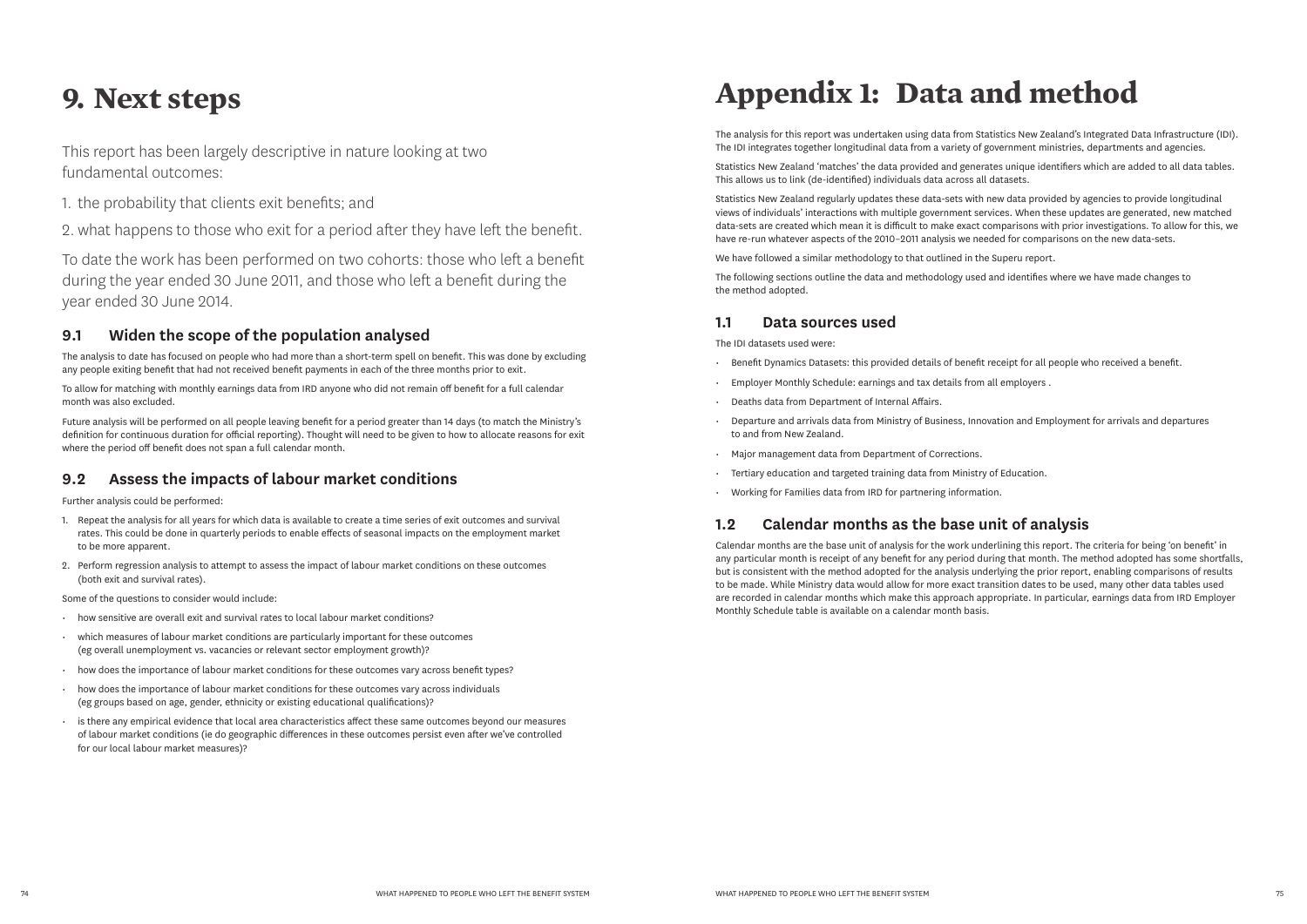### **1.3 Definitions**

#### **1.3.1 Exits**

A person is only deemed to have transitioned off benefit in the first calendar month where no benefit is received. This means on average a beneficiary will have been off benefit for six weeks before being defined as an exit, it also means:

- if a beneficiary spell ends on the first of the month, this beneficiary will not be classed as an exit until eight weeks later (ie after a full calendar month off benefit)
- if a beneficiary spell ends on first of the month, and a new spell starts on the last day of the following month, this beneficiary is never classed as an exit, despite being off benefit for almost as long as the person above
- if a beneficiary exits from benefit at the end of the month, say the 29th, they would not be classified as an exit until the following month, assuming they remain off benefit

## **1.3.2 Triggers**

We have modified the trigger definition from that used in the Superu report to include:

Table 1.1 shows how people would be re-allocated across triggers if Ministry exit reason codes had been used to allocate benefit exits instead of the definitions used for this study. Table w people would be re-allocated across triggers if Ministry exit reason codes had been used to allocate benefit exits instead of the definitions used for this study. Table<br>Telefinition of reason for exit to Ministry exit co **Other: Earn < Earn \$100 Other:**  Earn Partner **Partner Partner (WFF) Other: Earn ≥ \$1,180** Employ**tion Training course Full-time study Part-time study Employ- ment** time Part-1 Full-time Training 1.1: Comparison of definition of reason for exit to Ministry exit codes In deten-<br>tion **In deten-** $29 < 95$ Death rable 1.1 shows how **Ministry exit**  Comparison of ÷.

- a wider source of earnings data in determining the employment trigger (withholding payments from Employer Monthly Schedule table)
- the use of Working For Family Tax information and Ministry reason codes to identify partnering as a reason for exit
- used pension earnings data to identify additional retirement exits
- have split the other > \$100 category into a > \$1,180 and between \$100 and \$1,180.

Trigger definitions are shown in Table 3.1 in section 3.2 of the report.

Previously in 2016, the employment trigger was defined by those who have earned a substantial amount on the first month and also had experienced increase earnings over the average of the two months prior to them exiting.

This is still the definition used for the employment trigger, however, we have included 'Other: Earn ≥ \$1,180' in analysis of people who exited benefit into employment. Earnings have been inflated to December 2015 dollars for calculating the trigger.

**1.3.2.1 Comparison with the Ministry exit reason code**

 $1.3.2.1$ 

Comparison with the Ministry exit reason code

| 2 |  |  |
|---|--|--|
|   |  |  |
|   |  |  |
|   |  |  |
|   |  |  |
|   |  |  |
|   |  |  |

**reason Death Age > 65 Overseas**

**(MSD)**

**– \$1,180**

11,180

**\$100 Total**

 $\frac{a}{b}$ 

2,580

297

 $\circ$ 

 $\circ$ 

 $\circ$ 

 $\overline{\circ}$ 

 $\circ$ 

6,336

57

 $\circ$ 

 $\circ$ 

 $\circ$ 

 $\circ$ 

 $\circ$ 

9,216

2,871

6O

 $\circ$ 

 $\frac{1}{2}$ 

27

138

3,000

366

 $12$ 

 $\circ$ 

 $\circ$ 

 $12$ 

 $30$ 

 $\circ$ 

 $\circ$ 

 $\circ$ 

 $\circ$ 

72

2,211

Death

 $\circ$ 

 $\circ$ 

 $\circ$ 

 $\circ$ 

 $\circ$ 

6,261

 $18$ 

Age 65

 $\circ$ 

 $\frac{8}{1}$ 

 $\circ$ 

 $\circ$ 

5,493

576

 $\circ$ 

**Overseas** 

 $15$ 

 $\circ$ 

 $\circ$ 

2,580

 $\circ$ 

 $\circ$ 

 $\circ$ 

Detention

 $\circ$ 

6,192

 $54$ 

 $12$ 

63

 $\circ$ 

 $\circ$ 

Education

921

8,529

1,020

120

 $\overline{\circ}$ 

 $21$ 

 $21$ 

105

Employ-

| 64,131          | 7,443                     | 15,330                        | 51                        | 645                                   | 2,598          | 13,497  | 133,356      |
|-----------------|---------------------------|-------------------------------|---------------------------|---------------------------------------|----------------|---------|--------------|
| 7,221           | $\circ$                   | 6,663                         | 30                        | 345                                   | 672            | 4,440   | 23,982       |
| 3,165           | $\circ$                   | 1,125                         | $\circ$                   | 51                                    | 78             | 894     | 5,505        |
| $\circ$         | 2,391                     | $\circ$                       | $\circ$                   | $\circ$                               | $\circ$        | $\circ$ | 2,391        |
| 387             | 3,828                     | 186                           | $\circ$                   | $\circ$                               | 102            | 444     | 4,986        |
| 3,396           | 105                       | 630                           | $\circ$                   | 24                                    | $\overline{2}$ | 759     | 4,998        |
| 45,156          | 579                       | 4,671                         | 15                        | 99                                    | 294            | 4,383   | 55,470       |
| 1,041           | 135                       | 195                           | $\circ$                   | 12                                    | 129            | 273     | 2,721        |
| 1,083           | 243                       | 414                           | $\circ$                   | 45                                    | 621            | 762     | 9,378        |
| 1,614           | 33                        | 168                           | $\circ$                   | ၜ                                     | 12             | 183     | 2,079        |
| 57              | ဖ                         | 414                           | $\circ$                   | $\frac{8}{1}$                         | 12             | 243     | 3,342        |
| 951             | 105                       | 777                           | ပ                         | 24                                    | 48             | 786     | 8,253        |
| 48              | $\frac{8}{10}$            | GO                            | $\circ$                   | 12                                    | 606            | 216     | 7,869        |
| 12              | $\circ$                   | 27                            | $\circ$                   | $\circ$                               | $\circ$        | 114     | 2,382        |
| ment<br>Employ- | Not eligible<br>(partner) | Not eligible<br>(obligations) | Not eligible<br>(medical) | Not eligible (other<br>circumstances) | Transfer       | Other   | <b>Total</b> |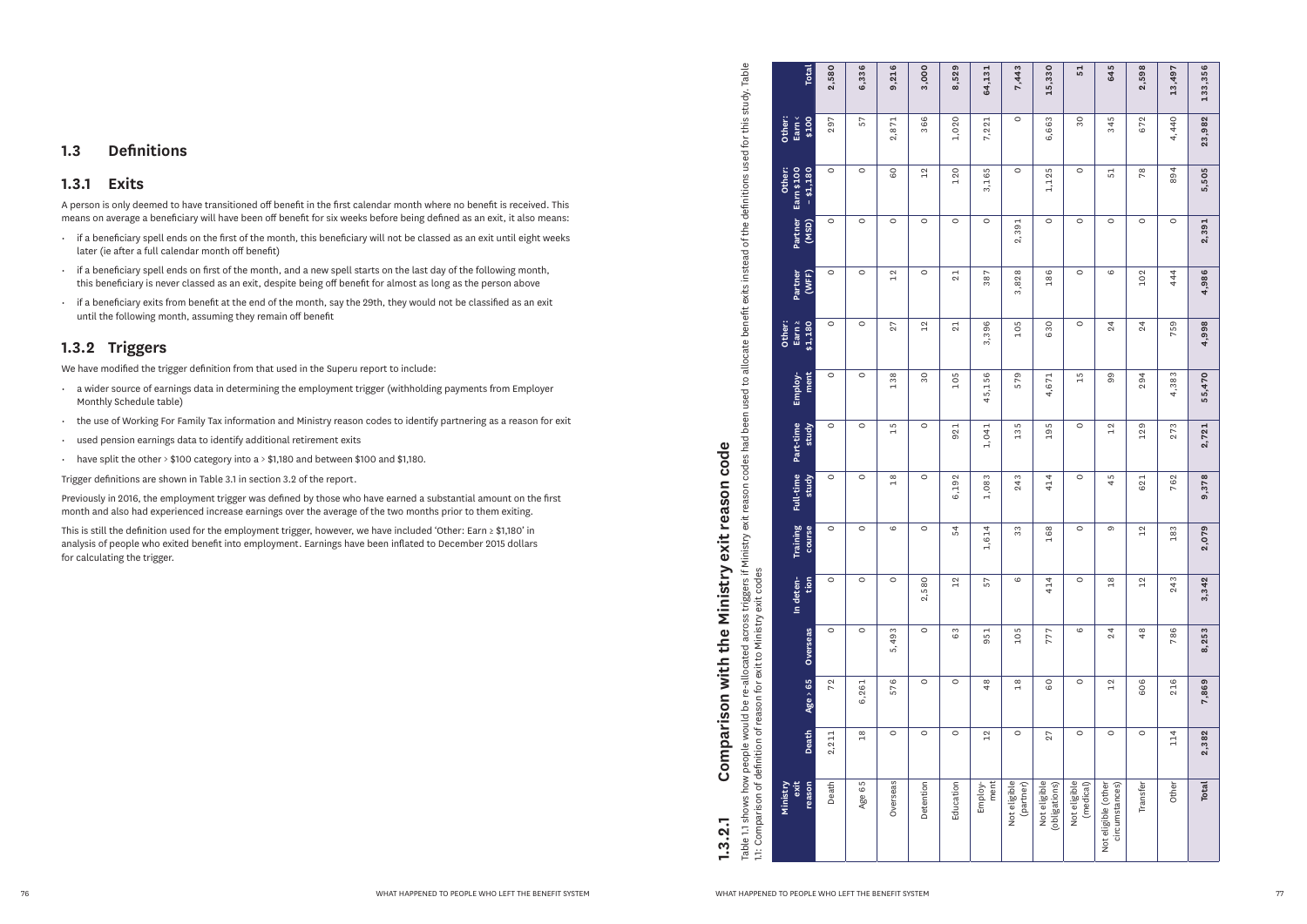| <b>Total</b>                          | 2,385    | 7,875                 | 8,271          | 3,348          | 2,076                             | 9,387          | 2,718        | 5,476<br>ம   | 5,007        | 7,389        | 5,511          | 23,985         | 133,428        |                                                                                                                                                                                                                                                                                                                                                                                                                                                                                                                                                                                                                    |
|---------------------------------------|----------|-----------------------|----------------|----------------|-----------------------------------|----------------|--------------|--------------|--------------|--------------|----------------|----------------|----------------|--------------------------------------------------------------------------------------------------------------------------------------------------------------------------------------------------------------------------------------------------------------------------------------------------------------------------------------------------------------------------------------------------------------------------------------------------------------------------------------------------------------------------------------------------------------------------------------------------------------------|
| Other:<br>< \$100<br>Earn             |          |                       |                |                | $\mathbf{I}$                      | $\blacksquare$ |              |              | $\mathbf{I}$ |              |                | 23,985         | 23,985         | Changing the allocation order by testing for employment before the education triggers adds an additional<br>3,500 people to the employment reason for exit.                                                                                                                                                                                                                                                                                                                                                                                                                                                        |
| m \$1.00<br>\$1,180<br>Other:<br>Earn |          | $\sim$                | $\mathbf{I}$   | $\sim$         | $\sim$                            | $\sim 10^{-1}$ | <b>COL</b>   | $\mathbf{I}$ | $\sim$       | $\mathbf{I}$ | 5,511          | $\mathbf{L}$   | 5,511          | It is worth bearing in mind that the allocation order only impacts how we define the sub-cohorts of 'employment' and<br>'education/training'. It doesn't have any impact on how we measure substantial earnings sustainability in this report.<br>This is because we have carefully defined substantial earnings sustainability solely on whether one continuously earns<br>substantial earnings over time, regardless of their activities over time.                                                                                                                                                              |
| Other:<br>Partner                     |          | $\mathbf{I}$          |                | $\mathbf{I}$   |                                   | $\mathbf{I}$   | $\sim$       |              | $\mathbf{I}$ | 7,389        |                | $\sim$         | 7,389          | 1.3.3 Activities                                                                                                                                                                                                                                                                                                                                                                                                                                                                                                                                                                                                   |
| Other:<br>Earn 2<br>51,180            |          |                       |                |                |                                   |                |              |              | 5,007        |              |                | $\mathbf{I}$   | 5,007          | The 'activity' concept appears several times in this report, for instance in Figure 3.5, Figure 4.1 and Figure 5.10. Activities<br>are defined similarly to triggers, with the main distinction being that we could track activities over time (subject to data<br>availability). There are also some slight technical differences in how we identified which people were receiving substantial<br>levels of paid parental leave or ACC claim income. As these activities only make up very small proportions of our study<br>population, we included them in the 'Employment' activity (as noted in section 3.6). |
| Part-time<br>study                    |          | $\mathbf{I}$          |                | $\mathbf{I}$   | $\mathbf{L}$                      |                | 1,767        |              | $\mathbf{I}$ |              | $\mathbf{I}$   | $\sim$         | 1,767          | Impact of data refresh on 2010-2011 results<br>1.4                                                                                                                                                                                                                                                                                                                                                                                                                                                                                                                                                                 |
|                                       |          |                       |                |                |                                   |                |              |              |              |              |                |                |                | IDI refreshes regularly and this can cause small changes to the outcomes of prior analysis due to small differences<br>in results from the matching algorithm or backdated changes to the datasets provided.                                                                                                                                                                                                                                                                                                                                                                                                       |
| Full-time<br>study                    |          | $\mathbf{I}$          |                | $\mathbf{I}$   |                                   | 8,418          |              |              | $\mathbf{I}$ |              | $\mathbf{I}$   | $\mathbf{L}$   | 8,418          | To be able to have valid comparisons with the original results for the 2010-2011 cohort, we have re-run the analysis<br>for 2010-2011 on the refreshed datasets. Table 1.4 below compares the number of off-benefit transitions from the<br>earlier report to the results from the refreshed dataset.                                                                                                                                                                                                                                                                                                              |
| Employ-<br>ment                       |          | $\mathbf{L}$          |                | $\mathbf{I}$   | $\infty$<br>,62<br>$\blacksquare$ | 969            | 951          | 5,476<br>LO  | $\mathbf{I}$ | $\mathbf{I}$ | $\sim 10^{-1}$ | $\sim$         | 59,019         | Table 1.3: Impact of data refresh                                                                                                                                                                                                                                                                                                                                                                                                                                                                                                                                                                                  |
|                                       |          |                       |                |                |                                   |                | $\mathbf{I}$ |              | $\mathbf{L}$ |              | $\mathbf{I}$   | $\mathbf{H}$ . |                | Original<br>Refreshed<br><b>Exit reason</b><br><b>Difference</b>                                                                                                                                                                                                                                                                                                                                                                                                                                                                                                                                                   |
|                                       |          |                       |                |                |                                   |                |              |              |              |              |                |                |                | 2,472<br>2,400<br>Death                                                                                                                                                                                                                                                                                                                                                                                                                                                                                                                                                                                            |
|                                       |          | $\mathbf{I}$          |                | $\mathbf{I}$   | $\infty$<br>5<br>$\overline{4}$   |                |              |              |              |              |                |                | 453            |                                                                                                                                                                                                                                                                                                                                                                                                                                                                                                                                                                                                                    |
| Training<br>course                    |          |                       |                |                |                                   |                |              |              |              |              |                |                |                | 7,239<br>7,305<br>Age $> 65$                                                                                                                                                                                                                                                                                                                                                                                                                                                                                                                                                                                       |
|                                       |          |                       |                |                |                                   |                |              |              |              |              |                |                |                | 8,922<br>8,940<br>Overseas                                                                                                                                                                                                                                                                                                                                                                                                                                                                                                                                                                                         |
|                                       |          |                       |                | 48<br>$\infty$ |                                   |                |              |              |              |              |                |                |                | In detention<br>4,287<br>4,110                                                                                                                                                                                                                                                                                                                                                                                                                                                                                                                                                                                     |
|                                       |          |                       |                | $\infty$       |                                   |                |              |              |              |              |                |                | 3,348          | 2,823<br>2,805<br><b>Training course</b>                                                                                                                                                                                                                                                                                                                                                                                                                                                                                                                                                                           |
| In<br>detention                       |          |                       |                |                |                                   |                |              |              |              |              |                |                |                | Full-time study<br>9,369<br>9,342<br>Part-time study<br>3,324                                                                                                                                                                                                                                                                                                                                                                                                                                                                                                                                                      |
|                                       |          | $\mathbf{I}$          | $\overline{ }$ |                | $\sim$                            | $\mathbf{I}$   | $\mathbf{L}$ | $\mathbf{I}$ | $\sim$       |              | $\sim 10^{-1}$ | $\mathbf{H}$ . |                | 3,315<br>Employment<br>54,213<br>54,039                                                                                                                                                                                                                                                                                                                                                                                                                                                                                                                                                                            |
| seas                                  |          |                       | 8,27           |                |                                   |                |              |              |              |              |                |                | 8,271          | Other: Earn \$100 - \$1,180<br>11,778<br>11,979                                                                                                                                                                                                                                                                                                                                                                                                                                                                                                                                                                    |
| Over                                  |          |                       |                |                |                                   |                |              |              |              |              |                |                |                | Other: Earn < \$100<br>37,689<br>37,500                                                                                                                                                                                                                                                                                                                                                                                                                                                                                                                                                                            |
| 65                                    |          | 5                     |                | $\mathbf{I}$   | $\mathbf{r}$                      | $\mathbf{I}$   | $\mathbf{L}$ | $\mathbf{I}$ | $\mathbf{I}$ |              | $\mathbf{H}$   | $\mathbf{L}$   |                | $-18$<br>$-177$<br>$-18$<br>$-27$<br>$-174$<br>201<br>$-189$<br>$-273$<br>Total<br>142,062<br>141,789                                                                                                                                                                                                                                                                                                                                                                                                                                                                                                              |
| $\mathbf{A}$<br>Age<br>Death          | 385<br>ി | ,87<br>$\overline{ }$ |                | $\mathbf{I}$   | $\sim$                            | $\mathbf{I}$   | $\mathbf{L}$ |              | $\mathbf{I}$ | $\sim 10$    | $\blacksquare$ | $\mathbf{H}$ . | 7,875<br>2,385 | The differences are small and do not have any material impact on the results from the prior report. Overall there were 273<br>fewer off-benefit transitions identified from the refreshed dataset.                                                                                                                                                                                                                                                                                                                                                                                                                 |

# **1.3.3 Activities**

# **1.4 Impact of data refresh on 2010–2011 results**

## **Table 1.3: Impact of data refresh**

| <b>Exit reason</b>          | Original | Refreshed | <b>Difference</b> |
|-----------------------------|----------|-----------|-------------------|
| Death                       | 2,400    | 2,472     | 72                |
| Age $> 65$                  | 7,239    | 7,305     | 66                |
| <b>Overseas</b>             | 8,940    | 8,922     | $-18$             |
| In detention                | 4,287    | 4,110     | $-177$            |
| <b>Training course</b>      | 2,823    | 2,805     | $-18$             |
| Full-time study             | 9,369    | 9,342     | $-27$             |
| Part-time study             | 3,324    | 3,315     | $-9$              |
| Employment                  | 54,213   | 54,039    | $-174$            |
| Other: Earn \$100 - \$1,180 | 11,778   | 11,979    | 201               |
| Other: Earn < \$100         | 37,689   | 37,500    | $-189$            |
| Total                       | 142,062  | 141,789   | $-273$            |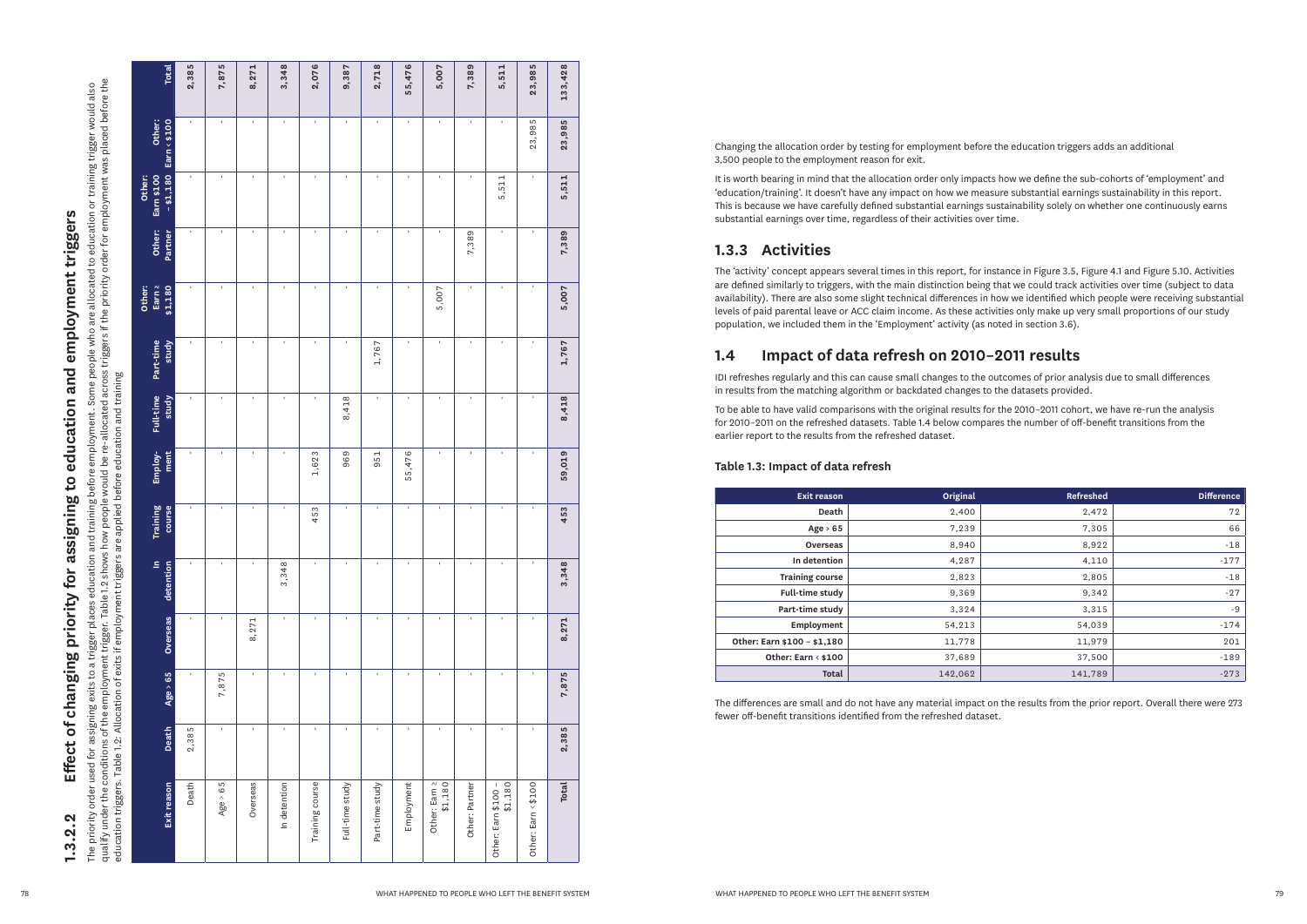| i<br>0<br>0                                   |
|-----------------------------------------------|
| วิ<br>ว<br>ว<br>ว                             |
| t and -                                       |
|                                               |
| anipa                                         |
| Effect of change to employment<br>י<br>נ<br>ד |
| able i                                        |
|                                               |

| <b>Total</b>                       | 2,472      | 7,308                     | 8,919        | 4,110                 | 2,805              | 9,342          | 3,318                     | 54,036         | 11,982                  | 37,503           | 141,795      |
|------------------------------------|------------|---------------------------|--------------|-----------------------|--------------------|----------------|---------------------------|----------------|-------------------------|------------------|--------------|
| Othearn<br>Chearn                  |            | $\mathbf{L}$              | $\mathbf{I}$ | $\sim 10^7$           | $\sim$             | $\sim$         | $\mathbf{L}$              | $\mathbf{I}$   | $\mathbf{I}$            | 28,536           | 28,536       |
| Oth earn<br>[100,<br>1180)         |            | $\sim 10^{-1}$            | <b>COL</b>   | $\sim 10^7$           | $\sim$             | $\mathbf{I}$   | $\sim 10^{-1}$            | $\sim 10^{-1}$ | 5,859                   | 318              | 6,177        |
| Oth<br>Partner                     |            | $\mathbf{L}_{\mathrm{c}}$ | $\mathbf{I}$ | $\sim 10^{-1}$        | $\sim$             | $\mathbf{I}$   | $\mathbf{L}_{\mathrm{c}}$ | $\sim 10^{-1}$ | 951                     | 6,789            | 7,740        |
| Oth earn<br>$>=1180$               |            | $\sim 10^{-1}$            | <b>COL</b>   | $\sim 10^7$           | $\sim$             | $\mathbf{I}$   | $\sim$                    | 48             | 4,668                   | 183              | 4,899        |
| Employ-<br>ment                    |            | $\mathbf{I}$              |              | $\mathbf{I}$          | $\mathbf{I}$       |                |                           | 53,988         | 492                     | 1,509            | 55,989       |
| PT Study                           |            | $\mathbf{L}_{\mathrm{c}}$ | $\mathbf{I}$ | $\sim 10^{-1}$        | $\mathbf{I}$       | $\sim$         | 3,318                     |                | $\mathbf{I}$            |                  | 3,318        |
| FT Study                           | $\sim$     | $\mathbf{L}_{\mathrm{c}}$ | $\sim$       | $\sim 10$             | $\sim$             | 9,342          | $\sim 10^{-1}$            | $\sim 10^{-1}$ | $\sim 10$               | $\sim$ 1 $\sim$  | 9,342        |
| Training<br>course                 |            | $\sim 10^{-1}$            | $\mathbf{I}$ | $\sim 10$             | 2,805              | $\sim$         | $\sim$                    | $\mathbf{I}$   | $\sim 10^{-1}$          | $\mathbf{L}$     | 2,805        |
| In<br>detention                    | $\sim$ 100 | $\sim 10^{-1}$            | <b>COL</b>   | 4,110                 | $\mathbf{H}$       | $\sim 10^{-1}$ | $\sim 10^{-1}$            | $\sim 10^{-1}$ | $\sim 10^{-1}$          | $\sim 10^{-1}$   | 4,110        |
| Overseas                           | $\sim$ 100 | <b>COL</b>                | ၜ<br>8,91    | <b>COL</b>            | $\sim 10^{-1}$     | <b>COLLA</b>   | $\sim 10^{-1}$            | <b>COLLEGE</b> | <b>COL</b>              | $\mathbf{H}$     | 8,919        |
| 65<br>$\boldsymbol{\wedge}$<br>Age |            | ,308<br>$\overline{ }$    |              | $\sim$                | $\mathbf{I}$       | $\sim$         | $\sim$                    | <b>COL</b>     | 12                      | 168              | 7,488        |
| Death                              | 2,472      | $\sim$                    |              | $\sim 10^{-1}$        | $\sim$ 1 $\sim$    | $\mathbf{I}$   | $\sim 10^{-1}$            | <b>COL</b>     | $\sim 10^{-1}$          | $\mathbf{I}$     | 2,472        |
| Exit Reasons<br>(pre-modified)     | Death      | 65<br>Age >               | Overseas     | detention<br>$\equiv$ | Training<br>course | Study<br>匸     | Study<br>F                | Employment     | th earn<br>>=100<br>oth | earn <100<br>oth | <b>Total</b> |

- the number of people assigned to employment exit has increased by approximately 2,000 that were previously assigned to other
- an additional 180 are assigned to ageing over 65 (retirement)
- 7,700 people previously allocated to other have been identified with an exit reason of entering partnership
- 4,900 people in the other category earning more than \$1,180 per month have been separately identified and treated as meeting employment trigger for some of the later analysis in this report.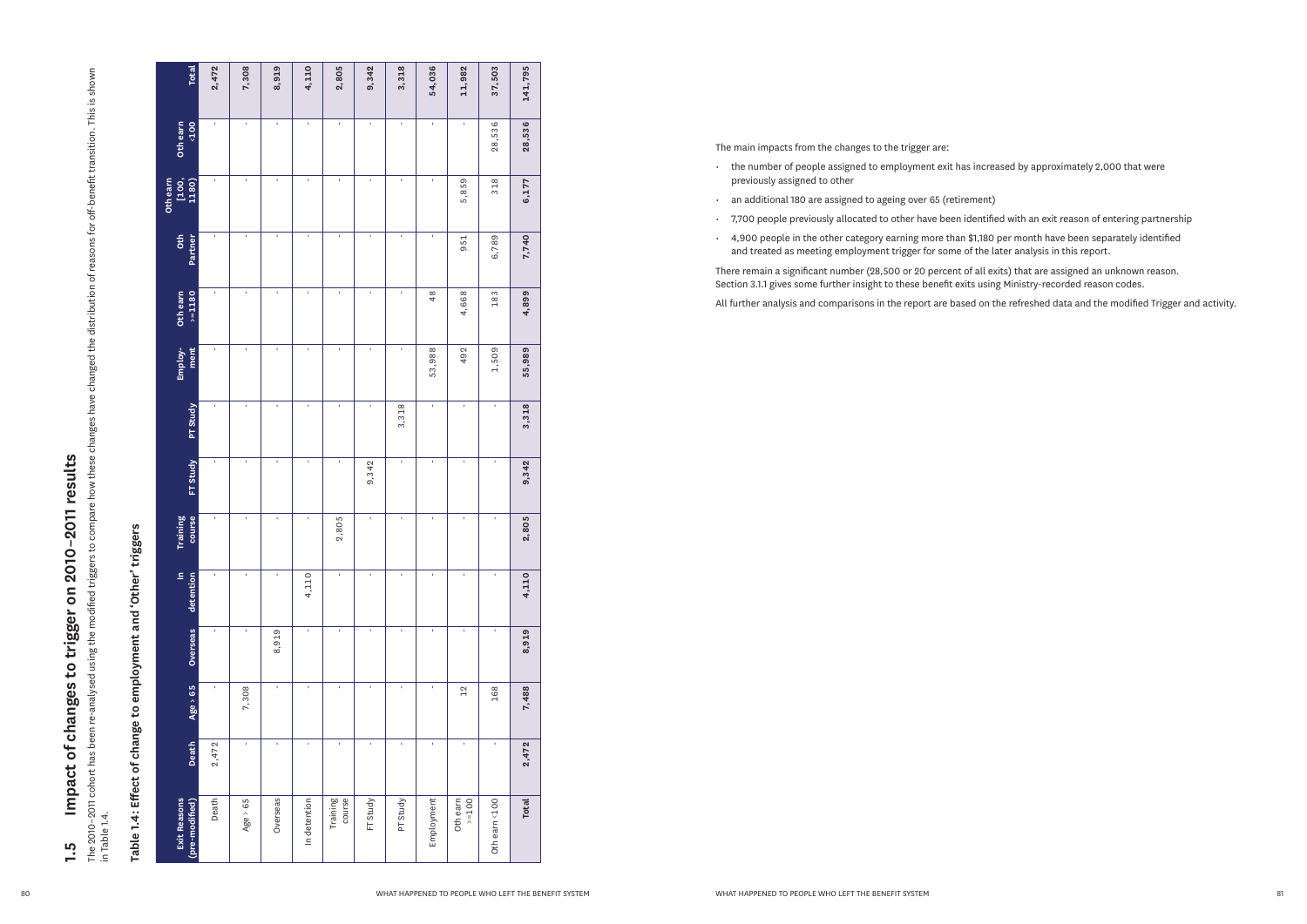# **Appendix 2: Glossary**

| <b>ACC</b>   | <b>Accident Compensation Corporation</b>                    |
|--------------|-------------------------------------------------------------|
| EB           | <b>Emergency Benefit</b>                                    |
| <b>FIAA</b>  | Fellow of the Institute of Actuaries of Australia           |
| <b>FNZSA</b> | Fellow of the New Zealand Society of Actuaries              |
| D            | Integrated Data Infrastructure                              |
| <b>IRD</b>   | Inland Revenue Department                                   |
| JS-WR        | Jobseeker Support - Work Ready                              |
| JS-HCD       | Jobseeker Support - Health Conditions & Disabilities        |
| <b>NZQF</b>  | New Zealand Qualifications Framework                        |
| <b>PPL</b>   | Paid parental leave                                         |
| SLP-Carers   | Supported Living Payment - Carer                            |
| SLP-HCD      | Supported Living Payment - Health Conditions & Disabilities |
| SPS          | Sole Parent Support                                         |
| Superu       | Social Policy Evaluation and Research Unit                  |
| YP           | Youth Payment                                               |
| YPP          | Young Parent Payment                                        |